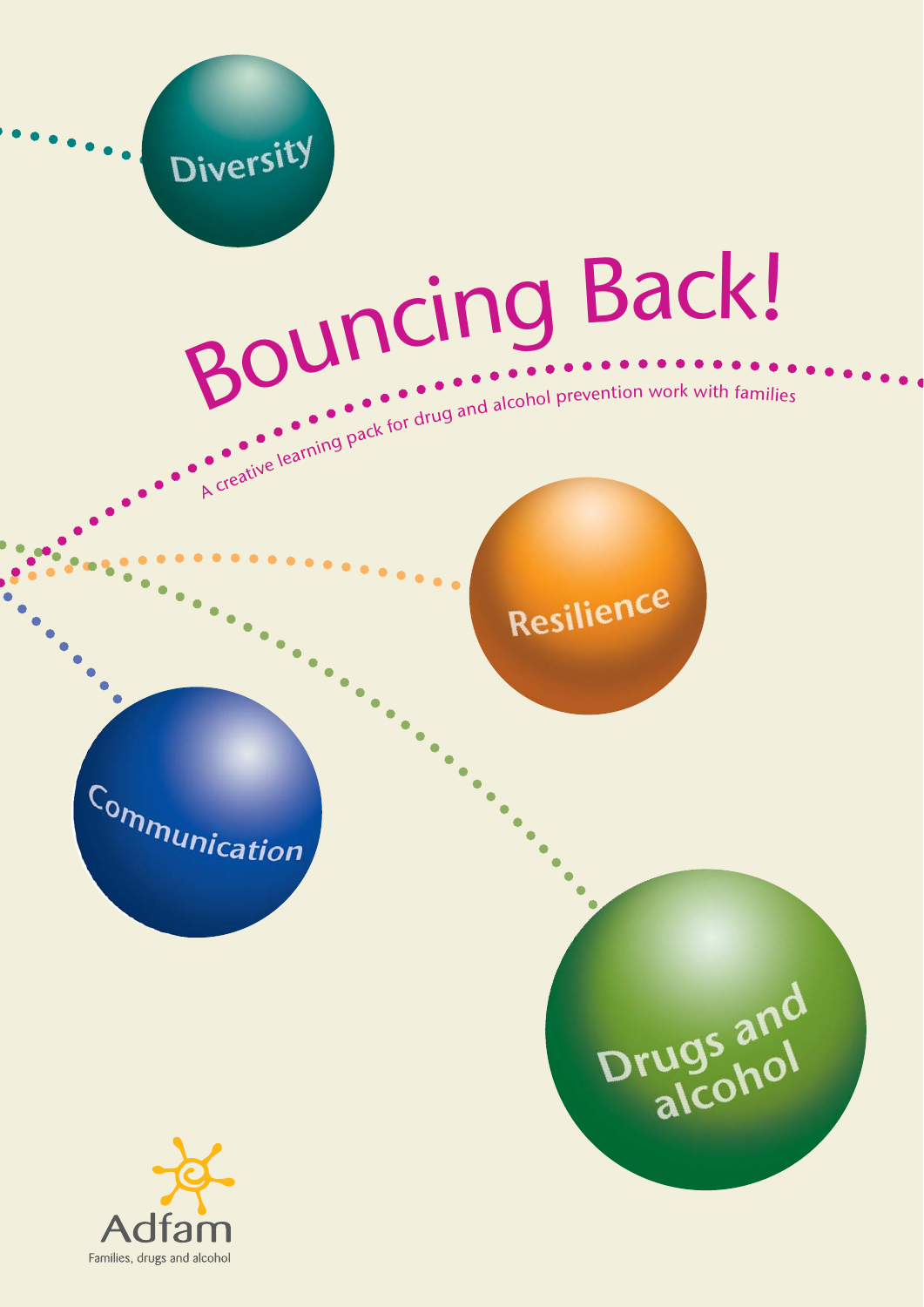## **Contents**

- 1 Introduction
- 5 **Drug and alcohol prevention** At what age? Turning it around Diamond Nine
- 9 **Diversity and families** Show and tell Family Celebratory meal

## 13 **Families at risk, drugs and alcohol** Talk Talent Together

- 17 **Communicating families Openers** I said... No! Its good to talk
- 21 **Resilience** Positive strokes Problem solved Life as...
- 25 **Drug and alcohol awareness**  Risk it Knowledge Generation games
- 29 Activity worksheets
- 51 Resources and organisations

This learning pack was produced by Adfam, the voice of families affected by someone else's drug or alcohol use and the leading national organisation providing support, information and services to these families.

For more information visit www.adfam.org.uk Telephone 020 7553 7640

February 2008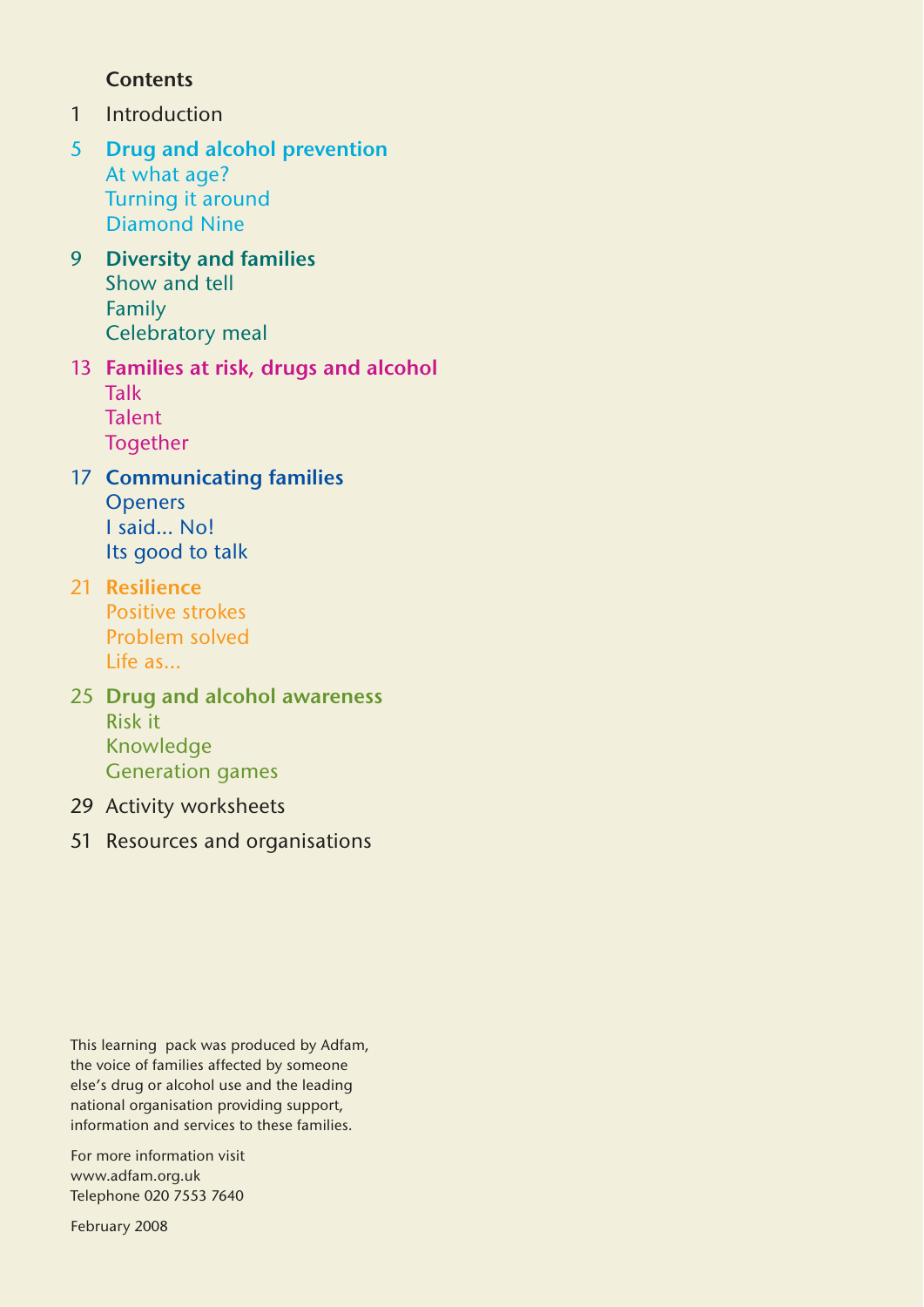## Introduction

### **What is the** *Bouncing Back!* **learning pack?**

The *Bouncing Back!* learning pack is a collection of creative learning activities for use with family members to develop skills, knowledge and awareness for drug and alcohol prevention. The pack has been designed for use with small, diverse family groups including parents, carers, young people and families in informal educational settings.

### **A holistic approach to drug and alcohol work with families**

The pack is part of Adfam's *Bouncing Back!* programme, a holistic and creative approach to working with families on drug and alcohol prevention work. *Bouncing Back!* recognises that there are a range of factors influencing young people's decisions to use drugs and alcohol and that all these factors should be included in work with families. These include:

- Resilience and parenting
- Communication in families
- Diversity in family life and approaches to drugs and alcohol
- Knowledge of drugs and alcohol
- Social and economic factors and influences

The learning pack acknowledges and includes all of these issues in its approach to drug and alcohol prevention and has developed learning activities to explore and develop these issues with families.

## **Involving families – participative approaches to drug and alcohol prevention**

*Bouncing Back!* supports positive, participative approaches to working with families; approaches which engage family members in creative approaches to drug and alcohol prevention and help families define issues, problems and solutions relevant to them.

It recognises that families experience parenting, family life and drugs and alcohol differently and that family learning should acknowledge the impact of diversity on attitudes and approaches to drug and alcohol prevention and include different issues in programme work.

### **Skills, attitudes, emotions and knowledge**

*Bouncing Back!* learning recognises that changing behaviour involves developing skills, attitudes and emotions, as well as developing knowledge and information. The pack includes learning materials which focus on learning new skills, reflecting on attitudes and emotions, and acquiring knowledge and information on drugs and alcohol and related issues.

*Bouncing Back!* **learning recognises that changing behaviour involves developing skills, attitudes and emotions, as well developing knowledge and information**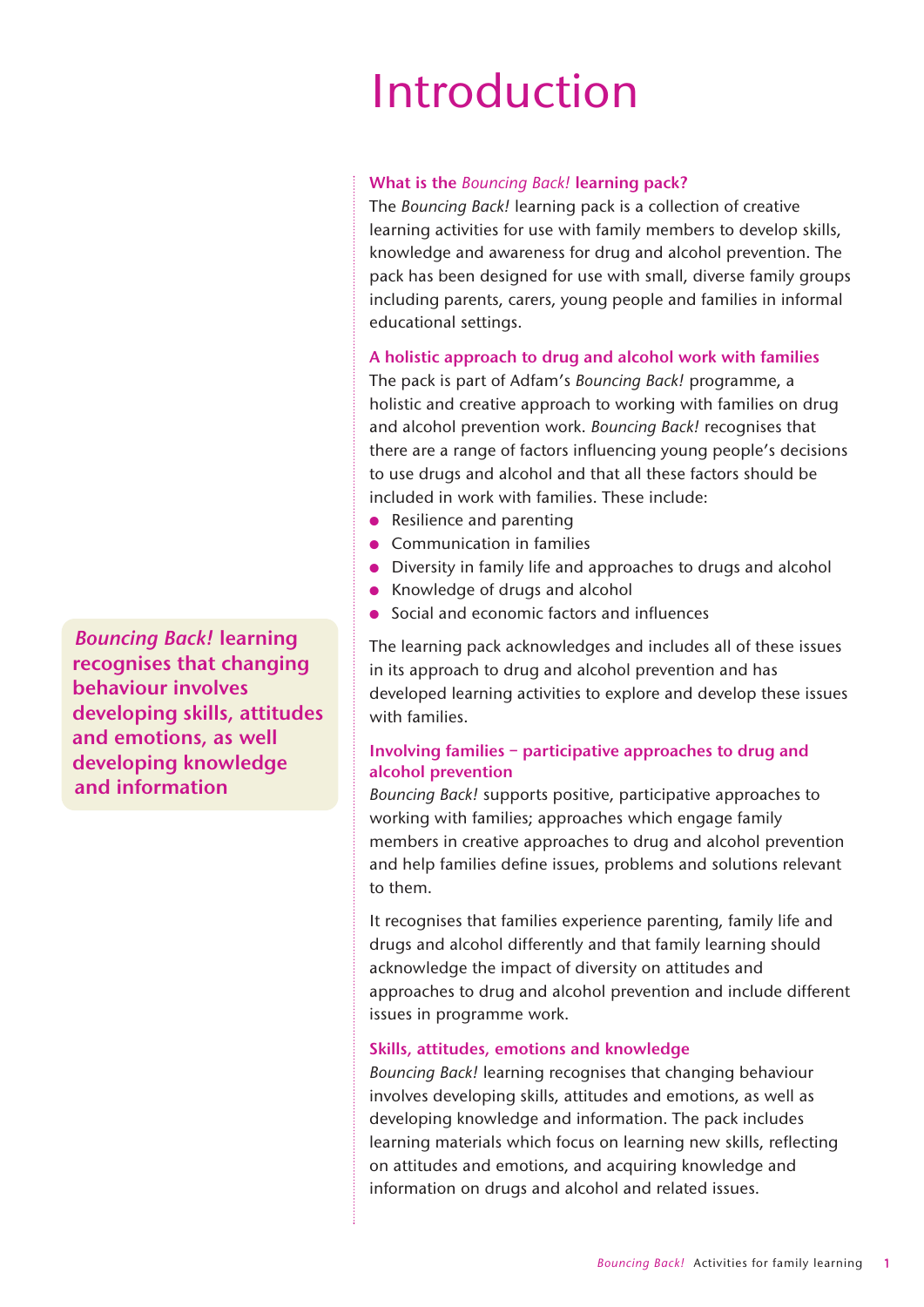### **Meeting National Occupational Standards**

The *Bouncing Back!* learning activities reflect and promote current national occupational standards for quality family, parenting and drug and alcohol prevention work.

Learning activities from the *Bouncing Back!* learning pack can be mapped to many national standards for family, parenting and drugs and alcohol work (s*ee list right)*

### **How to use the** *Bouncing Back!* **learning pack**

The *Bouncing Back!* learning pack has been developed so that practitioners can work flexibly with families in different learning environments and on different types of programmes. Individual learning activities can be added to current parenting, drug awareness, youth work, resilience building or family support training programmes, or combined from separate sections of the pack into tailor made drug and alcohol prevention courses, aimed at particular family groups.

The pack includes six chapters based on key aspects of drug and alcohol prevention work. A chapter contains three learning activities for use with different family groups. These include learning activities for use with:

- parents and carers
- young people (10+)
- family members (carers, adults and young people together)

The pack encourages practitioners to develop work with whole family groups, allowing carers, parents and young people to share and communicate ideas and opinions and develop attachments.

For examples of how *Bouncing Back!* learning activities can be combined to develop drug and alcohol prevention family learning workshops aimed at particular groups see page 3.

### **Tips on good practice**

### **Group work with families**

Using the *Bouncing Back!* learning pack effectively relies on good practice in developing and delivering group work with families. It is recommended that practitioners using these materials are experienced in developing and delivering group work and that they work to high standards of care and practice (as developed in key National Occupational Standards for parenting, family learning and drug and alcohol prevention work).

These standards include:

- Understanding that people learn best through engaging with their experience and where there is active involvement in the learning process
- Providing a safe and comfortable space to help family members contribute comfortably and securely to discussions
- Negotiating and providing guidelines for confidentiality and safety within groups

### **National Occupational Standards Work with Parents**

- WWP 306 *Enable parents to reflect on influences on parenting and the parentchild relationship*
- WWP 308.2 *Help parents to interact with their children in positive ways*
- WWP 312.2 *Recognise parents' strengths and help them to build on these*
- WWP 312.3 *Promotes the value and recognition of diversity in society and in parenting roles*
- WWP 313.3 *Work with parents to develop strategies to manage change and challenges*
- WWP 404.1 *Promotes a culture that values diversity and difference*
- WWP 408.1 *Raise the profile of quality in the delivery of work with parents*

### **Drugs and Alcohol (DANOS)**

- AA4 *Promote the equality, diversity, rights and responsibilities of individuals*
- AB10 *Relate to families, parents & carers*
- AD1 *Raise awareness about substances, their use and effects*
- AD2 *Facilitate learning through activities and presentations*
- AD3 *Facilitate group learning*
- AD4 *Develop and disseminate information and advice about substance use, health and social wellbeing*

### **Family Learning**

- FL201 *Contribute to building relationships with participants in Family Learning*
- FL303.2 *Value and respect the diversity in culture and background of participants*
- FL307.2 *Choose materials to support family learning*
- FL308.2 *Deliver training sessions for learners*
- FL310.3 *Enable participants with complex needs to learn*
- FL311.3 *Incorporate new knowledge, the experience of others and current thinking into own practice*
- FL408.1 *Promote a culture of quality in Family Learning*

### **Youth Work**

- A2 *Enable young people to access and use information, and make decisions*
- A4 *Support young people in tackling problems and taking action*
- B1 *Enable young people to explore and develop their values and self-respect*
- B3 *Enable young people to work effectively in group*
- C2 *Work with young people to manage resources for events, activities or project*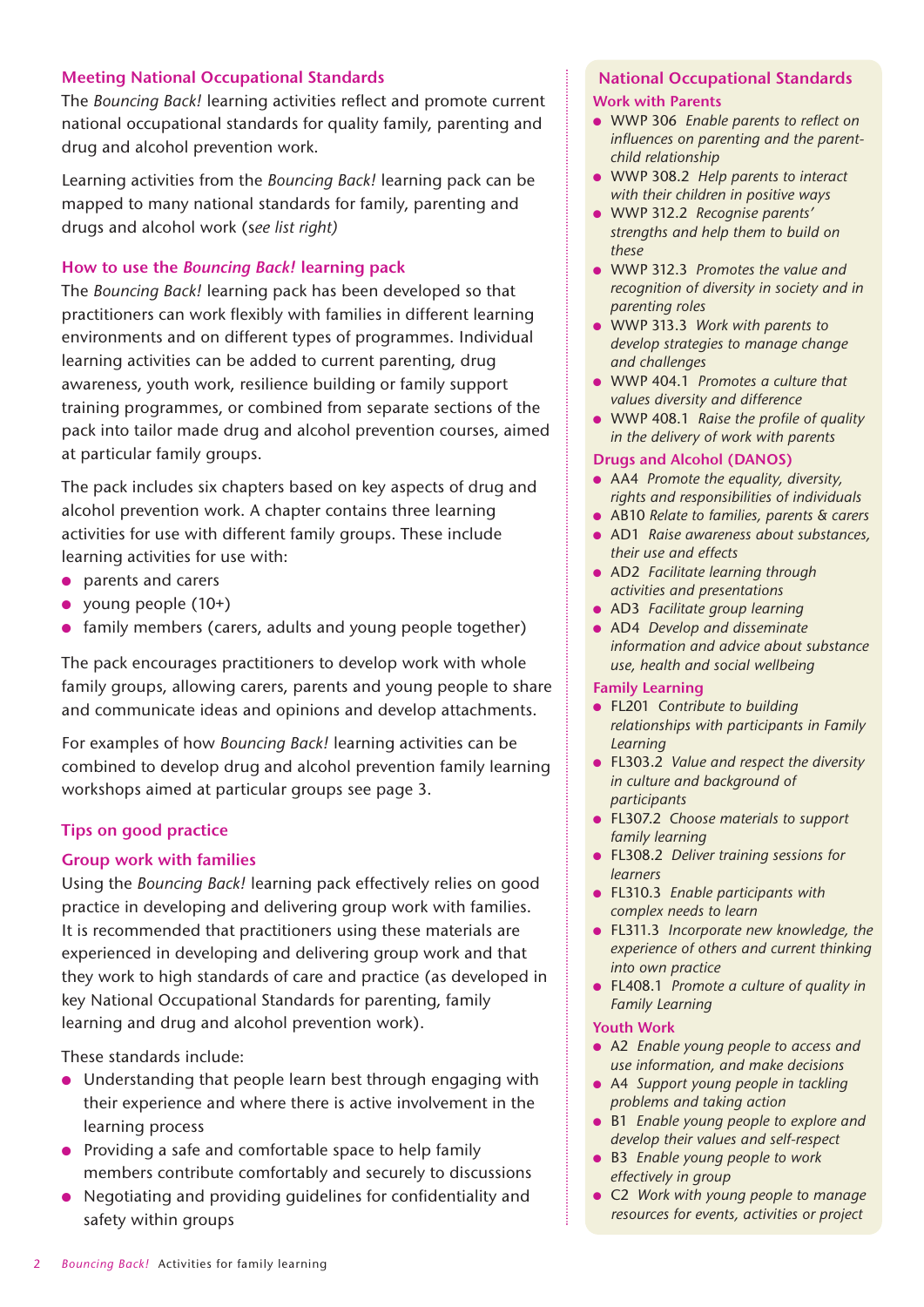## **Examples of how** *Bouncing Back!* **learning activities can be combined to create workshops aimed at a specific audience**

| Young people (10+) |                                  |                                      |                                     |
|--------------------|----------------------------------|--------------------------------------|-------------------------------------|
|                    | Session Learning activity        | <b>Topic</b>                         | Chapter                             |
|                    | Introduction and programme aims* |                                      |                                     |
| $\overline{2}$     | Knowledge                        | Drug and alcohol awareness           | Drug and alcohol awareness          |
| $\overline{3}$     | Turning it around                | Media messages $-$ drugs and alcohol | Drug and alcohol prevention         |
| $\overline{4}$     | <b>Talent</b>                    | Resilience/self awareness            | Families at risk, drugs and alcohol |
| 5                  | Family                           | Family diversity                     | Diversity and families              |
| 6                  | I said No!                       | Communication and assertiveness      | <b>Communicating families</b>       |
| 7                  | Problem solved                   | Problem solving/self esteem          | Resilience                          |
| 8                  | Ending and evaluation*           |                                      |                                     |

## **Parents and carers**

|                | Session Learning activity        | <b>Topic</b>                                    | Chapter                             |
|----------------|----------------------------------|-------------------------------------------------|-------------------------------------|
|                | Introduction and programme aims* |                                                 |                                     |
|                | At what age?                     | Drugs and alcohol and young people              | Drug and alcohol prevention         |
| 3              | Talk                             | Parenting needs                                 | Families at risk, drugs and alcohol |
| $\overline{4}$ | Risk It                          | Drugs and alcohol awareness                     | Drug and alcohol awareness          |
| 5              | Show and tell                    | <b>Family values</b>                            | Diversity and families              |
| 6              | <b>Openers</b>                   | Communicating with young people                 | <b>Communicating families</b>       |
|                | Positive strokes                 | Communication and positive parenting Resilience |                                     |
| 8              | Endings and evaluation*          |                                                 |                                     |

## **Whole family groups**

|                | Session Learning activity       | <b>Topic</b>                     | Chapter                             |
|----------------|---------------------------------|----------------------------------|-------------------------------------|
|                | Introduction and programme aims |                                  |                                     |
| $\overline{2}$ | Diamond nine                    | Drugs and alcohol prevention     | Drug and alcohol prevention         |
| $\overline{3}$ | <b>Generation games</b>         | Drug and alcohol awareness       | Drug and alcohol awareness          |
| 4              | Celebratory meal                | Family diversity and attachments | Diversity and families              |
| 5              | It's good to talk               | <b>Communication in families</b> | <b>Communicating families</b>       |
| 6              | $l$ ife as                      | Communication and understanding  | Resilience                          |
|                | Together                        | Resilience and family support    | Families at risk, drugs and alcohol |
| 8              | Endings and evaluation*         |                                  |                                     |

*\*as developed in key National Occupational Standards for parenting, family learning and drug and alcohol prevention work*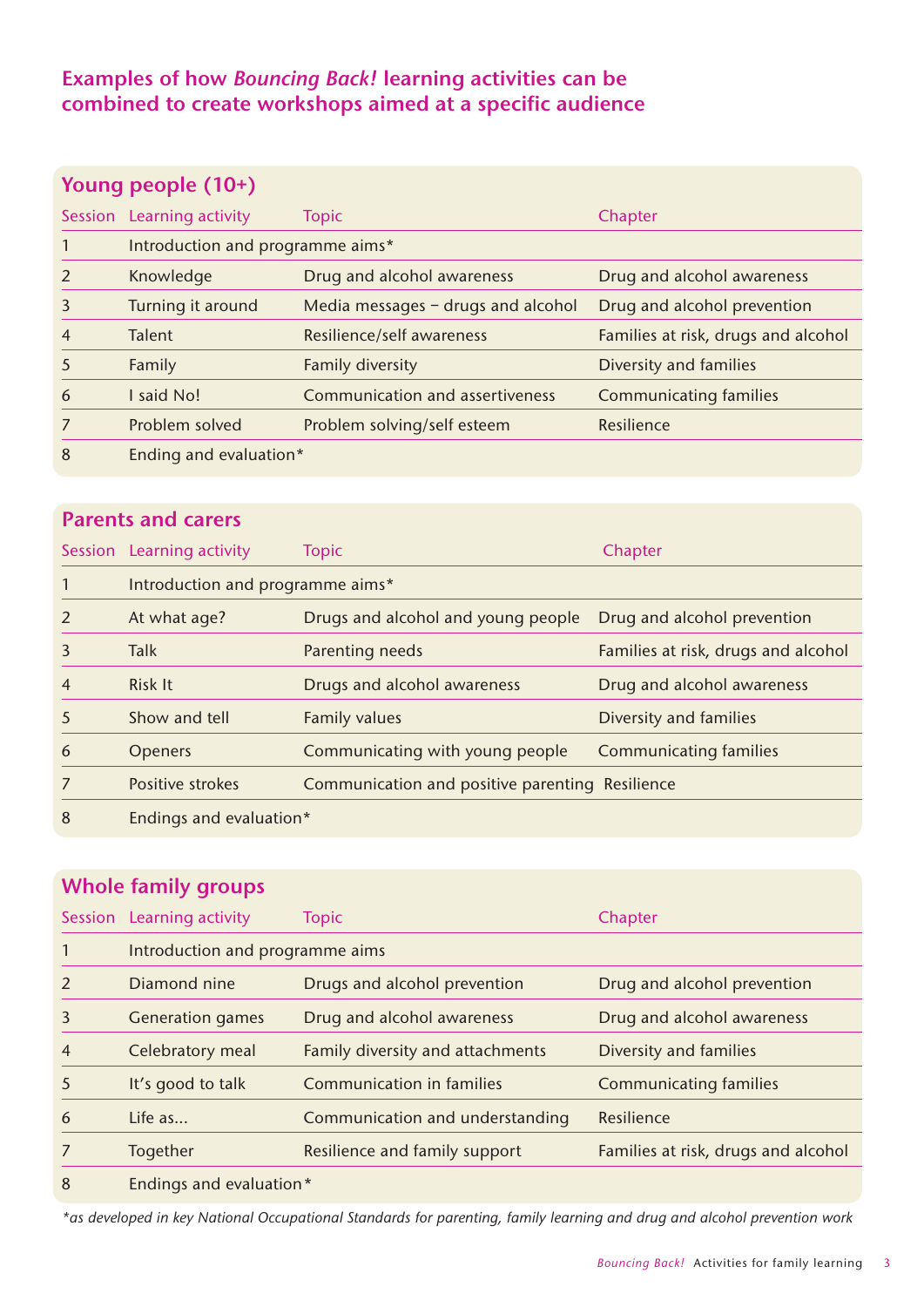- Promoting a group environment that values diversity and difference
- Ensuring procedures to enable participants to reflect and feed back on the impact of activities and acknowledge feelings that activities evoke
- Allowing for all participants in groups to contribute and participate
- Ascertaining feedback and evaluating learning to improve and develop programmes for family learning.

## **Young people**

Group work with young people requires particular skills and experience in working with young people. The pack endorses key values, principles and practices, developed in the National Occupational Standards for Youth Work, as prerequisites for working with young people on drug and alcohol prevention.

These standards include:

- Starting from where the young person is at and developing youth focussed work
- $\bullet$  Focussing on the young person as a whole person with particular interests, experiences and perspectives
- Being concerned with what young people feel as well as what they know and can do
- Building safe environments for young people to enable them to feel secure and comfortable
- Building relationships with young people to help them explore and make sense of their experiences
- Working with young people to develop, follow through and contextualise sessions
- Helping young people explore and develop values and self respect and find their own solutions to problems.

### **Recommended reading**

- *National standards for working with Parents* Parenting UK 2006
- *Drug and Alcohol National Occupational Standards* Skills for Health 2002
- *National Occupational Standards for Family Learning*
- Lifelong Learning UK 2005 ● *National Occupational Standards for Youth Work*
- Paulo 2002
- *Evaluations and Endings activities for reviewing work with young people* NYA
- *Practical Monitoring and Evaluation – a guide for voluntary organisations*  Charities in Evaluation
- *Participation Spice it Up practical tools for engaging children and young people*  Save the Children 2002
- *Everyday Participation working with young people*  UK Youth
- *Wavelength a handbook of communication strategies for working with young people* Trust for the Study of Adolescence
- *Bouncing Back! Exploring Families, Resilience and Drugs and Alcohol*  Adfam 2007
- *From Strength to Strength a manual for professionals who facilitate diverse parent groups* Australian Council for Educational Research
- *A Parent's Treasure Chest; exploring the past to resilience*  Jenkins and McGuiness Aus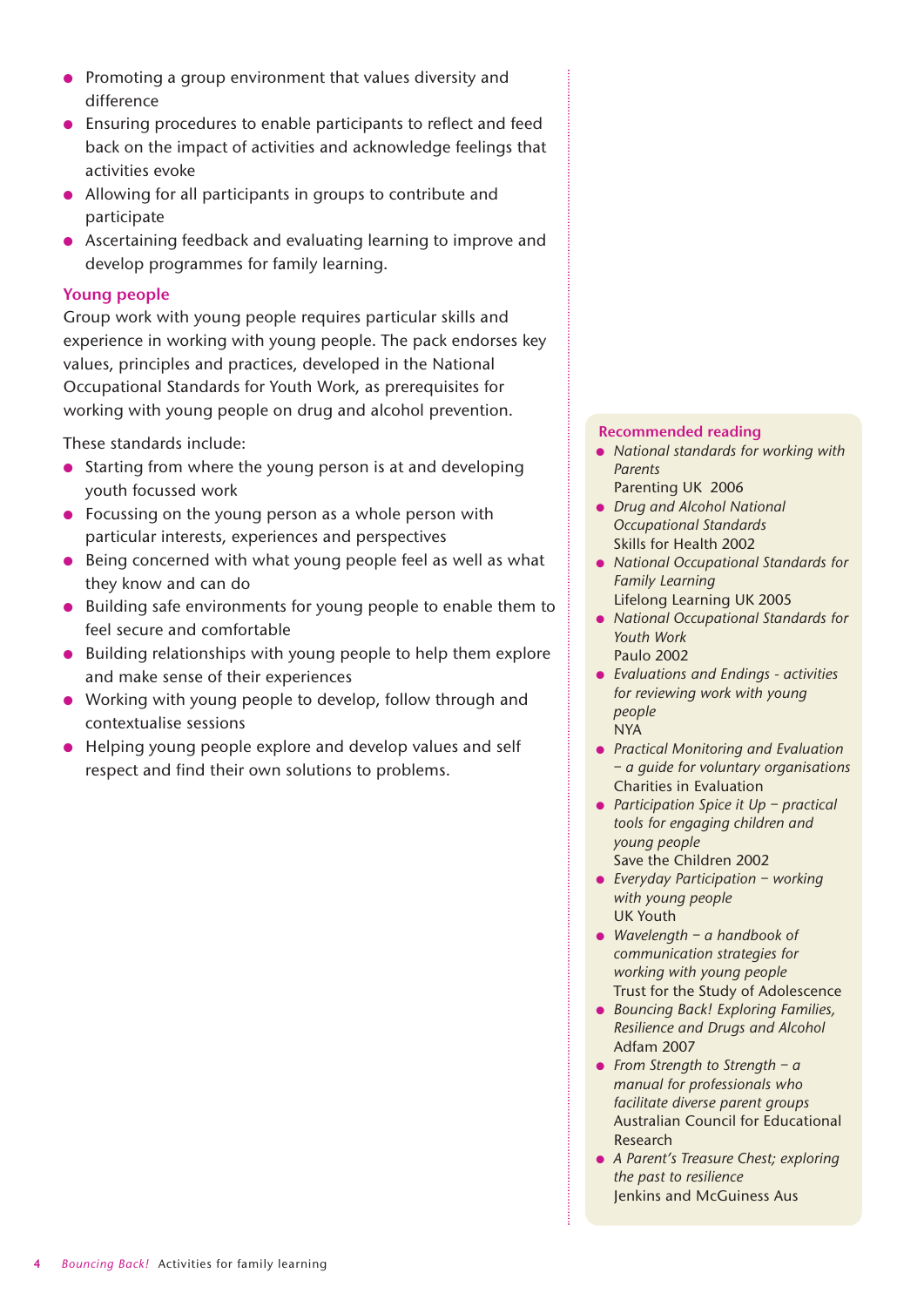Drug and alcohol prevention **Prevention is 'action that leads to planned change which creates conditions that give persons the best chances of success in their lives and community. It advocates actions, policies and procedures to shape our culture, in support of healthier lives' (SAMHSA, 1998)**

## **Why include prevention?**

Prevention is important to focus on in drug and alcohol work, because it affirms and supports change; that young people and families can be helped and supported in making changes which affect health and wellbeing. Prevention advocates that interventions can help families and young people in developing skills, evaluating attitudes and beliefs and learning new information to enable positive change and preventative action in relation to drugs and alcohol.

## **Working with families**

Practitioners working with families on prevention issues should consider what families understand by prevention and the value they place on it. They can work with families to help them:

- reflect upon and define their own meanings and definitions of prevention and what it means to them
- clarify the wide range of factors involved in preventing harm from drugs and alcohol, including social, cultural and individual determinants on health
- work from a holistic model of health, which promotes positive concepts of health and wellbeing, as well as reducing harm from drugs and alcohol

## **Learning activities in this chapter**

Three learning activities can be found in this chapter which explore prevention work with families:

- **For parents and carers** *At what age* explores messages parents and carers received on drugs and alcohol as young people, and the messages they would like their own children to have
- **For young people** *Turning it around* explores views of drug and alcohol with young people, and how the media influences the messages that young people receive
- **For young people, carers and parents together** *Diamond Nine* encourages parents, carers and young people to discuss ideas and opinions on the factors influencing drug and alcohol use

### **PREVENTION**

**Drug and alcohol prevention is a broad, holistic concept. It encompasses approaches to working with families which focus on reducing harm, but also on creating conditions for health and wellbeing. Prevention embraces social, cultural, economic and physical influences on health and wellbeing and drug and alcohol use**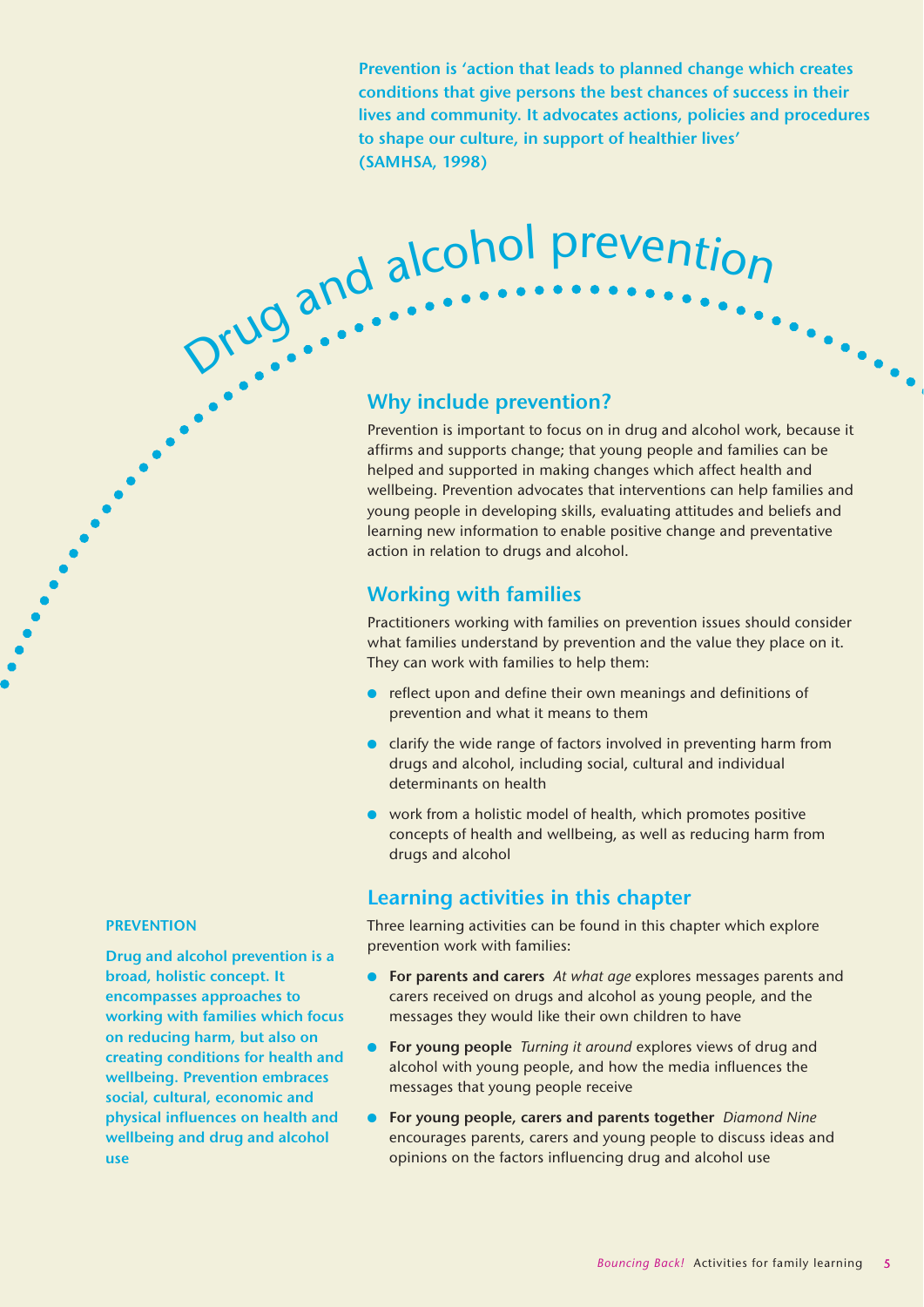## At what age?

## **Aims and objectives**

**To explore parental attitudes to drug and alcohol prevention** 

**To introduce issues of how to talk to young people about drugs** 

**AUDIENCE Parents and Carers** 

**TIME 45 minutes +** 

**YOU WILL NEED At what age? picture cards [see page 31], flip chart paper and pens** 

## **Tips for practitioners**

Think carefully about the impact this activity may have on the group.

Tailor your questions and the way you pace and organise the activity according to the needs and experiences of the group, particularly in terms of drug and alcohol use.

Be ready to explore, support and follow through on painful experiences this activity may raise, in relation to participants' own drug use or that of their children. How will you follow them through?

Think about issues of confidentiality. Set 'agreements' before you start the activity, to help ensure sensitive information stays within the group.

## **Resources to help**

*What drugs look like* (DVD and poster) *Tips for talking to your children about drugs Be aware, young people, alcohol and other drugs*  www.talktofrank.com For details see page 51

Photocopy and cut out the **At what age? picture cards**. Place the cards in front of the group. Ask participants in turn to choose a card and state what drug(s) they think the image on the card represents. Spend some time clarifying what drug(s) the card represents before moving on to the next card.

Once each participant has a card, divide the group into pairs. Ask participants to discuss the following within their pairs, in relation to the drug(s) card they chose:

- What age were they when they first found out or heard about this drug?
- What kinds of things did they hear about it?
- What messages did they pick up?
- Was it a useful way of finding out about this drug?
- If not, what might have been better?

Once every one has had their turn, ask the pairs to come back together as one group and feed back on their discussions.

Next, explore the activity in relation to children and young people. Ask the group to think about children and young people they know or who are in their care.

- How much do they think children, or young people in their care, know about the drug(s) they have been looking at?
- What kinds of messages have they been getting?
- Where might they have got their information from?
- What information might they not be getting?
- What kinds of messages would they like them to have?

Come back together as a large group and complete the activity by summarising what the group has learnt from this activity. Find out if the activity has raised particular thoughts or feelings within the group. What might these be and how can the group process them and follow them up?

## **If you have time**

Use the **Trees and Leaves worksheet** to help participants identify challenges, strengths and goals in relation to the issues you have been discussing. Feed these back to the group and discuss. Discuss how you might take issues and discussions forward.

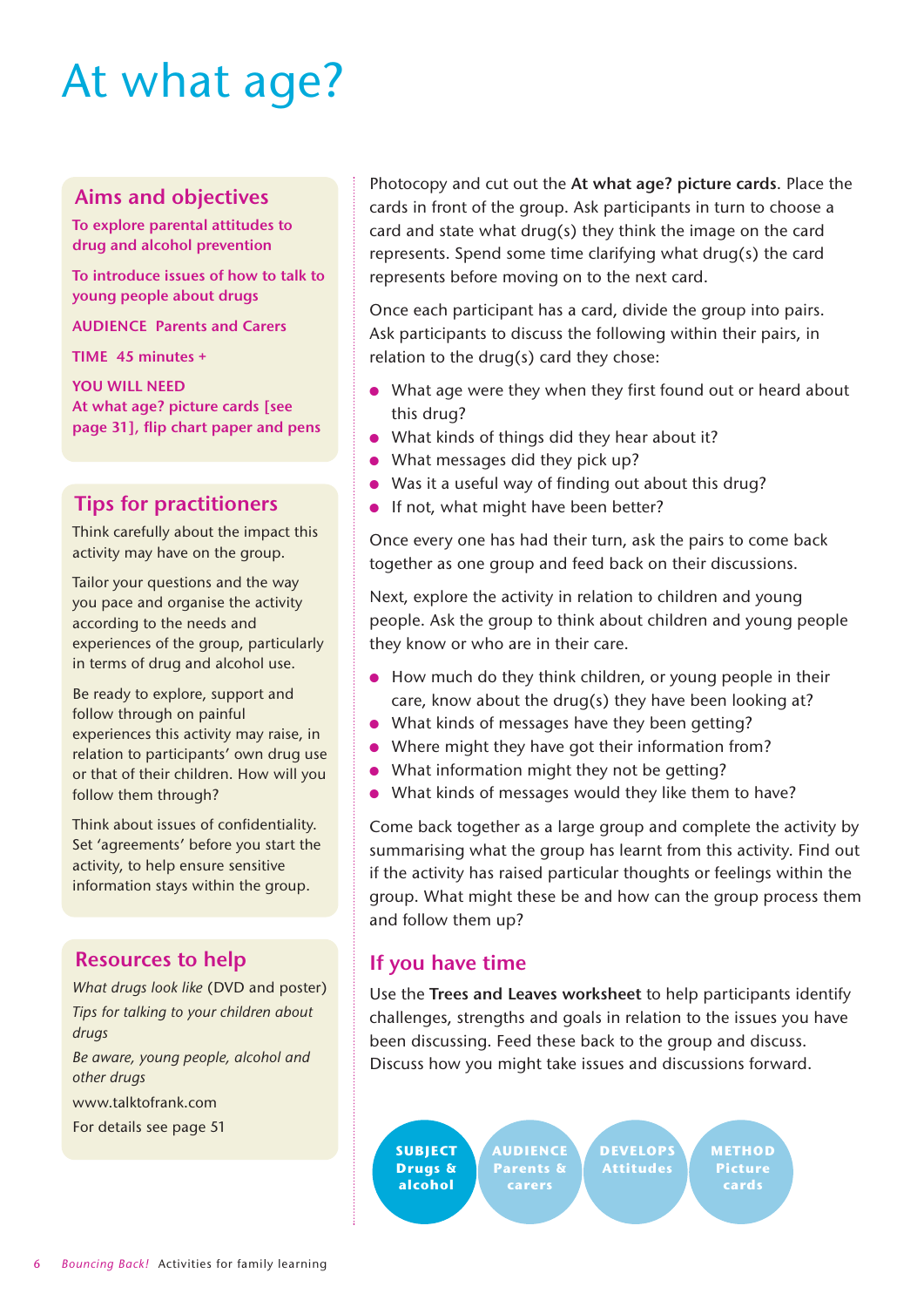## Turning it around

## **Aims and objectives**

**To explore media views and representations of young people** 

**AUDIENCE Young people 12 +** 

**TIME 45 minutes +** 

**YOU WILL NEED Flip chart paper and pens, scissors, glue,** *Turning it around* **question sheet [see page 32], magazines and newspapers with stories and images of young people**

## **Tips for practitioners**

Encourage the group to reflect on issues of gender and culture and how these are reflected in the media.

Explore young people's feelings about the way young people are portrayed in the media.

How does it make them feel to see themselves portrayed in these ways?

## **Resources to help**

*The stuff on drugs* (leaflets) www.talktofrank.com www.11million.org.uk www.need2know.co.uk For details see page 51

Make sure you have plenty of old newspapers and magazines depicting images, stories and headlines on young people. Split the group into five smaller groups and hand each group one of the sheets of paper, along with a pile of newspapers and magazines.

Ask each group to look through the magazines and newspapers and find any references, stories and images of young people. Anything they find should be cut out.

Next, ask the groups to make a collage or poster, using the images, messages and headlines they find, to represent how they think the media views young people. If the group can't find enough images to make their poster or collage, they should add images or messages they have seen before or they believe they would see written about young people in the press and media.

When finished, ask each group to discuss and write down some of their thoughts in relation to the questions written on the **Turning it around** question sheet.

When completed, bring the groups back to together. Ask each group to feed back and present their collages and ideas they had for how the media represents young people.

- How are young people portrayed?
- What sorts of stories and images are there?
- How do young people feel about them and how they are represented?
- What types of topics and subjects are written about young people?

## **If you have time**

Using paper, pens and different magazines encourage the group to develop their own newspaper or magazine story about young people, focussing on stories and messages they would like to read or see about young people. What would the story be about? What kinds of things would it say about young people? Share images and stories and pull out the key ideas young people have about how they would like to be portrayed.

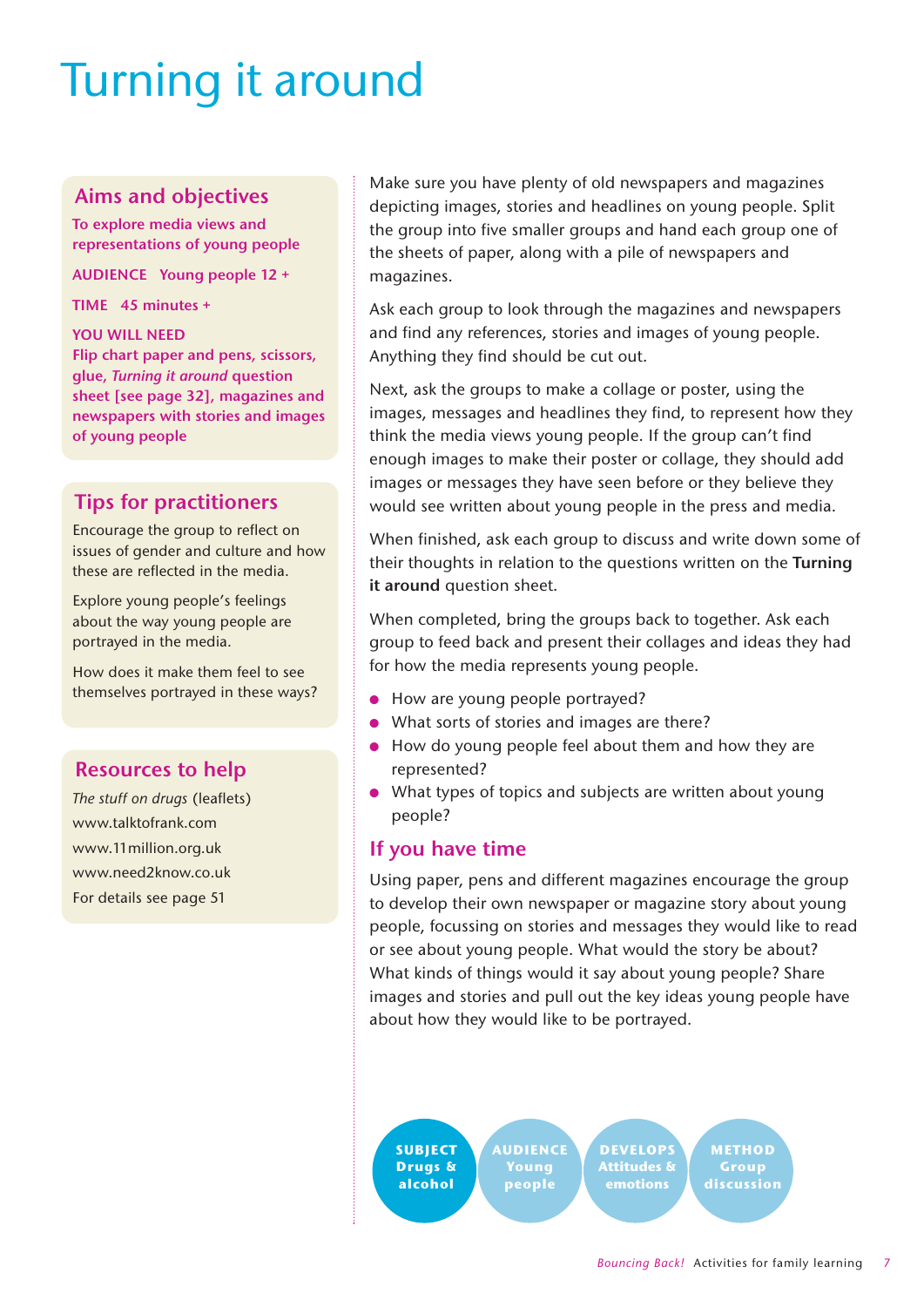## Diamond Nine

## **Aims and objectives**

**To discuss and explore ideas on drug and alcohol prevention** 

**AUDIENCE Young people (10+), Parent and Carers** 

**TIME 45 minutes +** 

**YOU WILL NEED** *Diamond Nine* **sheet [see page 33]**

## **Tips for practitioners**

Have information available on the numbers of young people affected by drugs and alcohol in the UK.

Develop this activity as an opportunity for family members to discuss drug and alcohol issues informally, share ideas and learn from each other. Enable individuals to add their own thoughts. Include blank diamonds, which participants can fill in and customise.

Give both groups opportunities to listen to each others' views and opinions.

## **Resources to help**

*Young people's drug use in England*

*Drugs Deal* Game

*D-Rom* CD-Rom interactive drug education activities

*The stuff on drugs* (series of booklets for young people)

www.talktofrank.com

For details see page 51

To prepare this activity in advance, photocopy the **Diamond Nine sheet** twice and to A3 size. Cut out the diamonds from each individual sheet, so you are left with two sets of nine diamonds.

Explain to participants that the aim of the activity is to discuss and explore the reasons for drug and alcohol dependence amongst young people, and why some young people take drugs and alcohol and become dependent on them. Using the information from *Young people's drug use in England* (listed below) discuss with the group: how many young people in the UK use illegal drugs or alcohol? What drugs do they use? How much are they using? Is drug use recreational or dependent?

Next, split the group into two: one group of parents/carers and one of young people.

Give each group a set of the nine diamonds. Ask the group to prioritise the statements in order of which they see as being the most important reasons why young people become involved or dependent on drugs and alcohol. Place statements of most importance at the top of the diamond and ones of least importance at the bottom. Encourage groups to come up with their own ideas and replace diamonds with their own ideas, if they wish.

When both groups have finished, invite them to explore each others' diamonds and compare how they have prioritised issues. Come together and discuss:

- Have the young people and adults similar or different ideas for the reasons young people use drugs?
- What were both groups' priority reasons?
- Was it possible to prioritise issues and reasons?
- Does it depend on what drug(s) you are looking at?
- How can young people best be supported around avoiding harm from drugs and alcohol?

## **If you have time**

Split the group into one of carers/parents and one of young people. Ask the group to develop their own diamond nine activity, focussing on prevention. Photocopy a blank set of A3 diamonds and ask the groups, using images, pictures and words, to develop a diamond for drug and alcohol prevention. Ask them what they see as important to support and help young people in keeping safe from harmful and dependent drug and alcohol use. Compare diamonds and discuss.

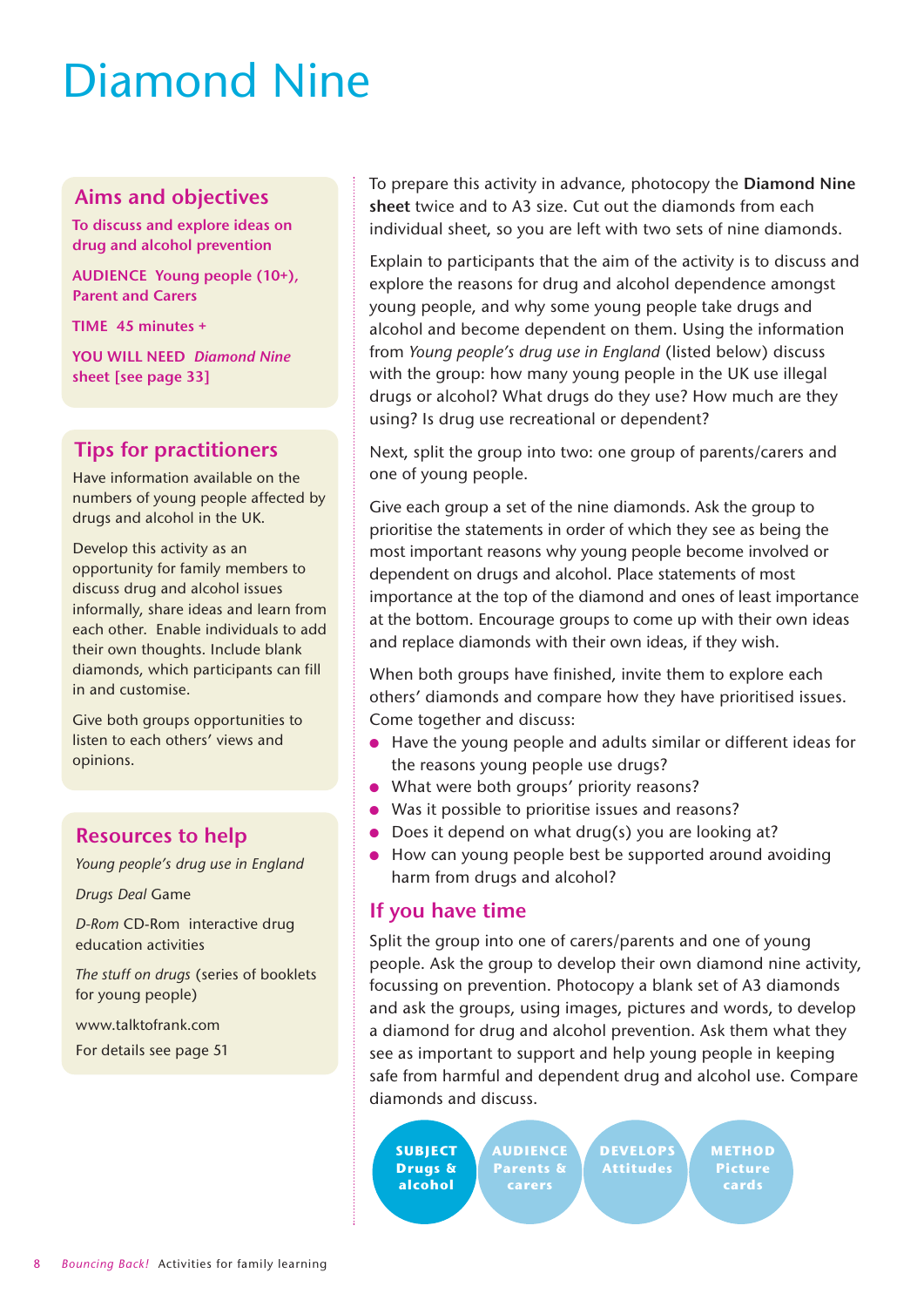**'Diversity is the most essential feature of life, and fear of difference and change is dread of life itself' (Core Training Standards for Sexual Orientation Department of Health, 2006)**

Diversity and families

## **Diversity**

Families differ widely in the ways they experience and perceive family life, how they are structured and organised and in the different values and experiences they bring to parenting and drugs and alcohol. Diversity is about valuing these differences and acknowledging their importance to individual experience, attitudes, motivations and behaviour.

## **Why include diversity?**

We need to place diversity in its widest context and recognise that race, ethnicity, sexuality, gender identification, disability, health and literacy are all among the issues that we should consider in ensuring that we are meeting a community's need (Home Office Diversity Manual 2006).

Family diversity means recognising these differences and integrating the values, reflections and experiences of many different families into programme work: experiences of one parent families, lesbian, gay and bisexual families, extended families, foster families, carers and other families from diverse cultural and faith backgrounds.

## **Working with families**

Practitioners can help families explore and understand the diversity of family life and the influence of culture, faith, family values and experiences on attitudes, perceptions and behaviour. Diversity work can celebrate the positives and strengths of difference as well as the challenges diversity brings, helping families find a voice to articulate values and experiences of lives lived differently.

## **Learning activities in this chapter**

Three learning activities in this chapter explore diversity with families:

- **For parents and carers** *Show and tell* explores with parents and carers experiences of family life, cultural traditions, parenting and family diversity
- **For young people** *Family* helps young people explore different ways families live and the impact of diversity on their own lives
- **For young people, carers and parents together** *Celebratory meal* supports young people, parents and carers in sharing and celebrating cultural values, rituals and traditions

### **DIVERSITY**

**Diversity is about giving value to the differences between people and ensuring we work creatively with these differences, to stimulate fresh ideas, broaden and empower every individual to contribute Habinteg Housing Association, 2003**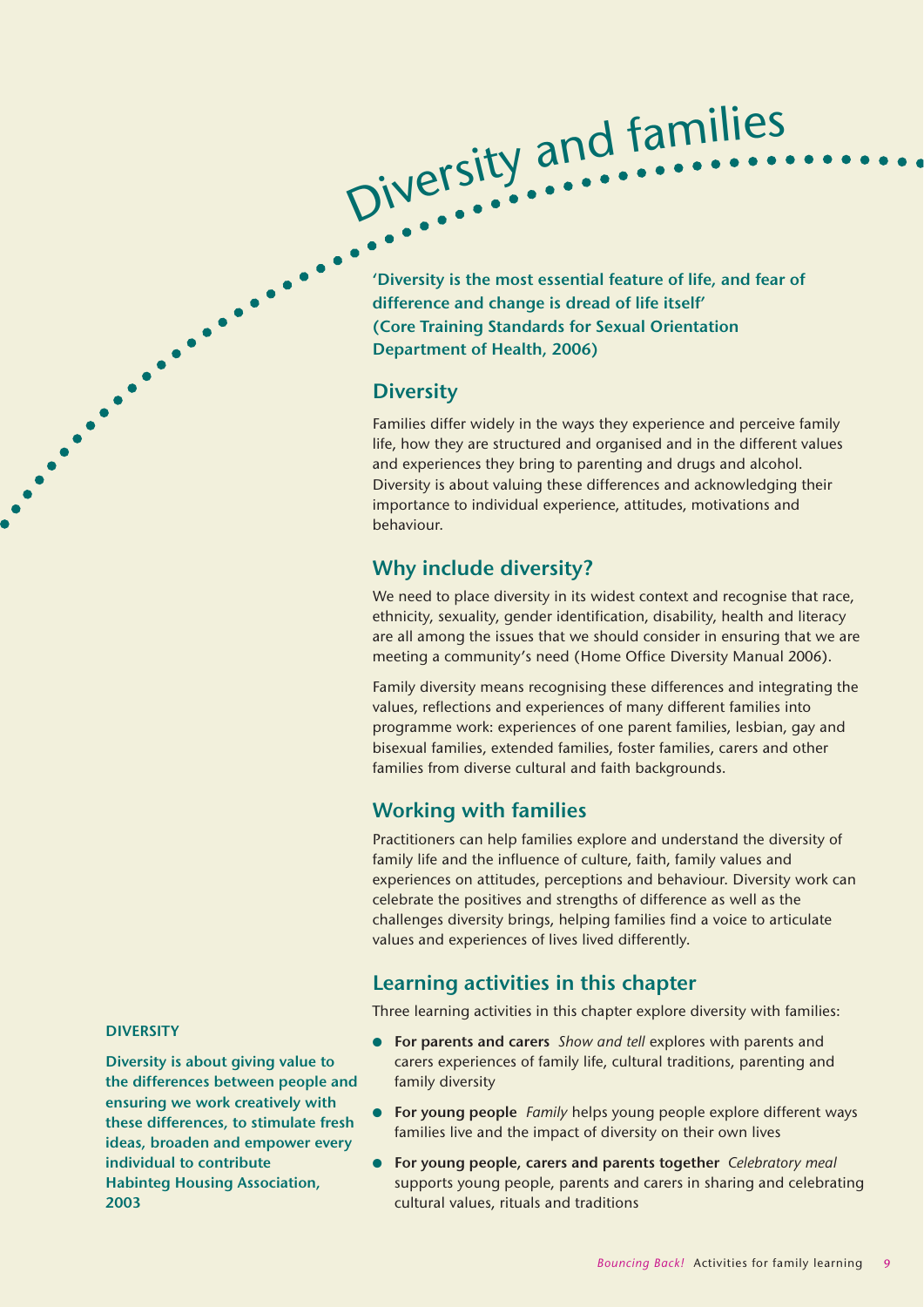## Show and tell

## **Aims and objectives**

**To share ideas and experiences of diverse cultures and values in families** 

**AUDIENCE Parents and Carers** 

**TIME 45 minutes +** 

**YOU WILL NEED Cultural items from parents and carers** 

## **Tips for practitioners**

Ensure everyone in the group has a turn to speak and present their object. Keep strictly to time for each presentation.

## **Resources to help**

*Dad Pack* 

*From strength to strength* (a manual to facilitate diverse parent groups)

*Just listen …* videos

Fatherhood Games and Pack

For details see page 51

Ask each member of the group to bring something in the following week which reveals something about their family life – their culture, history or heritage. It could be something about their family origins or history, something about their family values, or something that is important to them about their life now and the way they live.

On the day of the 'Show and tell', give each parent 2–3 minutes to present their item to the group. Make sure each person has time to speak and that any questions are kept to the end of presentations.

When every one has had their turn, ask for feedback from the group about the activity:

- Is there anything anyone in the group wants to ask someone else, in relation to what they brought up or spoke about?
- How did it feel talking about their family and the object they brought in?
- What did the group learn about the family or cultural values of others in the group?
- What did they find interesting?
- What values and traditions are important to families?

## **If you have time**

Ask the group to bring something in, for the following week, which says something about their experience of being a parent or a carer. Conduct the activity in a similar way to the first activity, but focus your questions on the group's experience of parenting and what similar or different experiences they may share. With a mixed group of fathers and mothers, discuss different experiences of parenting. Do fathers have different experiences of parenting from mothers? What experiences do they share?

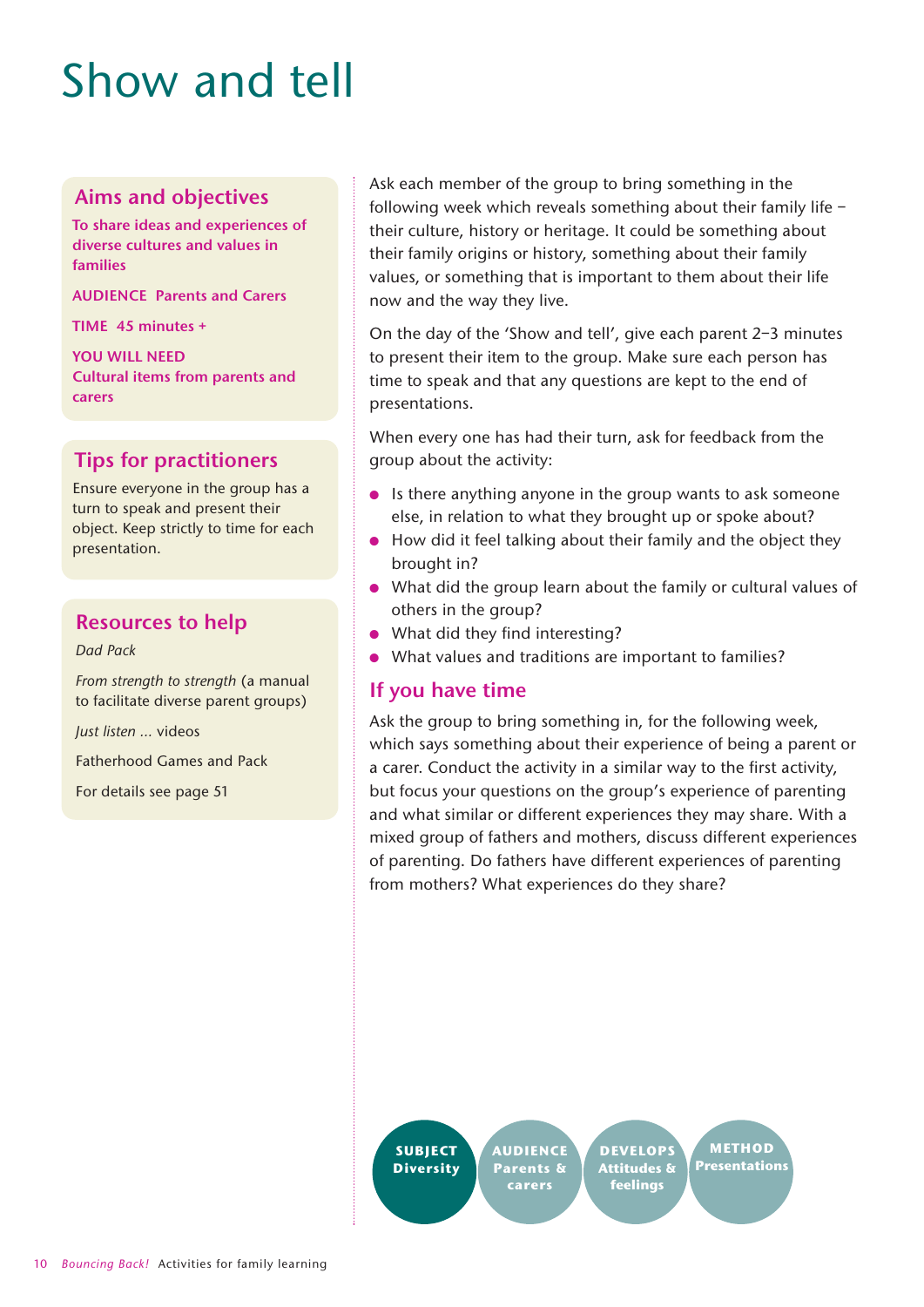## Family

## **Aims and objectives**

**To explore and reflect on family diversity** 

**AUDIENCE Young people (age 10+)**

**TIME 45 minutes +**

**YOU WILL NEED Family case studies [see pages 34 and 35]**

## **Tips for practitioners**

In groups of younger children or where they may be mixed literacy levels or particular vulnerability, choose one case study and explore it together, as a whole group.

Be prepared to follow through and support young people, who may be affected by the issues raised in the case studies, in later sessions.

Think how you might develop the activity to support young people in voicing their own feelings and experiences of diversity. How can they relate their own experiences to issues raised?

If the case studies bring up painful feelings for young people in the group, how might you process and work through these?

## **Resources to help**

*You are welcome*

*Reflections cards*

*Just the same on the inside*  understanding diversity and supporting inclusion

*Cyberace* Anti-Racism CD Rom

For details see page 51

Divide the group into pairs and hand out one *separate* copy of the **Family case studies** to each pair. Ask each pair to read through their case study and discuss the questions on the sheet.

Come back together and ask each pair to feed back on the young person and family they were looking at and what they discussed about them. Read out the case study for them, if necessary. As a group discuss:

- What did they notice about the boy or girl they were looking at and the way they live?
- What things were similar to their family and how they live?
- What things were different?
- What might be exciting or interesting about living in this family?
- What might be hard or challenging?

Discuss the kinds of differences there are in families. How do families differ from each other, or how are they similar? Are all families the same? Can families be different from each other, but also be similar?

Move on to discuss the similarities and differences between participants' families and the families in the case studies and what they found interesting. Ask young people to share any feelings or thoughts about their own families lives that the activity may have evoked.

## **If you have time**

Explore the challenges that diverse or vulnerable families face. Return to the case studies. Ask the young people to identify some of the challenges the young people in the stories might be facing.

What might the young person in the case study find difficult to cope with?

How might they be feeling?

What support or advice might they offer them?

How might this advice be useful to the group, in their own lives?

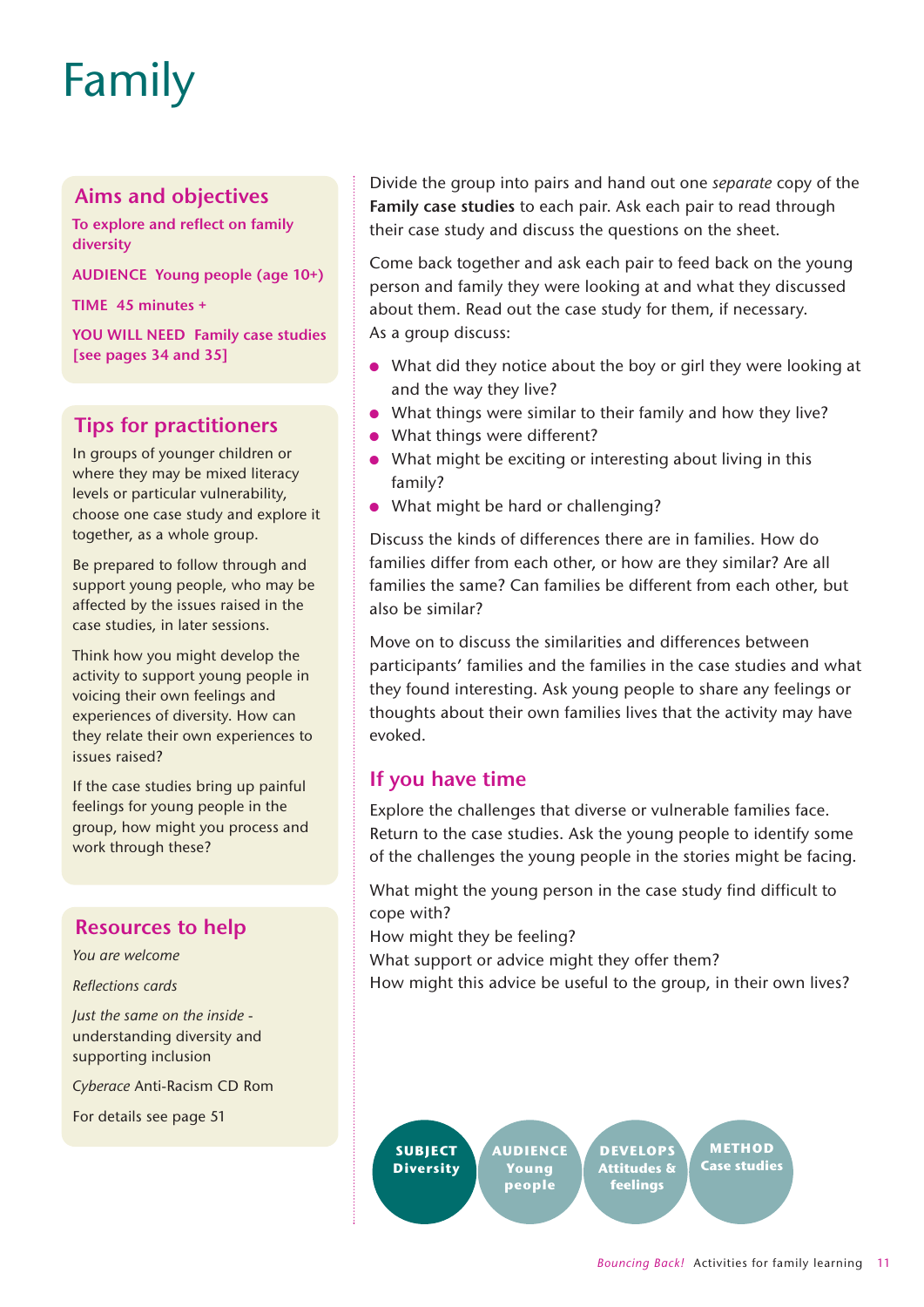## Celebratory meal

## **Aims and objectives**

**To develop awareness of cultural diversity in families**

**To develop skills in group planning, communication and co-operation** 

**AUDIENCE Young people (age 10+), Parents and Carers**

**TIME 2 hours +** 

**YOU WILL NEED A budget for refreshments and decorations (or donations from family members)**

## **Tips for practitioners**

Be prepared to help organise the event and co-ordinate activities between the two groups. Ensure young people feel supported in their tasks.

Help family members enjoy the process and have fun preparing the evening.

Emphasise the celebratory aspect of the evening, and the opportunity to celebrate culture and diversity

## **Resources to help**

*World Welcome* poster

*New in our nation -* activities to promote self-esteem and resilience in Young Asylum Seekers

*Diversity Game* 

*Cultural Competence in Family Support –* toolkit

For details see page 51

Ask the group to plan a celebratory evening which will take place within the group, in two weeks' time. The aim of the evening is to celebrate the cultural diversity of the group. Divide the group into two: one group of parents/carers and one of young people. Inform the group that there are a number of different tasks to be organised, including the music, dress, games and entertainment, food and decorations. Help the group decide which group will do which task. Encourage participants to develop tasks to reflect the cultural interests in the group. Support them in planning their tasks, so that each group knows what it needs to do. Set a date for where and when the event will take place.

After the event has taken place, bring the group back together for a debriefing and feedback.

- How did they feel the event went?
- What did they enjoy? What was interesting?
- How was it working together?
- How effective was the planning of tasks in their group? What did they learn from this?
- Did they learn anything new about the cultural traditions or values of others?

## **If you have time**

Ask family groups to bring something into the group which illustrates something about their family life, culture, history or traditions. Allow each member or family group to present their object to the group. Discuss what is important in families and what ties them together. What values and traditions are common to most families?

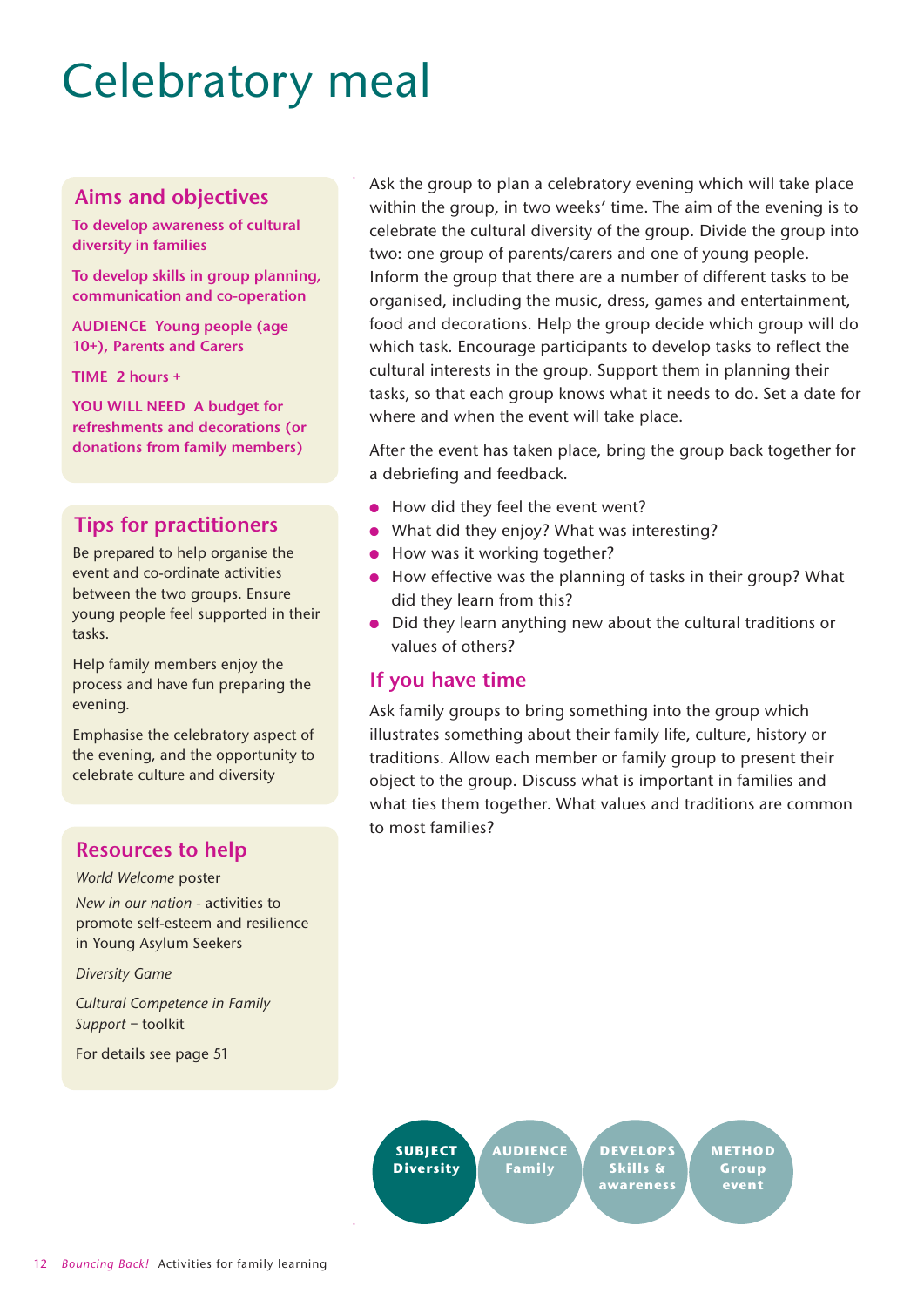**'She's the best mum/he's the best dad, when they're not drinking, but they say things that hurt me a lot when they are drunk, like** *I hate you.'* **Bouncing Back report Adfam 2007**

# **Families at risk, drugs and alcohol**<br> **Experiment why include families at risk?**

Living with a drug and alcohol user shapes experiences of what it is to live in a family and affects family routines, boundaries and relationships. In acknowledging the unique experiences families at risk face and giving value to the experiences of family members, practitioners can give families a voice to strengthen, understand and shape their own lives and futures, irrespective of the drug or alcohol user.

## **Working with families**

Prevention work with families can address the specific needs and experiences of families affected by drugs and alcohol, focussing on solutions, resilience and strength based approaches, to help families define experiences and build on solutions to problems.

Practitioners should consider:

- Involving families affected by drugs and alcohol in strength-based, solution-focussed approaches
- Building on individual and family strengths and resilience
- Supporting children affected by drugs and alcohol in families, focussing on protective factors

## **Learning activities in this chapter**

Three learning activities in this chapter explore work with families at risk:

- **For parents and carers** *Talk* encourages parents and carers to share experiences of parenting, and find solutions to problems
- **For young people** *Talent* draws on young people's talents and interests, helping to build resilience and self esteem
- **For young people, carers and parents together** *Together* helps parents, carers and young people reflect on family life, what can disrupt routines and ways of getting support

### **FAMILIES AT RISK**

**Drugs and alcohol impact not only on the individual, but on the lives of people surrounding them, including the lives of children, parents, grandparents and siblings. It is estimated that over eight million family members in the UK are vulnerable to the impact of somebody else's drug use.**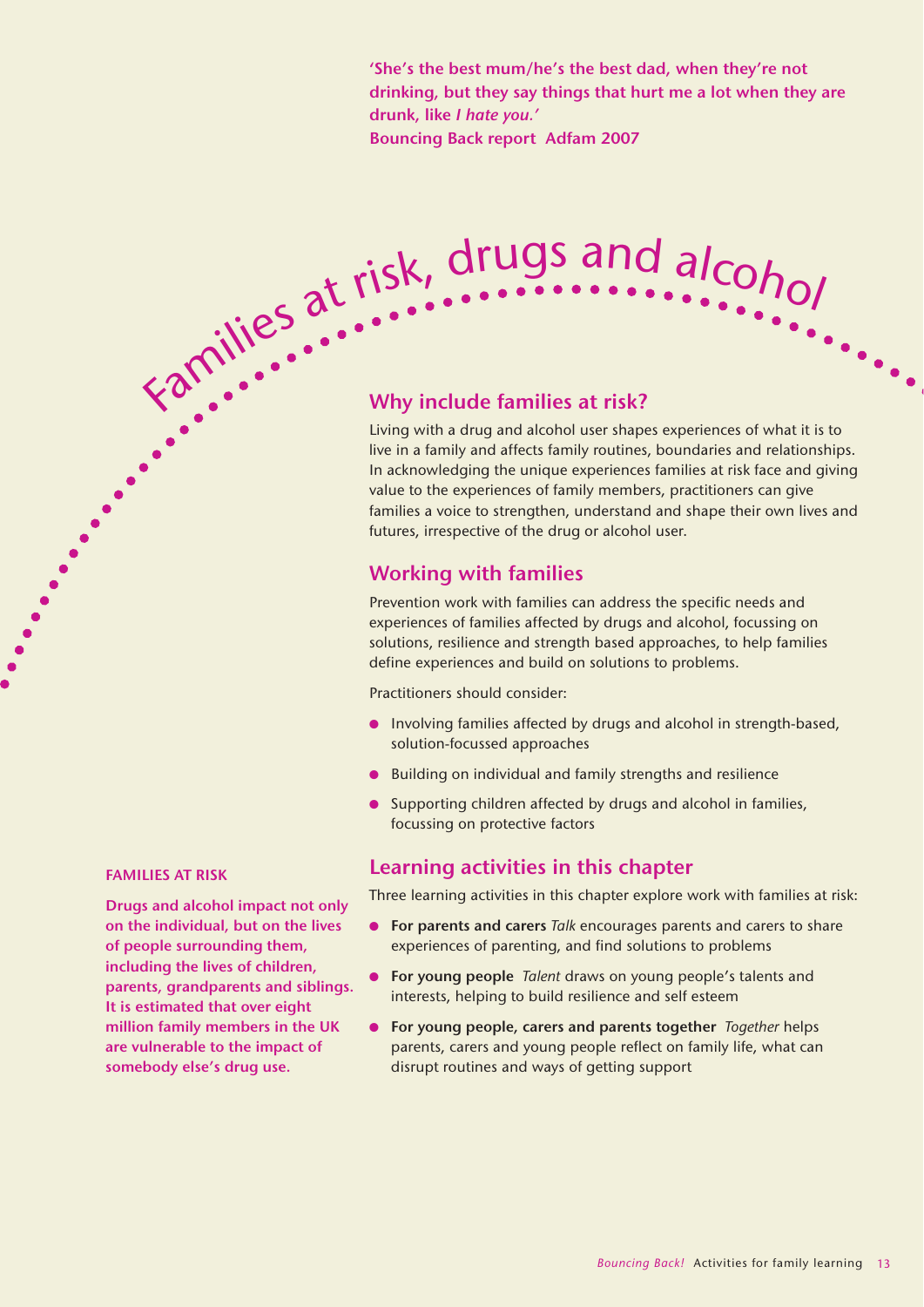## Talk

## **Aims and objectives**

**To share experiences of parenting** 

**To identify issues, solutions and challenges in parenting** 

**AUDIENCE Parents and Carers** 

**TIME 60 minutes +**

**YOU WILL NEED Talk cards, [see page 36] flip chart paper and pens** 

## **Tips for practitioners**

Keep the activity informal and relaxed. Ensure participants know each other before you start this activity, so participants are comfortable with each other and open to talking and sharing.

Think about issues of confidentiality. Set agreements before you start the activity, to help ensure sensitive information stays within the group and is not shared outside.

## **Resources to help**

*The A – Z of Parenting – an essential guide to parenting* 

*Parents Together* (a guide to help parents get together for support and encouragement)

*Family life is complicated* leaflet

*Parent Information Point Toolkit* resources for setting up workshops for parents

For details see page 51

Divide the group into pairs and hand each pair a full set of **Talk Cards**. Ask pairs to take it in turns to pick up a card and to spend a few minutes talking to their partner about the issue it raises. Participants should spend two to three minutes on each card until all the cards have been discussed. Participants need only share what they feel comfortable with, identifying any cards they feel uncomfortable with.

When everyone has finished, inform the pairs that you would like them to use some of the information that they have shared to introduce their partner to the group. Give pairs a few minutes to decide what they will say to the group, ensuring both partners are comfortable with what will be fed back. Give participants two minutes to feed back on their partner, ensuring everyone in the group has an opportunity to introduce someone.

When everyone has finished, spend some time discussing and reflecting on what has been shared:

- Is there anything any group member would like to add or ask, based on what has been shared?
- How did the group feel sharing this information? Did any of the questions raise discussion?
- Are there common themes arising from the group's experience of parenting and family life, that the group could explore?
- What are these?
- How could the group explore them?

End the session by exploring what strengths the group can identify to help overcome some of these issues. Include:

- Strengths as a group
- Common parenting challenges or problems faced
- Strengths or resources within the wider community that they could use

## **If you have time**

In pairs, use the **Trees and Leaves** worksheet to help parents identify common themes or challenges they face, strengths they may have and possible solutions they can identify. Ask pairs to feed back their discussions to the group.

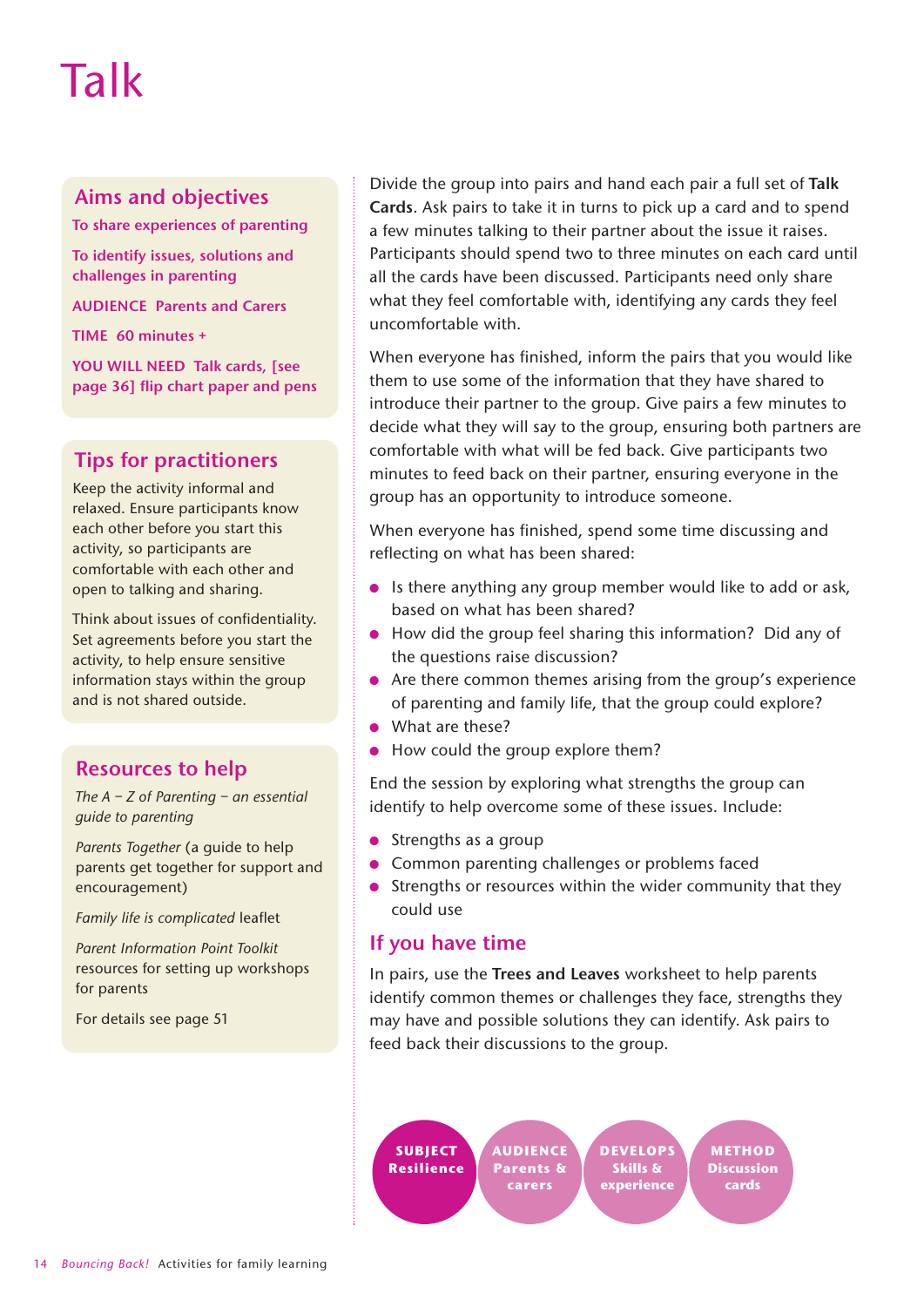## Talent

## **Aims and objectives**

**To support and develop young people's talents** 

**To develop activities to enhance wellbeing and build self esteem**

**AUDIENCE Young people (age 8+)**

**TIME 60 minutes +** 

**YOU WILL NEED Talent cards [see page 37], A4 pieces of paper, colouring pens** 

## **Tips for practitioners**

Develop the activity at the pace of the group.

Develop the activity over two sessions, if necessary.

Keep the activity positive, focussing on resources and talents within the group.

Ensure everyone in the group has an opportunity to participate.

## **Resources to help**

*Fundamental – working with young men* 

*Go Girls!* Supporting girl's emotional development and building selfesteem

*All about Me* (activity sheets to develop self esteem age 7–11)

**Self Esteem (useful guides for age** 10–12)

For details see page 51

Develop this activity in one of the following ways, depending on the age, needs and size of the group.

## **i For larger groups of young people aged 11+**

Bring the group together in a circle. Place all the **Talent Cards** in a pile in front of the group. Play this game like charades. Ask for one young person to start the activity, by taking the card at the top of the pile and reading it out to the rest of the group. They then have two minutes to mime their answer to the group, using actions and no words. The group must guess the answer. Allocate a point to anyone who guesses the answer first. If no-one guesses, the individual with the card wins a point. Give each person a chance to choose a card and mime an answer. Add up the scores at the end of the activity to see who wins.

## **ii For smaller groups of younger children aged 8+**

Give each young person one card, along with large pieces of paper and colouring pens, paints or crayons. Ask them to draw a picture in relation to what is written on the card. Support them in their task. Share and discuss drawings within the group.

After each activity bring the group together and ask them to make a list of things they like doing, things they are good at and what makes them feel good. When you have got the list discuss the following:

- What hobbies or activities do individuals enjoy? What are they good at?
- How do these activities and interests make them feel?
- Why do they enjoy them?
- What talents are there within the group?
- How could they develop them?
- What help might they need?
- Who could support them?

## **If you have time**

Discuss the challenges and barriers which get in the way of young people pursuing their talents and interests. What barriers do young people face? What can young people do about this? How can they support each other and use the group to realise their dreams and interests?

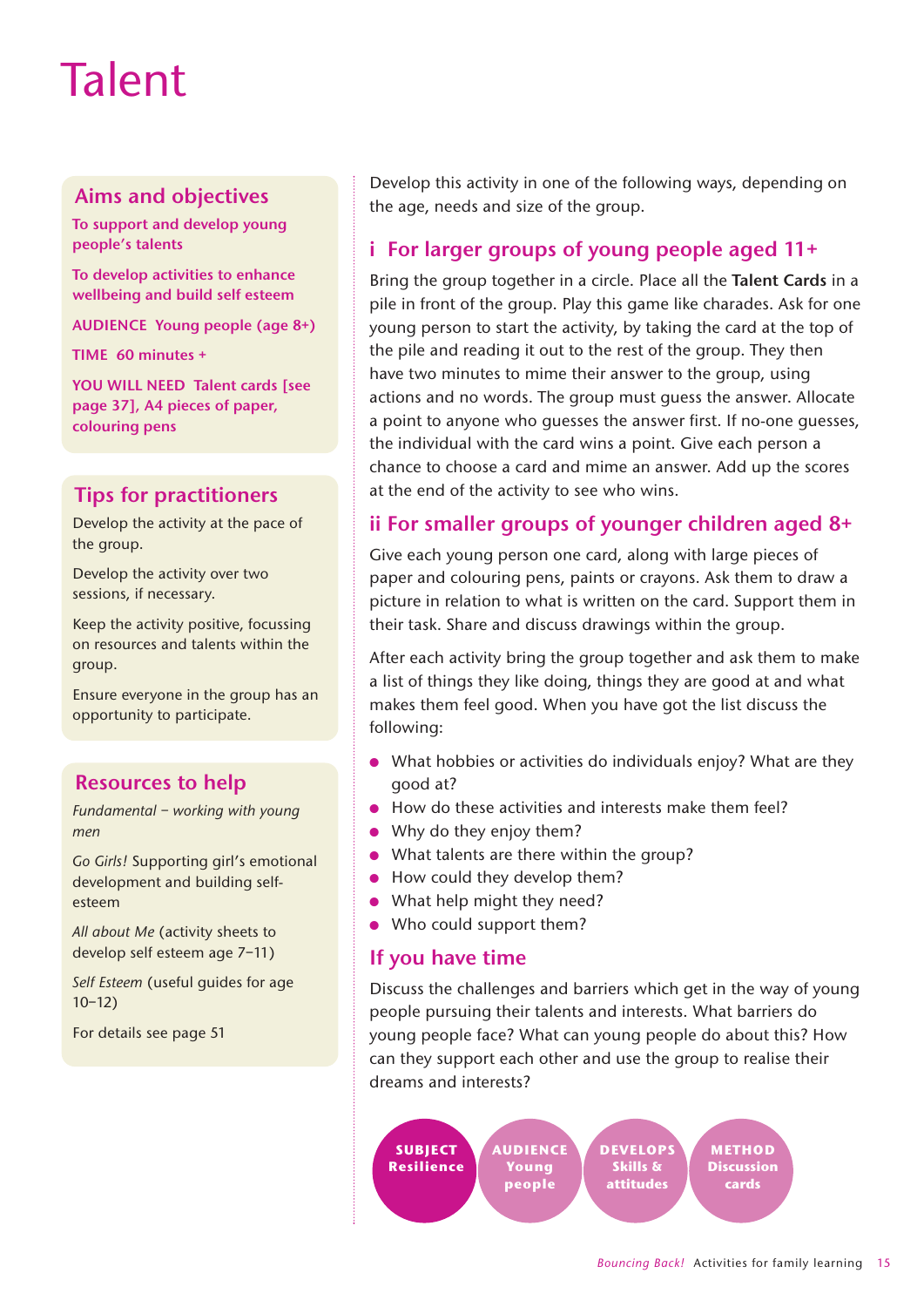## Together

## **Aims and objectives**

**To explore and encourage togetherness and family time** 

**AUDIENCE Small family groups**

**TIME 60 minutes +** 

**YOU WILL NEED Together cards [see page 38] Flip chart paper**

## **Tips for practitioners**

Develop the activity according to the needs of the family you are working with. Many families may need more than one session to develop this activity.

Encourage everyone in the group to participate. Use questions to bring family members into discussions. Support children in taking part and sharing ideas and questions.

Explore barriers and difficulties family members may experience when discussing family togetherness. Why may it be difficult for some members to talk about? Work with and through difficulties experienced, looking for solutions and ways forward.

## **Resources to help**

*Escape* (a problem solving approach)

*Journeys* booklet for children - *When parents take drugs*

*Mind Matters* book sets

*Voices in the Park* story book

For details see page 51

Spread out the **Together** cards on a table. Use them to trigger discussion with family members on the time they spend together as a family.

Explore:

- Ways the family spend time together
- The kinds of activities or things they do together
- Activities they do for fun because they enjoy them
- Activities they might have done in the past, but don't do now
- What were they?

Using the cards, ask the group for ideas for activities or things they might like to spend more time doing together as a family, if they could. Write up their ideas on flip chart.

Expand and develop the ideas and issues families have raised.

If ideas have been raised of activities that have been done in the past but aren't done now, discuss;

- Why might this be?
- What barriers get in the way?
- How have things changed?
- Could they change again?
- What would this take?

End the session by encouraging family members to come up with ideas of activities they might like to do together in the future, to help them spend time together (it could be something they have done in the past or something completely new):

- What activities could they think of?
- How might it feel doing these things?
- How might they happen?
- What support might they need to help get them going?

Choose one activity with the family that one family member might like to try, or that the whole family could try together and develop an action plan to help it happen.

## **If you have time**

Encourage family members to go away and try out a new activity together. Bring the family back together to discuss and reflect on progress and achievements, or any difficulties experienced and what could be offered to support them.

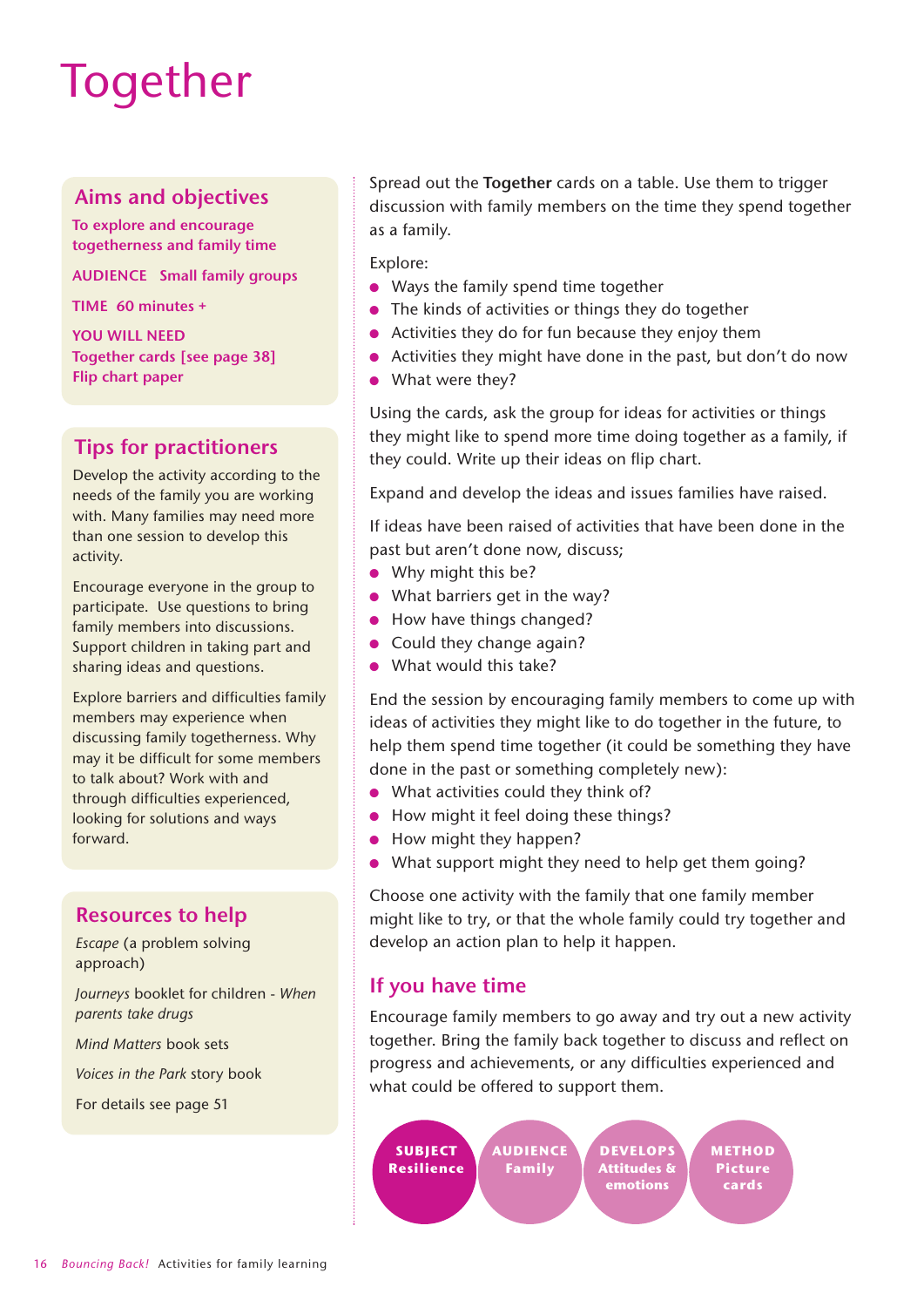# Communicatin<sup>g</sup> <sup>f</sup>amilie<sup>s</sup>

**'To listen well, you need to put on hold your own ideas and anxieties about solving problems, or your panic about where the conversation is heading. You don't have to feel responsible for sorting out other people's problems. Concentrate on really hearing what someone is telling you and the feelings they are expressing.'**

**National Family & Parenting Institute, 2000**

### **Why include communication?**

Young people with positive role models, supportive relationships, access to information and sources of support are less likely to get involved in harmful drug and alcohol related behaviour. Effective communication in families is important in preventing harm from drugs and alcohol, because good communication builds trust and relationships and helps convey information, values, knowledge and ideas.

## **Working with families**

Practitioners working on communication can help families develop skills in active listening and sharing and enable families to see the value of spending time talking and communicating.

## **Learning activities in this chapter**

Three learning activities in this chapter explore communication with families:

- **For parents and carers** *Openers* supports parents and carers in developing skills, awareness and confidence to start conversations on sensitive issues with young people
- **For young people** *I said .. No!* develops young people's skills in assertive communication and awareness of different styles of communication
- **For young people, carers and parents together** *It's good to talk* supports young people, parents and carers in listening, sharing, talking and spending time together

### **COMMUNICATION**

**Communication is the ability to listen, explore ideas and convey information. Communication involves building skills in active listening, empathy and negotiation and developing awareness of new ideas and ways of behaving.**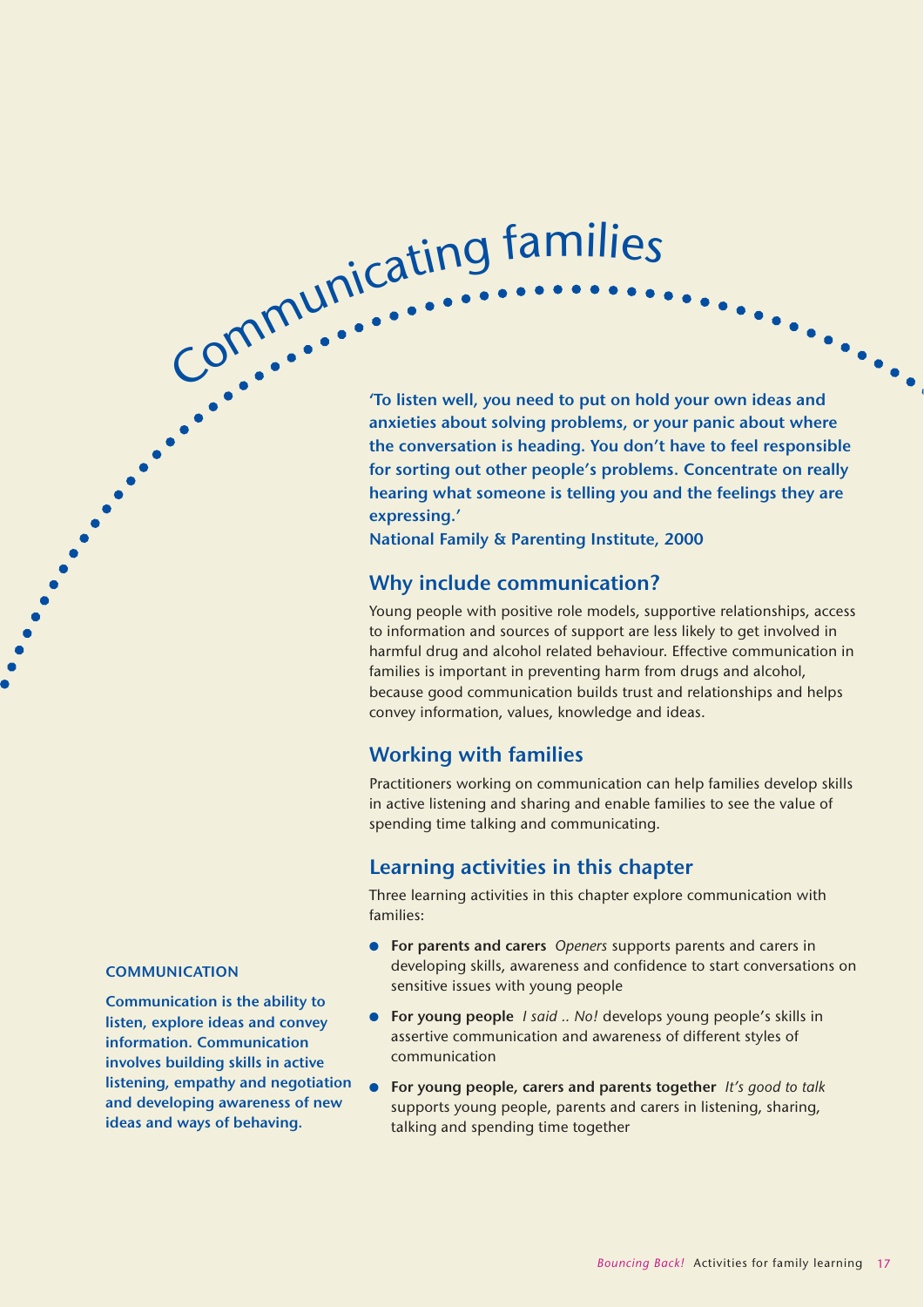## **Openers**

## **Aims and objectives**

**To develop communication skills** 

**To practise initiating conversations with young people**

**AUDIENCE Parents and Carers** 

**TIME 60 minutes +** 

**YOU WILL NEED**  *Opener case studies* **[see page 40] and envelopes, flip chart paper** 

## **Tips for practitioners**

Support parents in presenting their roleplay to the group.

Discuss concerns they may have about doing the roleplay and how these could be addressed.

Set up ground rules or group agreements to help parents feel comfortable

## **Resources to help**

*Time to Talk* (parents and teenagers leaflet)

*How to talk so Kids will listen and listen so kids will talk* 

*Listening to Children – how to communicate more effectively* 

*Talking about difficult issues – Sexual health and substance misuse* 

For details see page 51

Explain to the group that you are going to look at strategies to help parents initiate conversations with young people on sensitive subjects. Start by asking parents how they feel about talking to their children or young people about sensitive subjects. Is it something they do? What strategies might they use, and how easy is it to have these conversations?

Next, place parents into small groups or pairs and hand each group or pair one of the **Opener case studies**, sealed in an envelope. Explain to the groups that they have been given a scenario representing a typical situation a parent or carer may face, when they may need to start a conversation with a young person on a sensitive subject. They should read through the case study and discuss how, as a parent or carer, they might begin that conversation with a young person.

Ask them to develop their case study and their ideas into a roleplay. One person should play the role of the carer or parent in the case study, another play the role of the young person. Third or fourth persons should be observers.

When each group has practised their roleplay, come back together as a group and ask for volunteers to present their roleplays to the large group. When these have been shared develop a discussion about positive ways of instigating conversations about sensitive subjects with young people:

- How did parents feel initiating these conversations?
- How did the young people feel being on the receiving end?
- What did they find useful or not so useful about the way conversations were initiated with them?
- What are the most useful ways of starting conversations?

Come up with suggestions for useful ways of starting up conversations within the group and write them up on the flip chart.

## **If you have time**

Ask parents and carers to go home and initiate one fun conversation with their child or children. Ask for feedback the following week. How did the conversations go, and what did they talk about?

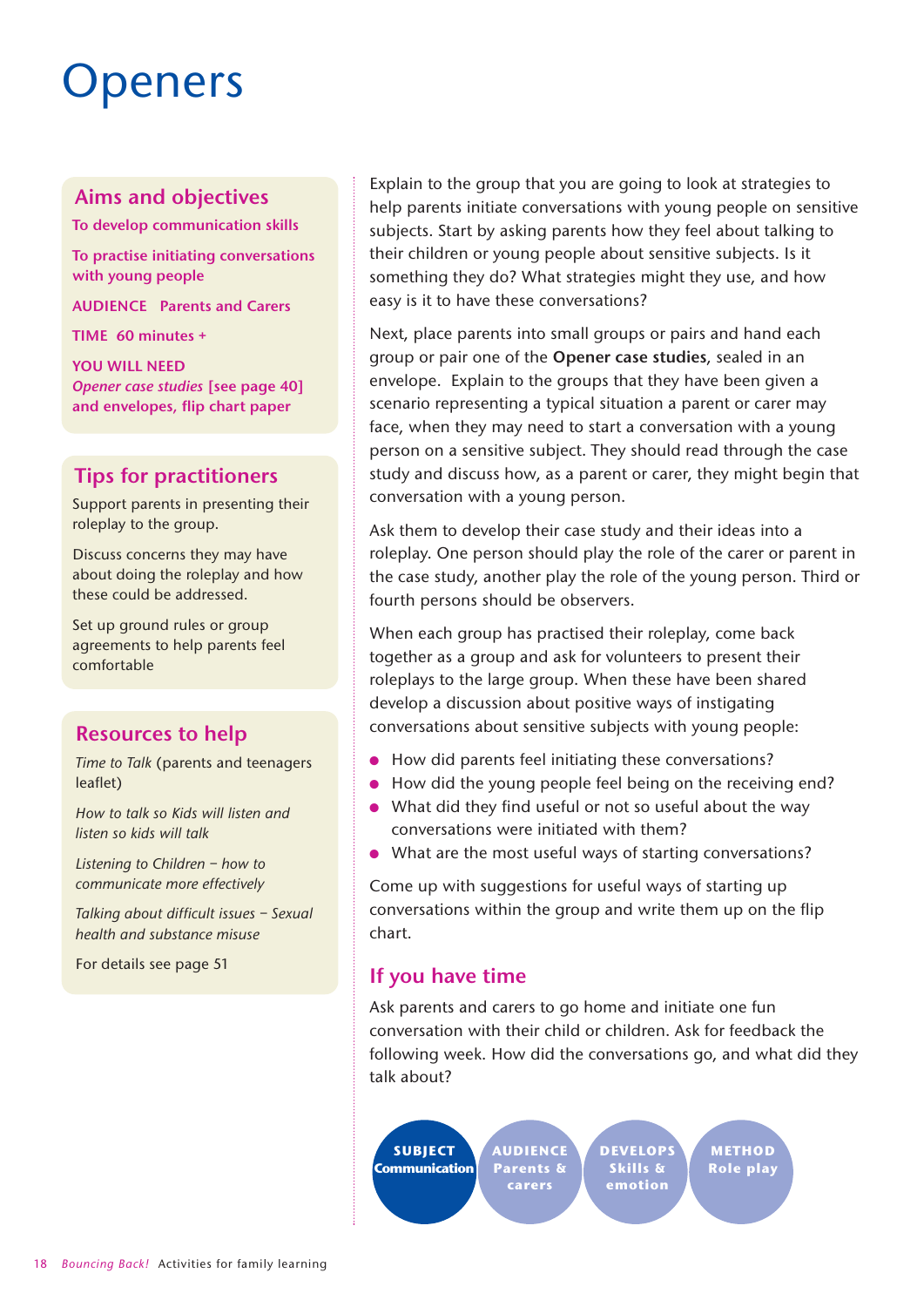## I said... No!

## **Aims and objectives**

**To reflect on different communication styles** 

**To practise skills in assertive communication and saying 'No'**

**AUDIENCE Young people 13+ (you will need six young people or more for this activity)** 

**TIME 60 minutes +** 

**YOU WILL NEED I said... No! case studies [see page 41] I said... No! worksheet [see page 42] Say No! statements [see page 43]**

## **Tips for practitioners**

Explore the emotions and feelings these roleplays may evoke.

Reflect on gender, culture and intergenerational issues.

Discuss how communication styles may differ between boys and girls, between generations, different cultures and age groups.

## **Resources to help**

Communicate Game (11–16) *Confidence, assertiveness, self esteem* (sessions for secondary school students) *Assertiveness* (pack) *Young men talking about talking* posters

For details see page 51

Divide the group into pairs and hand each pair a *separate* **I said... No! case study**. Ask each group to read through their case study and develop it into a roleplay, based on the instructions included. Ask pairs to present their roleplay to the group.

Once completed, ask the group to comment on the roleplays, scenarios and the different communication styles presented.

- What was happening in each roleplay?
- What different styles of communication were being presented?
- Were some more effective than others in helping pairs to communicate?
- How did it feel being either Person A or B?

Continue by explaining that each roleplay was illustrating different ways of communicating in assertive, aggressive and passive communication styles. Hand out the **I said ... No! worksheet** and discuss differences in styles.

- Which styles are the group most familiar with?
- What do they use in every day life?
- Draw out the key components and advantages of an assertive style
- Can the group think of examples of when they have used this style or someone has used it with them?

● What might be its advantages as a way of communicating? Try out one or two roleplays again, as a group, but using assertive styles and responses only.

## **If you have time**

In pairs and using the **Say No! statements**, ask young people to take it in turn to practise saying 'No', to a request made by their partner. Encourage the group to use different styles and have some fun. Come back together and discuss:

- How it felt to make the request and have it refused
- What it felt like to say 'No'
- Who made a refusal in an assertive way? What made it 'assertive'?
- The kinds of things they would like to say 'No' to more often

Make a list of these and, in pairs, practise them within the group.

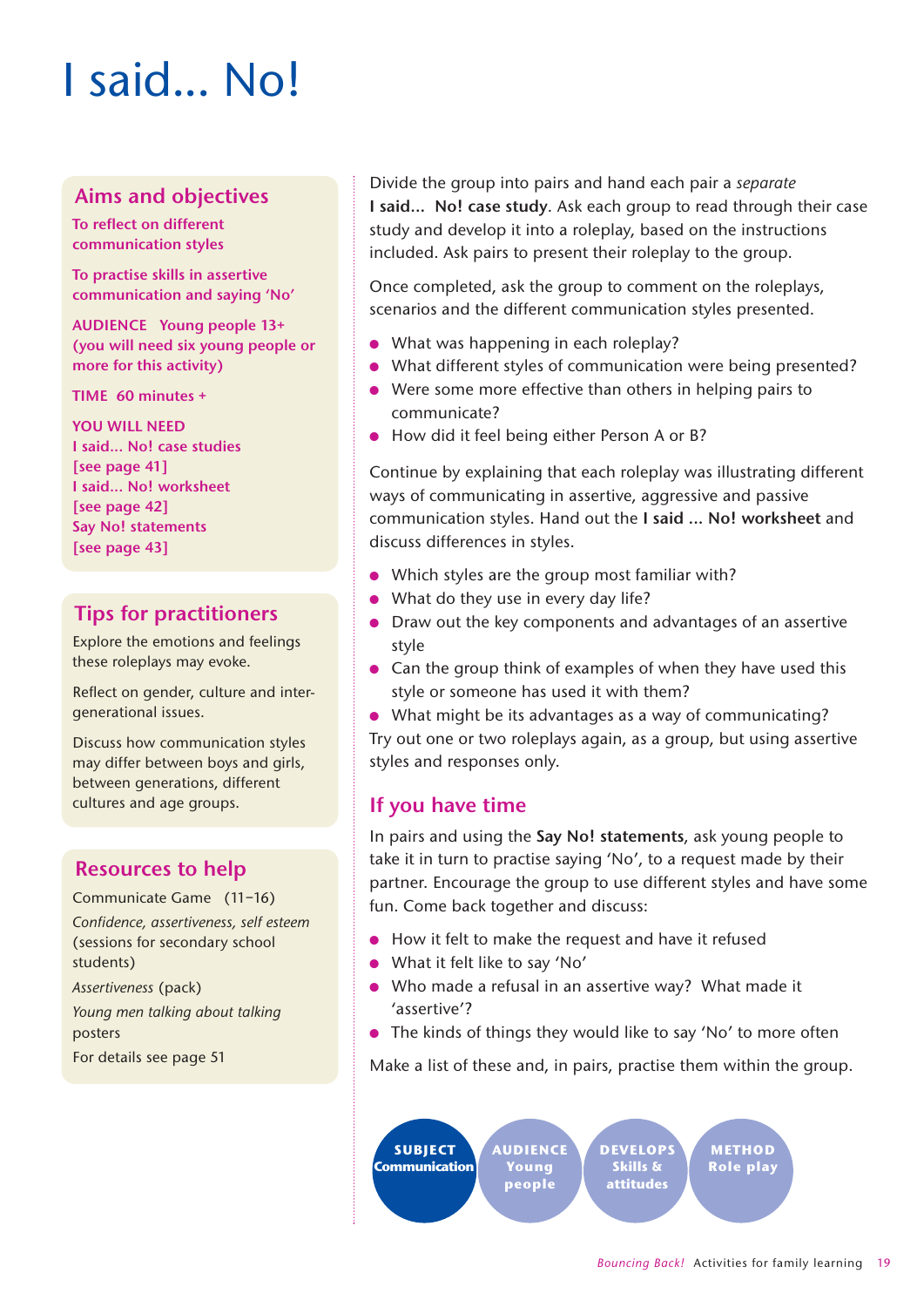## It's good to talk

## **Aims and objectives**

**To develop communication skills in families** 

**To encourage families to talk and share time together** 

**AUDIENCE Young people (age 10+), Parents and Carers** 

**TIME 45 minutes +** 

**YOU WILL NEED Communication cards [see page 39]**

## **Tips for practitioners**

Ensure young people and parents/carers have equal opportunity to ask and answer questions, in their pairs.

If there are mixed literacy skills within the group, do the activity as one group.

Read out the questions one at a time, and ask pairs to discuss them.

Ensure participants feel at ease and enjoy the activity.

## **Resources to help**

Let's Talk (discussion and prompt cards for use in groups)

*Chicken soup for the kid's soul conversation starters to open the heart* 

*How to talk so teens will listen and listen so teens will talk*

*Communicate!* Board game

For details see page 51

Prior to the group meeting, photocopy and cut out the **Communication cards** (one set of cards per pair). Divide the group into pairs, with one parent/carer and one young person in each pair (match family members together if possible). Hand out a set of **Communication cards** to each pair. Ask individuals to take it in turns to pick up a card and ask their partner the question on the card. Spend 10–15 minutes in pairs, proceeding through all the cards and questions until they are finished. When all the pairs have completed the activity, bring the group back together. Ask the group to feed back on how they found the activity:

- Did they enjoy it?
- What did they learn about each other?
- How did it feel talking with their child/parent or carer and asking them these kinds of questions?
- What was interesting about these questions?
- What did the group think these questions were trying to achieve?
- Do you talk like this at home?

Explain to the group that these questions have been specially developed to encourage families to spend time talking with each other. They are open questions that have been developed to encourage family members to talk openly, listen to each other and take an interest in what the other person thinks or feels. Ask the group why this might be important and helpful to do in families. Is it something they think they could do more of in their family and that might be useful?

## **If you have time**

Ask the group to come up with new questions and cards to encourage fun family conversations. Encourage the group to take these questions home and practise them together. The following week, ask for feedback as to how the young people and parents got on.

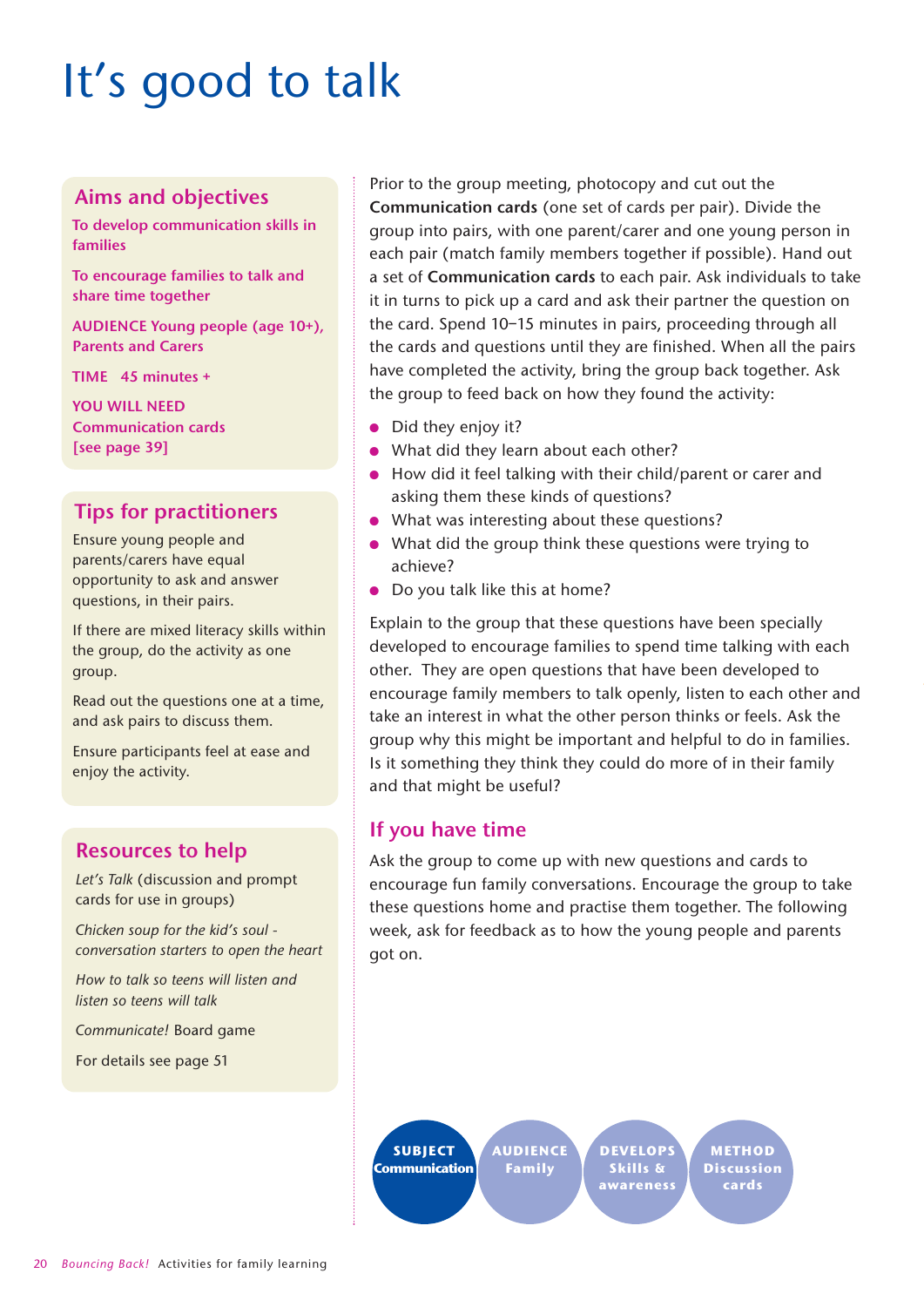**'Resilience is the happy knack of being able to bungy jump through the pitfalls of life. Even when the hardships and adversity arise, it is as if the person has an elasticised rope around them that helps them to rebound when things get low, and to maintain their sense of who they are as a person.'**

**Jenkins & McGennis 2000**

Resilience esilience is not a given but can be developed over time. Protective factors in families help build resilience. These include factors provided by positive parenting and family life; factors helping young people develop a sense of self; ability to problem solve; and how to feel loved, secure and looked after.

### **Why include resilience?**

Resilience is essential to prevention work, as it provides young people with the foundations to deal with and overcome challenging and difficult situations. It promotes self belief, optimism and self esteem, giving young people the incentive to take care of themselves and avoid harm from damaging influences like drugs and alcohol.

## **Working with families**

'The key task for developing resilience, then, is to help a child to identify and build on his or her strengths, including the social support they can call on, enabling them to build meaning and motivation into their lives, helping them to acquire social skills that bring self-control, self esteem and a sense of humour.' (Velleman & Templeton, 2006)

Practitioners can develop young people's resilience in several ways: by helping parents, carers and youth workers build protective factors in families; through positive parenting; by helping young people build skills, aptitudes and motivations to re-frame events; and by building up their sense of self value, self efficacy and direction.

## **Learning activities in this chapter**

Three learning activities in this chapter explore Resilience in families:

- **For parents and carers** *Positive strokes* introduces parents and carers to the concept of positive parenting, through learning the technique of Giving Praise
- **For young people** *Problem solved* provides ideas and resources to help young people problem solve, re-frame events and deal positively with situations and challenges
- **For young people, carers and parents** *Life as...* encourages the exchange of ideas, understanding and co-operation between parents, carers and young people through creative group work and play

### **RESILIENCE**

**Resilience is a collection of aptitudes and qualities helping individuals bounce back from challenging situations. Resilience helps individuals thrive in the face of adversity.**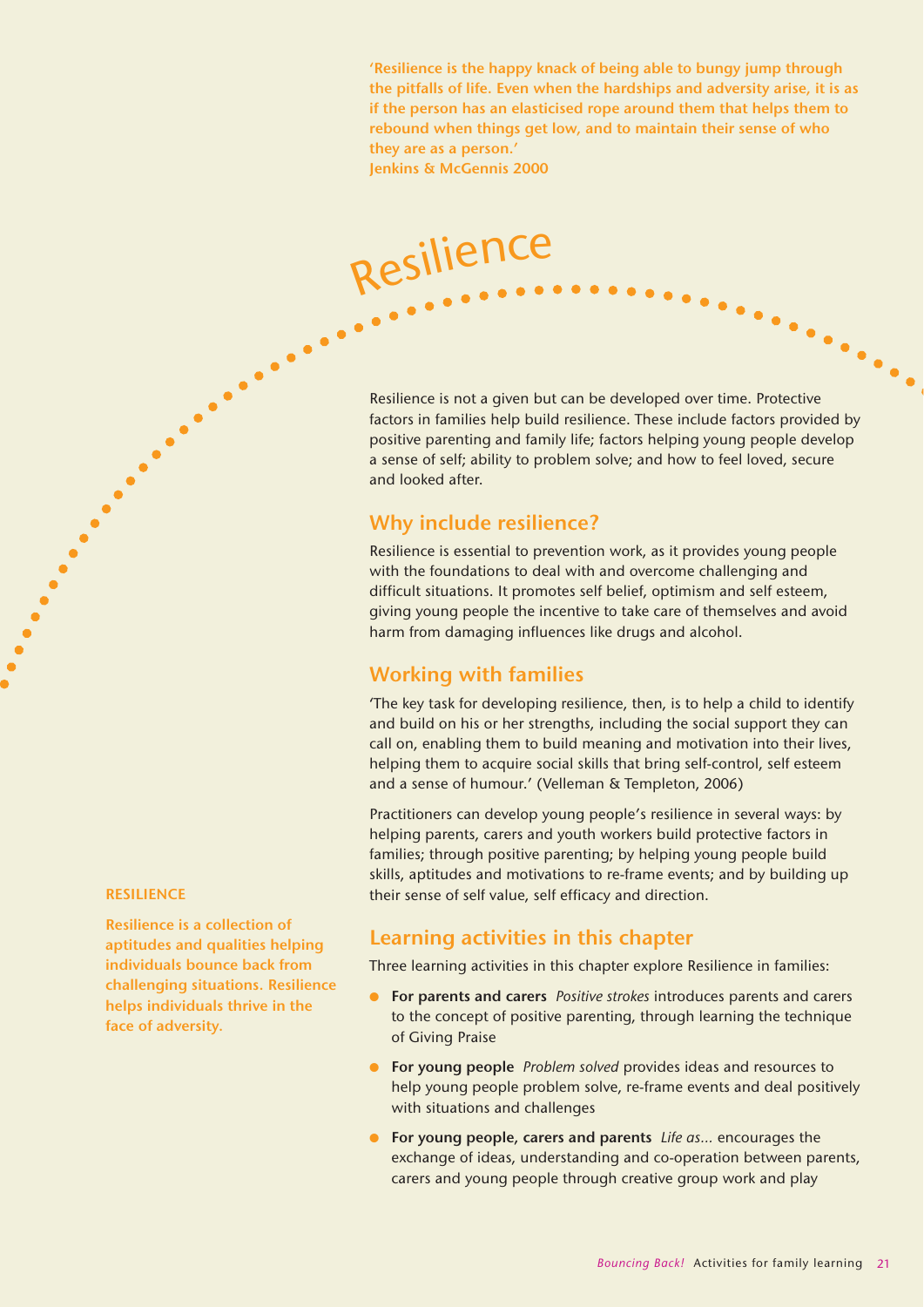## Positive strokes

## **Aims and objectives**

**To develop awareness of positive parenting** 

**To practise Giving Praise**

**AUDIENCE Carers and Parents** 

**TIME 45 minutes +** 

**YOU WILL NEED Post-its, Positive strokes handout [see page 44]**

## **Tips for practitioners**

Be sensitive to parents who may not have much experience of using or receiving praise.

Present the activity as an opportunity for change and reflection.

Focus on praise in building young people's self esteem and family relationships. These are both important in preventing drug and alcohol related harm.

Introduce the activity as an example of positive parenting.

## **Resources to help**

*The A – Z of parenting* (an essential guide to parenting ) *Parent Talk Guides Parent power Think positive parenting* For details see page 51

Hand out a Post-it to each member of the group. Ask participants to write down on their Post-it something they would like to be praised about and/or something positive they would like to have said to them. Next, go around the room and ask participants to read out their praise statements and what they have written down.

When completed, ask the group some of the following questions:

- How was it thinking of things to be praised about?
- What is it like being praised?
- How often do they give and receive praise?
- Was praise part of their experience of growing up?
- Were they praised as children?
- Why is praise important?

Next, look at praise in relation to young people, children and parenting:

- Why might it be important to praise children?
- How might it help in terms of drug and alcohol prevention?
- Do they praise their children? Is it easy to do so?
- If so, what might they say and what do they praise?
- If not, what might make it hard to do so?

Next, split the group into pairs and hand out the **Positive strokes handout**. Using the tips in the handout, ask pairs to praise each other, with one thing they have noticed about each other. When everyone has finished, bring the group back together and discuss how they got on.

- Did they use the technique?
- How easy or hard was it?
- What did they find useful?

Complete the activity by summarising the main aspects of the Giving Praise technique with the group.

## **If you have time**

Ask the group to do some homework before you meet again. They should praise their child that week, using the tips from the handout. When the group meets again, ask for feedback about how they got on.

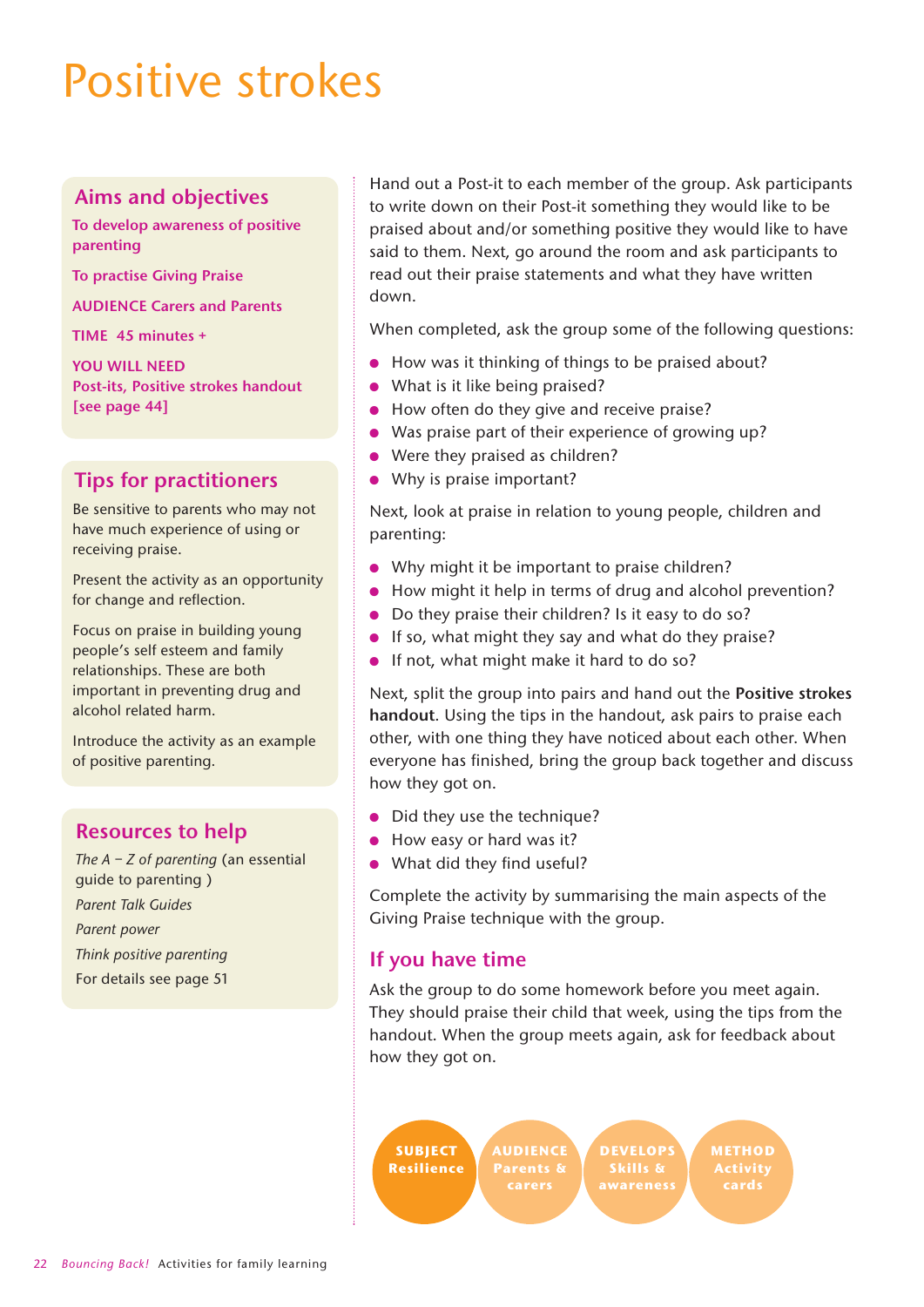## Problem solved

## **Aims and objectives**

**To develop skills in problem solving, finding solutions and re-framing events**

**AUDIENCE Young people (age 12+)** 

**TIME 60 minutes +** 

**YOU WILL NEED Problem solved case studies [see pages 45 and 46]**

## **Tips for practitioners**

Work with a group of people who know each other well and feel comfortable with one another.

Allow young people to talk about how they relate to the case studies and the problems highlighted. Ask for feedback and whether anyone in the group would like to discuss the case studies in relation to their own lives and the problems they deal with.

Think of issues of confidentiality and how to develop a safe and supportive environment for the session.

Support the young people with the roleplay.

## **Resources to help**

*Positive Solutions* posters

*What do I do now?* a kids' book about making decisions (age 9–16) *Problem Solving* card game *Dealing with feeling* 

For details see page 51

Choose one case study suitable for the group you are working with to explore and discuss with your group. Divide the large group into small groups and give each one a photocopy of the case study you have chosen. Inform the group that their task is to come up with some solutions to help the individual in the case study with their problem. To help them, there are questions attached to the case study and activities for them to do. When each group has discussed their case study and completed the questions and activities, come back together as a group and discuss:

- The solutions and ideas the young people came up with
- The ideas they had to help the character they were looking at
- What helps in dealing with problems? (Look at solutions, making choices and decisions and getting support)
- What makes it difficult to deal with problems and find solutions? Why it can be hard to ask for support and make choices?
- Important people in offering support to young people
- Ideas they have for sorting and dealing with problems. (Write these up on flip chart)

## **If you have time**

In pairs, ask participants to come up with their own problem for a scenario: one that they might see on a young person's problem page, or they think a lot of young people would understand or relate to. Ask pairs to feed back their problem to the group.

As a group, choose one problem to explore further. Develop the problem into a case study, with a character and background information about that person and what their problem is. Ask pairs to roleplay the scenario. Using the questions from the **Problem solved case studies**, ask the group to find solutions to this problem to help that young person. Draw out the key aspects of a goal- and solution-focussed approach.

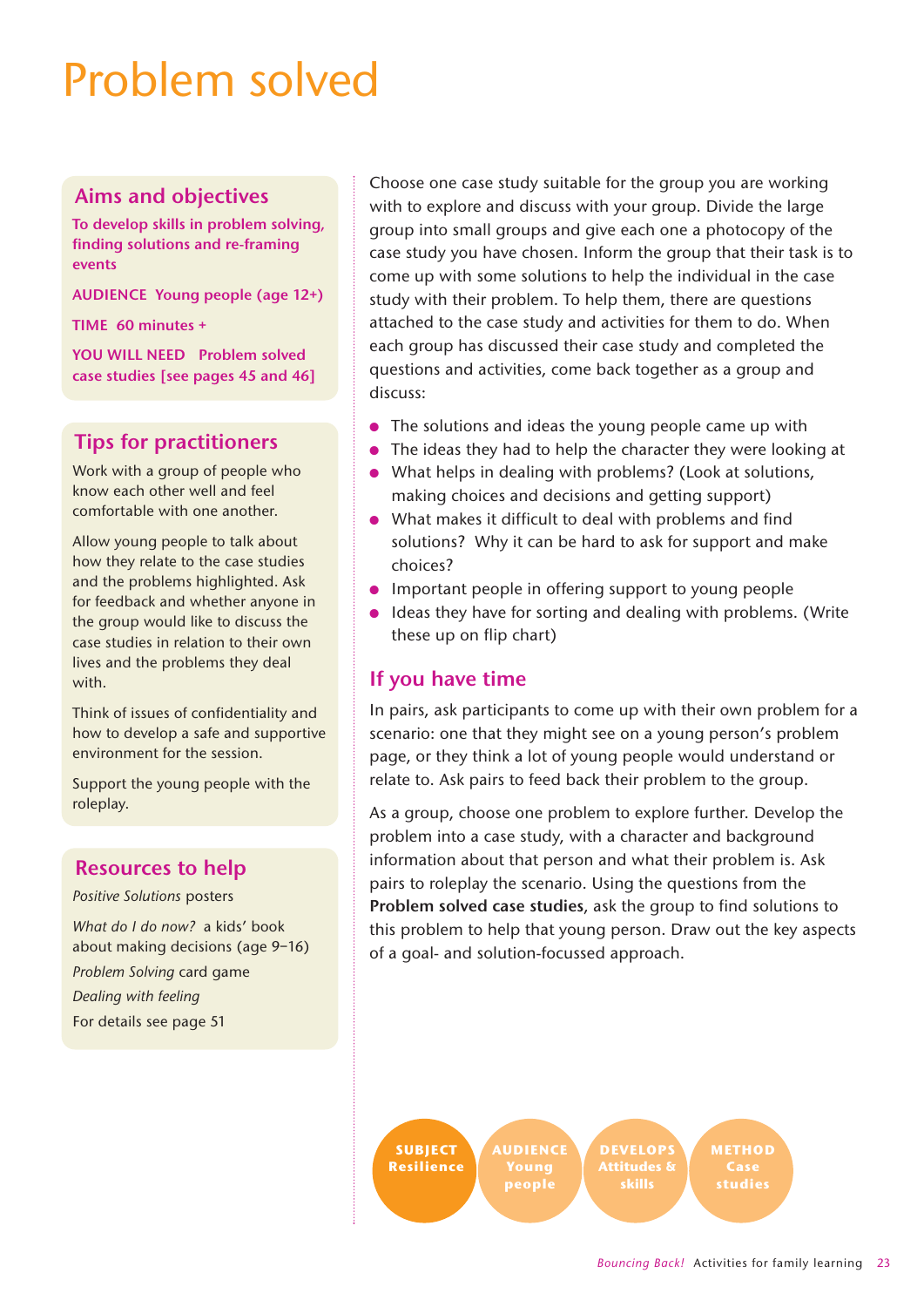## Life as...

## **Aims and objectives**

**To develop family cohesion and bonding**

**To develop skills in group planning, communication and co-operation** 

**AUDIENCE Young people (12+), Parents and Carers** 

**TIME 3 hours +** 

**YOU WILL NEED Life as... worksheets [see pages 47 and 48], budget for resources** 

## **Tips for practitioners**

Keep to time for each presentation, so each group has equal time.

Encourage both groups to have fun, ask questions and be creative!

## **Resources to help**

*Chicken Soup for the teenage soul* card game

*Resiliency Bingo* for Teens

*Escape group* work programme

*Teenagers in the family* (skills for parents)

For details see page 51

Divide the group in two, with young people in one group and parents and carers in the other. If the groups are large, think of separating young people by gender. Ask each group to prepare a 'presentation', which will last 15 minutes, to present to the group the following week. The aim of the presentation will be to present the other group with an insight into teenage life as they have experienced it.

To help plan this, hand out a copy of the **Life as... worksheets** (one for young people and one for carers/parents). Encourage each group to plan fun and creative ways of presenting their experiences, using talents and creativity within the group, props and music. They could present their ideas as a written presentation or dramatic show. Spend time with each group helping them to plan and develop their ideas, ensuring they feel supported in what they are doing and have a role to play. Plan a time and space for the presentations or 'shows' to take place.

After the presentations, give groups the opportunity to feed back on the experience and ask each other questions:

- What have they learnt from each other?
- Have there been any surprises in the presentations?
- Was there anything they didn't know about the other group's experience?
- Were the experiences between groups different?
- Were some things the same? What were they?
- What is different about being a teenager today?
- Do today's teenagers face specific concerns and challenges?
- What might they be?
- How can they be supported?

## **If you have time**

Divide the group into two, this time by gender. Ask each group to discuss:

- *For boys/men:* Issues for teenage boys then and now
- *For girls/women*: Issues for teenage girls then and now

Feed these back and discuss similarities and differences between the issues presented by the two groups.

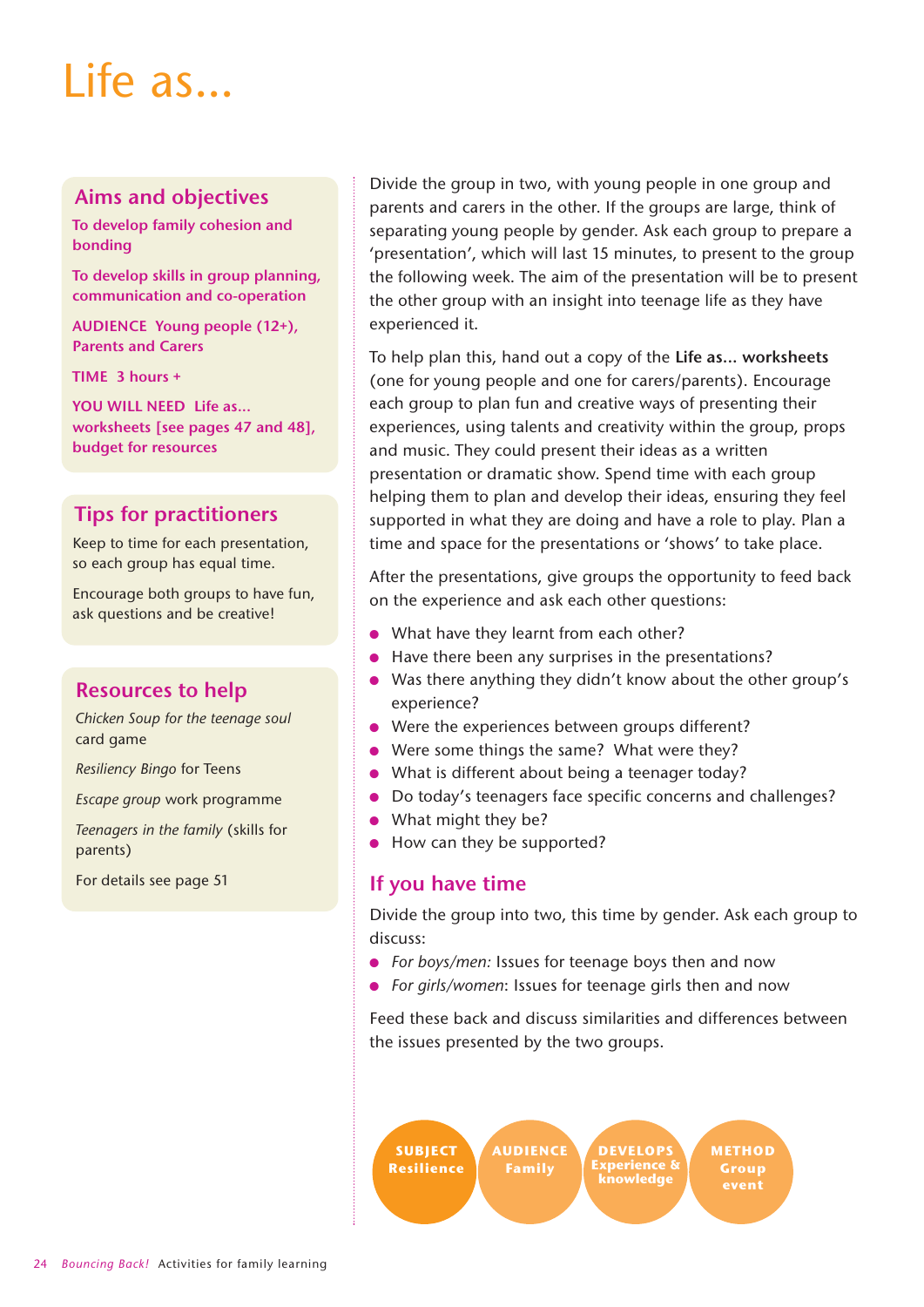**'Drugs are substances which affect the way people think, feel and behave. This includes tobacco, alcohol, volatile substances, and illegal drugs, as well as prescription and over-the-counter medicines.' Joining Forces - Drugs Guidance for police working with schools and colleges** 

**(Home Office, 2006)**

ò

Orugand alcohol awareness

Drug awareness involves interventions designed to raise knowledge and awareness, shape attitudes and explore emotions in relation to contemporary drug and alcohol issues, and provide information to support decision making around drugs and alcohol.

## **Why include drug and alcohol awareness?**

Drug and alcohol awareness is important to prevention work because it provides families with up-to-date information, knowledge and skills to challenge misconceptions, re-evaluate and re-define attitudes and ideas and make decisions to influence behaviour.

## **Working with families**

Practitioners should include whole families in drugs and alcohol awareness, recognising that family members may have different knowledge and experiences of drugs and alcohol. Drug awareness can help challenge inter-generational differences in knowledge, attitudes and awareness.

Developing these ideas, practitioners working with families can explore:

- Diverse family knowledge, experience and attitudes towards drug use and prevalence
- Up-to-date information on drug and alcohol use and common misconceptions held about drugs
- The range of legal and illegal drugs available and their impact on individual health, social and family outcomes

## **Learning activities in this chapter**

Three learning activities in this chapter explore drug and alcohol awareness with families:

- **For parents and carers** *Risk it* supports parents and carers in exploring attitudes towards risk taking in relation to drugs and alcohol and related behaviour
- **For young people** *Knowledge* promotes young people's knowledge of drug and alcohol issues through group work and discussion
- **For young people, carers and parents** *Generation games* provides parents, carers and young people with ideas for sharing mutual knowledge on drugs and alcohol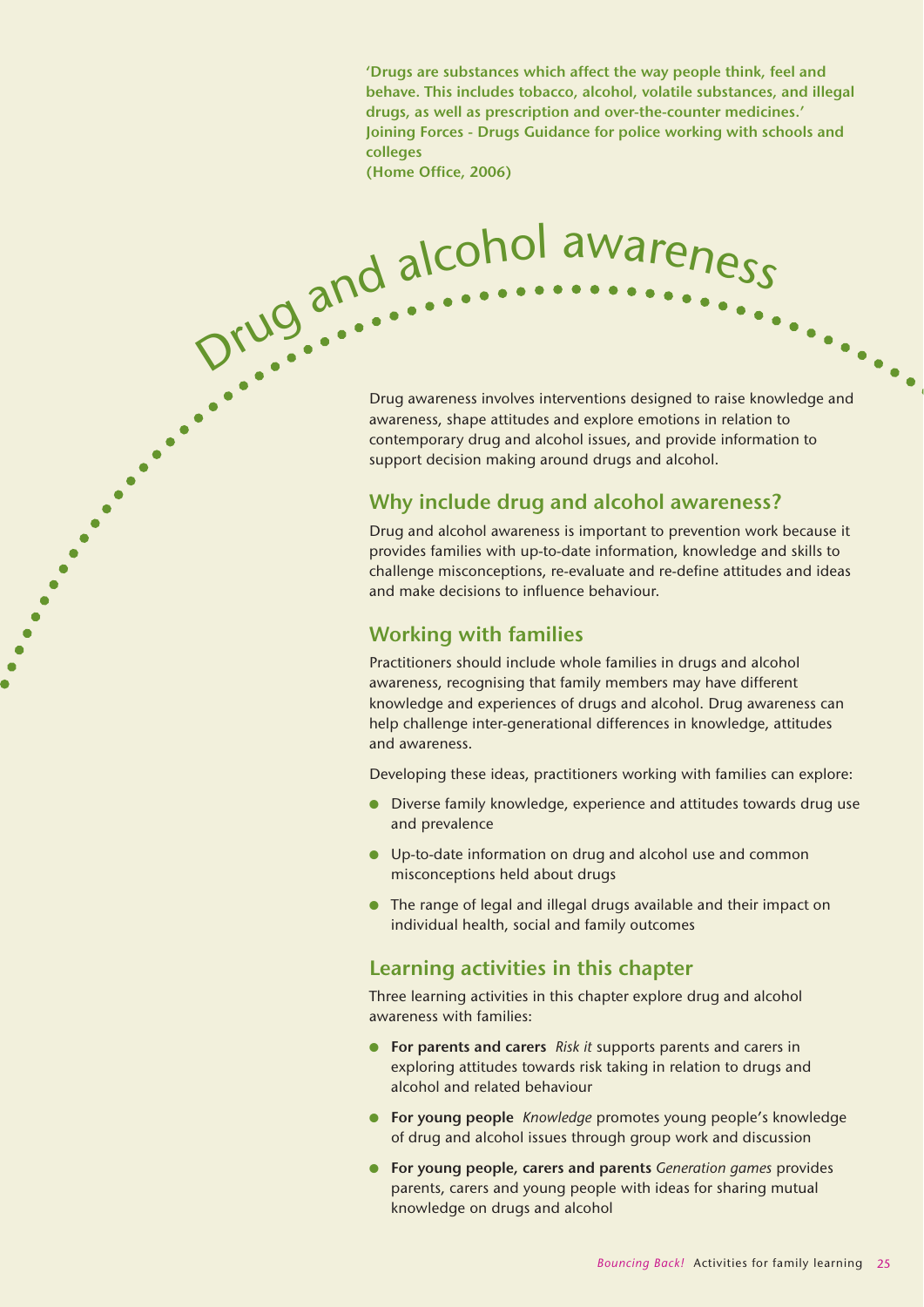## Risk it

## **Aims and objectives**

**To explore and examine risk in relation to young people, drugs and alcohol and related activities**

**AUDIENCE Parents and Carers** 

**TIME 45 minutes +** 

**YOU WILL NEED Risk cards and Risk activity cards [see pages 49 and 50], flip chart**

## **Tips for practitioners**

When working with a group with mixed literacy levels, create your own Risk Activity picture cards by cutting pictures and images out of magazines and using these. Or do the activity focussing just on drug use and use the **At what age?** picture cards as Risk cards.

This activity requires basic drugs knowledge. Ensure you are up-todate with current information.

## **Resources to help**

*What Drugs Look Like* (DVD and poster)

*The Stuff on Drugs* (leaflet series)

*D Rom* CD Rom

*What's the deal on grass?* Cannabis facts for parents, carers and professionals

For details see page 51

Ask the group to form a circle. Place the **High Risk** and **Low Risk** cards on the floor, at either ends of an imaginary line, with a large space between the cards. Place the individual **Risk activity cards** in a pile in the centre of the circle.

Ask each parent in turn to take a Risk activity card. They should read it out and decide where to place that card along the imaginary line, depending on what risk they think that activity poses to a young person's health and wellbeing. Do they think it is very high risk, low risk or somewhere in the middle?

If the person is unclear about what the activity is or involves, spend some time clarifying it with the group. Once every participant has had their turn, give the group an opportunity to discuss the cards and whether any of them might have placed a card differently. If so, why would they do this? When there is a consensus within the group, allow them to move cards around.

Within the group, discuss and reflect upon some of the following:

- What risks have the group identified as high risk? Why was this? What activities concerned them, as parents or carers?
- Which drugs do they identify as high risk, and why? Is risk in relation to all drugs the same? Does it depend on how they are used? Can drug risk be minimised?
- How should parents and carers be supporting young people around the risks they take? How can parents deal with and live with the risks young people take?

Choose one or two cards and discuss the questions in more detail. How might one minimise the risk of that activity, so that the card can be moved further down the continuum?

## **If you have time**

Encourage participants to discuss the activity and share their learning with the older children (13+). Ask them to find out more about young people's views and attitudes towards risk. How do they view risks? What activities worry them or cause them concern? Feed back on how the activity went and what the parents found out.

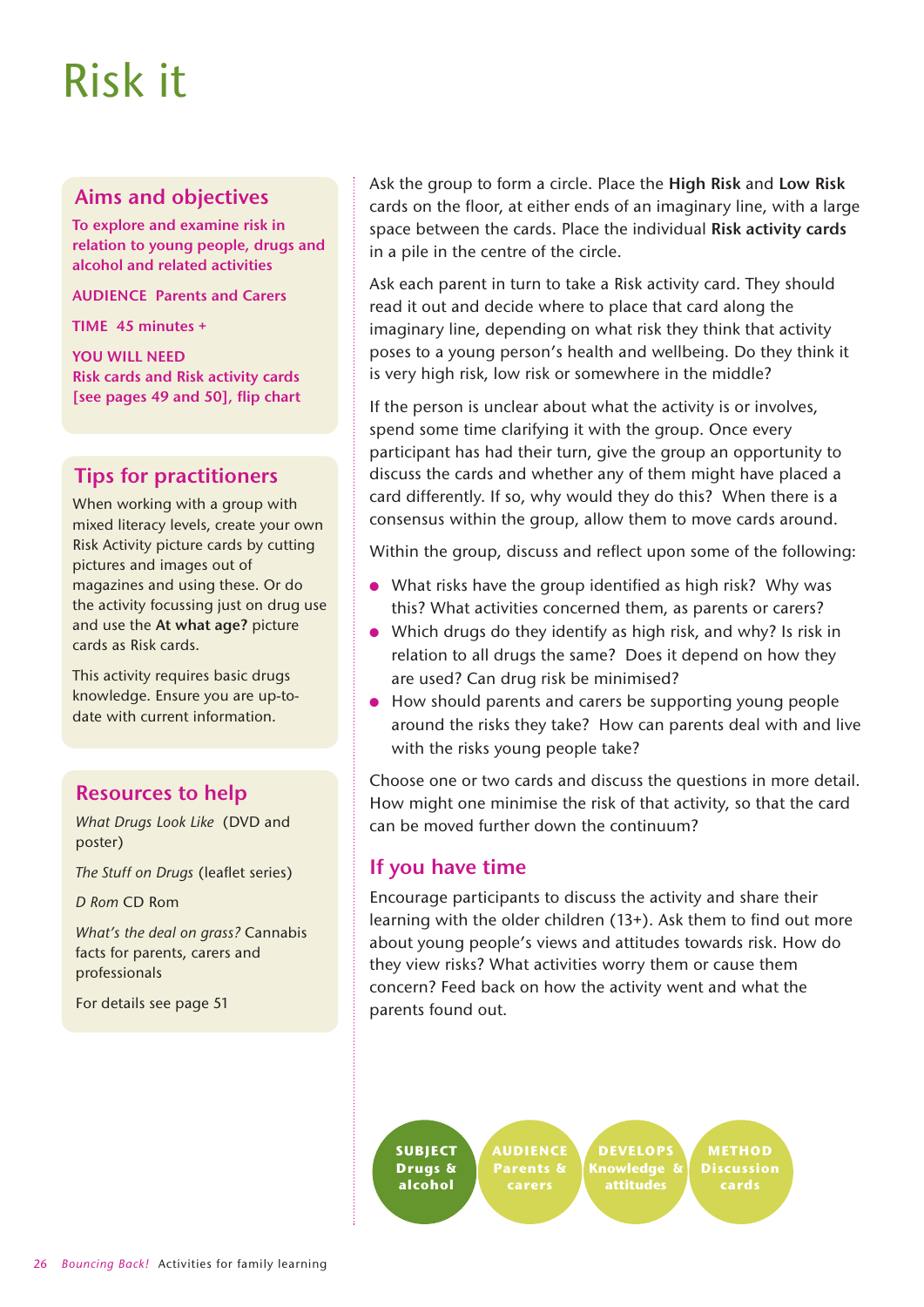## Knowledge

## **Aims and objectives**

**To develop youth-focussed drug and alcohol awareness**

**AUDIENCE Young people (age 10+)** 

**TIME 60 minutes +** 

**YOU WILL NEED Flip chart paper and pens, access to the internet (optional), drug and alcohol awareness leaflets** 

## **Tips for practitioners**

This activity requires basic drugs knowledge, so ensure you are up-todate with information.

Have information ready for young people to use in their research, including leaflets and access to Drug and Alcohol Education websites.

Think about issues of confidentiality. Set agreements before you start the activity to help ensure sensitive information stays within the group and is not shared outside.

## **Resources to help**

*The stuff on drugs* (leaflet series) *D-Rom* CD Rom *Alcoshots* (young people in alcohol related situations) *www.talktofrank* For details see page 51

Prepare two large pieces of flip chart paper, one with the word 'Drugs' written at the top and one with the word 'Alcohol'. Split the group into two and hand one sheet of paper to each group. Ask the young people to fill that page, with all the questions they would like to ask about the subject at the top of their piece of paper. Encourage groups to think of as many questions as they can and fill the paper, if possible. Assign a scribe to each group to help with this task.

When finished, ask each group to agree on three questions they would prioritise as the most important (questions they really want answers to). Ask them to highlight these questions on their sheet.

Bring the groups back together and ask each group to present their sheet of paper and questions to the other group, highlighting their priority questions. Spend time processing and clarifying information, giving groups the opportunity to ask the other group about what they have written and prioritised.

Next, exchange the sheets of paper so that each group has the opposing group's questions. Inform the groups that they have 30 minutes to find answers to the other group's questions. Have resources ready to help them in their task, such as leaflets and websites that they can research or organisations they might want to contact.

## **Moving on**

Divide the group into one group of girls and one of boys. Give each group flip chart paper with the words 'Drugs' and 'Alcohol' written at the top. Ask the group to repeat the activity, but this time to write down issues related to the words at the top of the flip chart: Boys (for the group of boys) or Girls (for the group of girls). Come back together as a group and feed back the issues and discussions. Do drugs and alcohol issues affect boys and girls differently? What are the specific issues or concerns for each group?

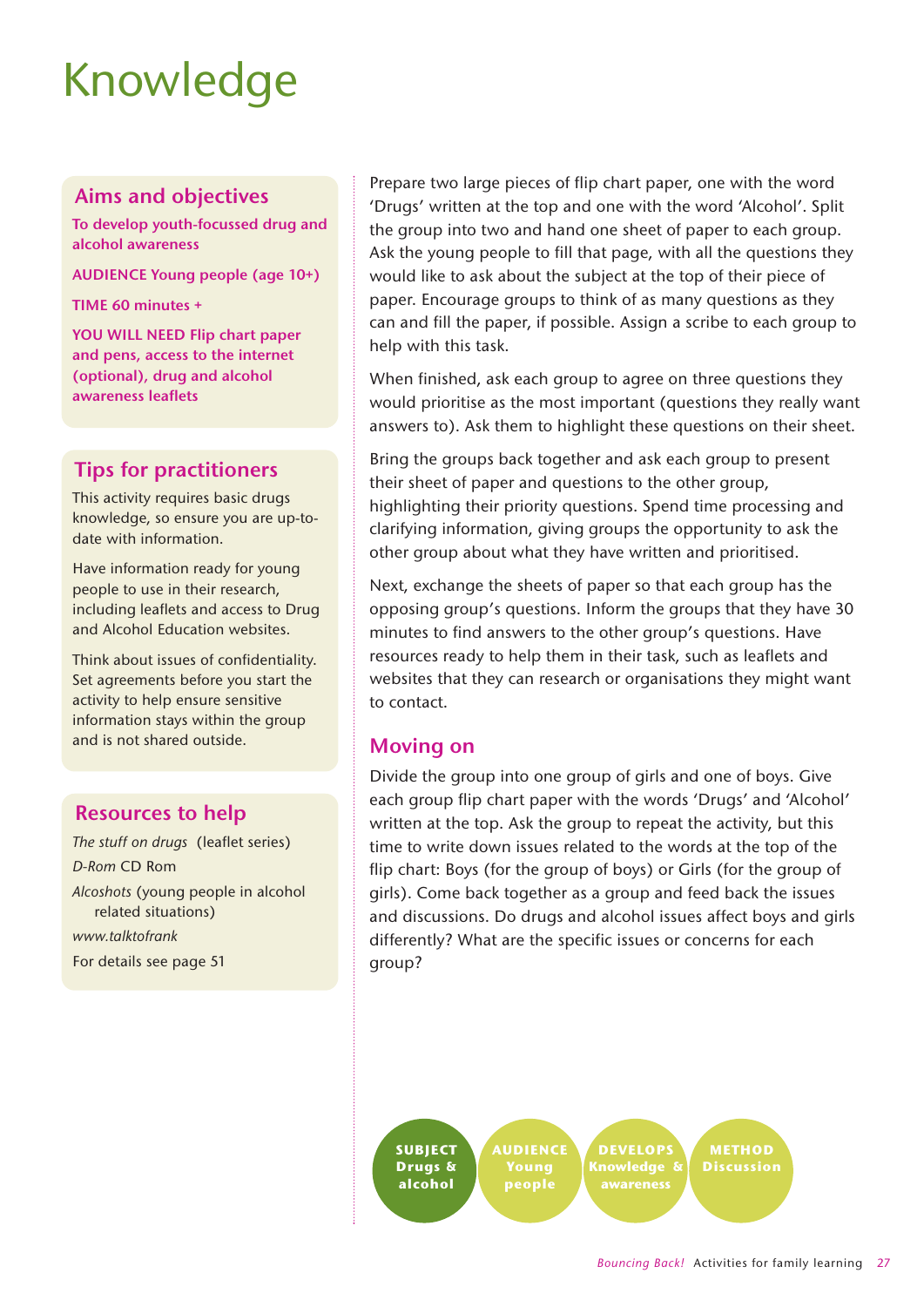## Generation games

## **Aims and objectives**

**To raise drug and alcohol awareness in families**

**To share information and knowledge on drugs and alcohol issues**

**AUDIENCE Young people (age 12+) Parents and Carers** 

**TIME 90 minutes +**

**YOU WILL NEED Pens and paper, Drug and Alcohol awareness leaflets, access to internet (optional)** 

## **Tips for practitioners**

This activity requires basic drugs knowledge, so ensure you are up-todate with information and have drug and alcohol information available to the group.

Keep the activity light and informal. Encourage groups to have fun in developing their quiz and choose questions to challenge and stimulate discussion.

Make sure there is enough time for both groups to present their quiz.

## **Resources to help**

*Understanding Drug Issues* workbook *Drugs Prevention Bingo Drugs Deal* card game www.talktofrank For details see page 51

Split the group into two, one group of parents/carers and one of young people. Ask each group to prepare a 10 question Drug and Alcohol Quiz for the opposing group. Encourage participants to think up interesting and challenging questions, to test the other group's knowledge. They must also provide the answers. Give each group resources to help prepare their quiz and 45 minutes to put it together. Ask groups to nominate one person in their group to ask the questions to the opposing group.

When ready, give each group 10 minutes each to present their quiz to the opposing group and ask their questions. When each quiz has been completed, bring the groups back together and discuss the following:

- How did each group get on? Which team got the most correct answers?
- What surprises were there in how the groups answered regarding what they knew or didn't know?
- What did each group know about drugs and alcohol? Where were the gaps in knowledge within each group?
- In what areas could each group develop its awareness around drugs and alcohol?

## **If you have time**

Ask the group to identify community speakers who they could invite to the group, to update drugs knowledge and answer any questions raised by the quizzes. Provide resources to help identify speakers. Encourage the group to arrange the invites and set a date for a speaker to visit the group.

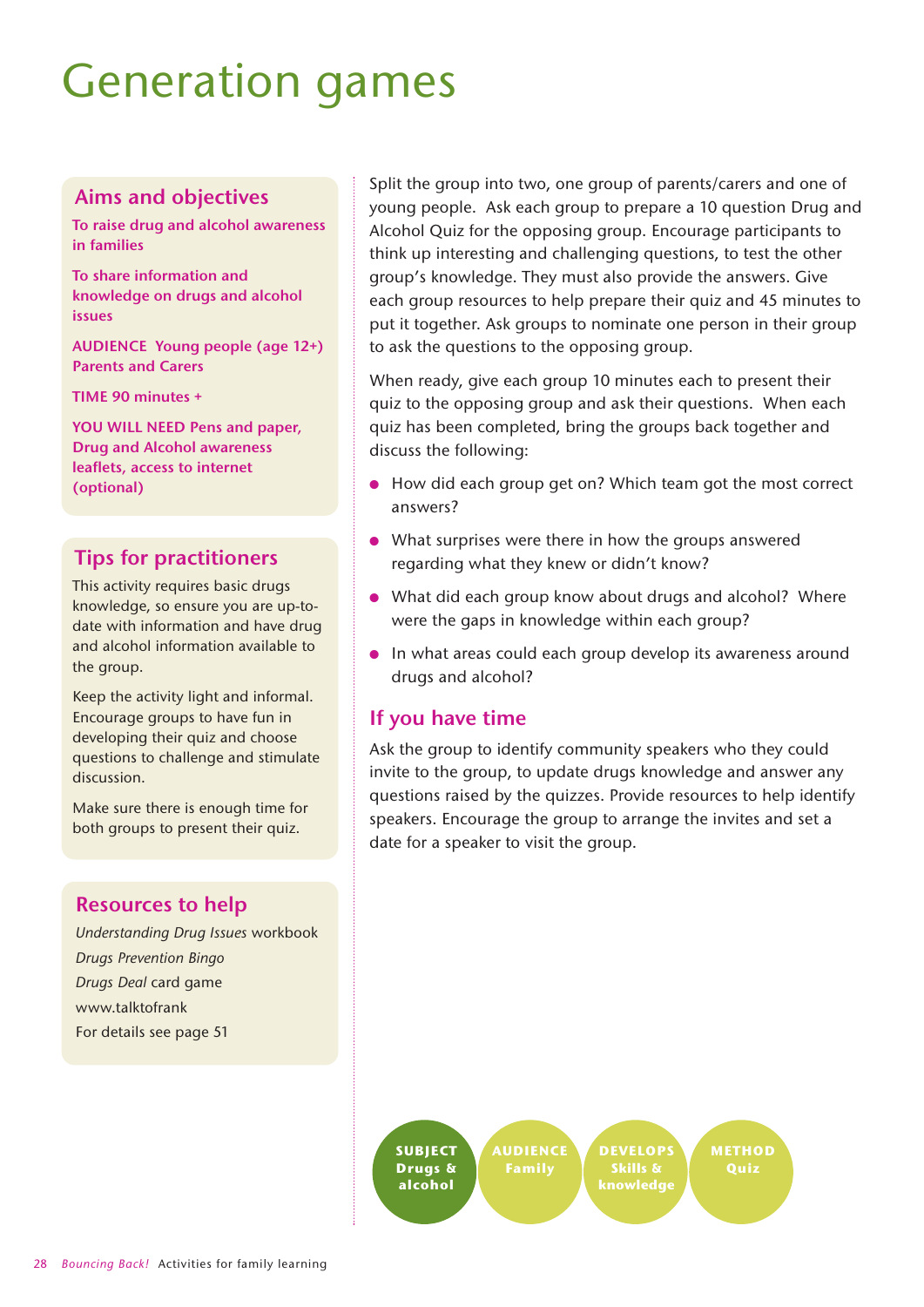## <sup>A</sup>ctivit<sup>y</sup> <sup>w</sup>orksheet<sup>s</sup>

- 30 Trees & leaves
- 31 At what age?
- 32 Turning it around
- 33 Diamond Nine cards
- 34 Family case studies 1–2
- 35 Family case studies 3–4
- 36 Talk cards
- 37 Talent cards
- 38 Together
- 39 Communication cards
- 40 Openers case studies
- 41 I said... No! case studies
- 42 I said... No! worksheet
- 43 Say No! statements
- 44 Positive strokes handout
- 45 Problem solved! case studies 1–2
- 46 Problem solved! case studies 3–4
- 47 Life as... for parents and carers
- 48 Life as... for young people
- 49 Risk cards
- 50 Risk activity cards
- 51 Resources for group work

 $\ddotsc$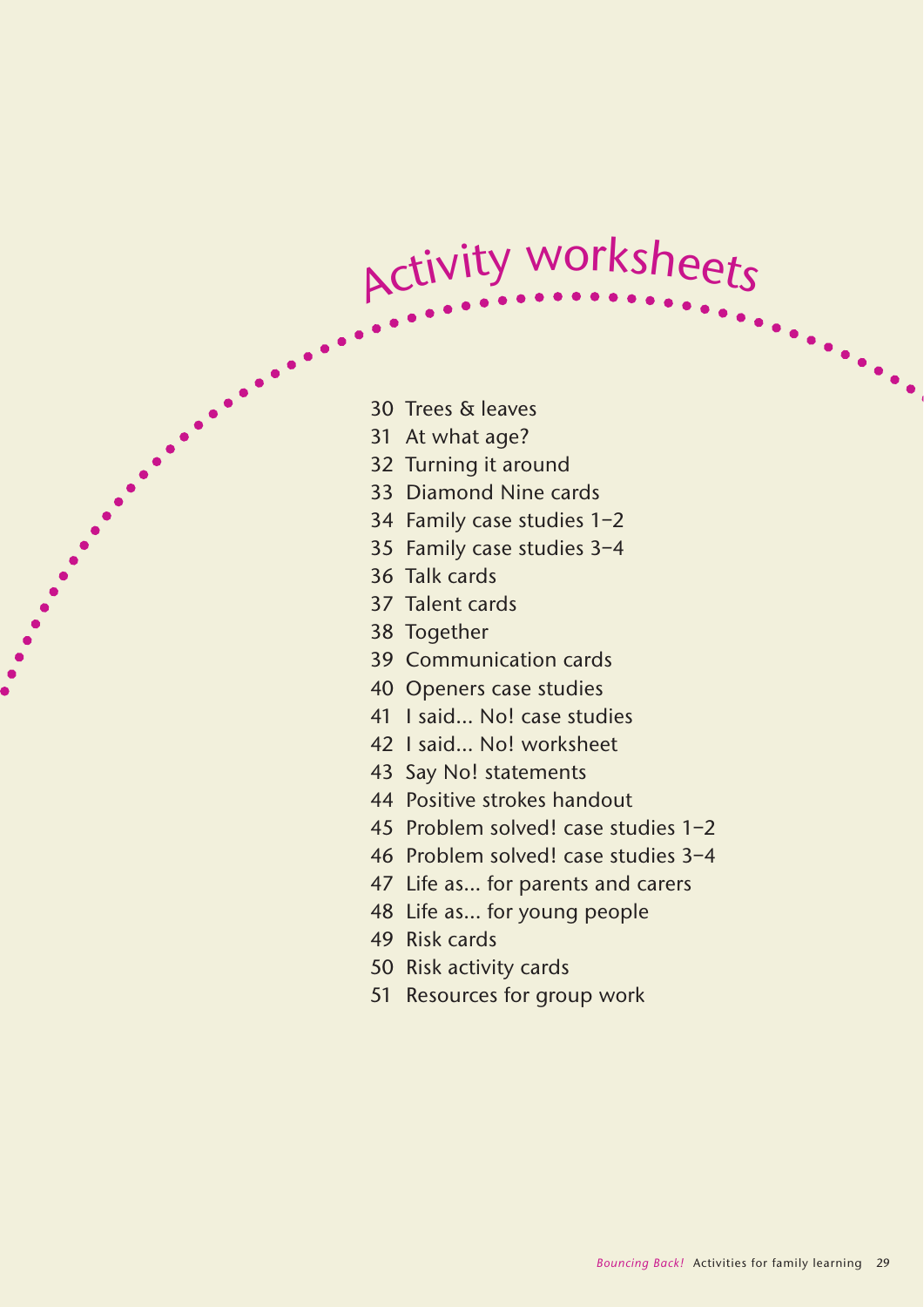## Trees & leaves

Answer the questions in the trunk, roots and leaves to help identify issues, strengths, support, goals and solutions.

- Start by defining the challenge or problem (go to the trunk)
- Then move on to identify goals, solutions and strengths you may have (move to the leaves branches and roots)

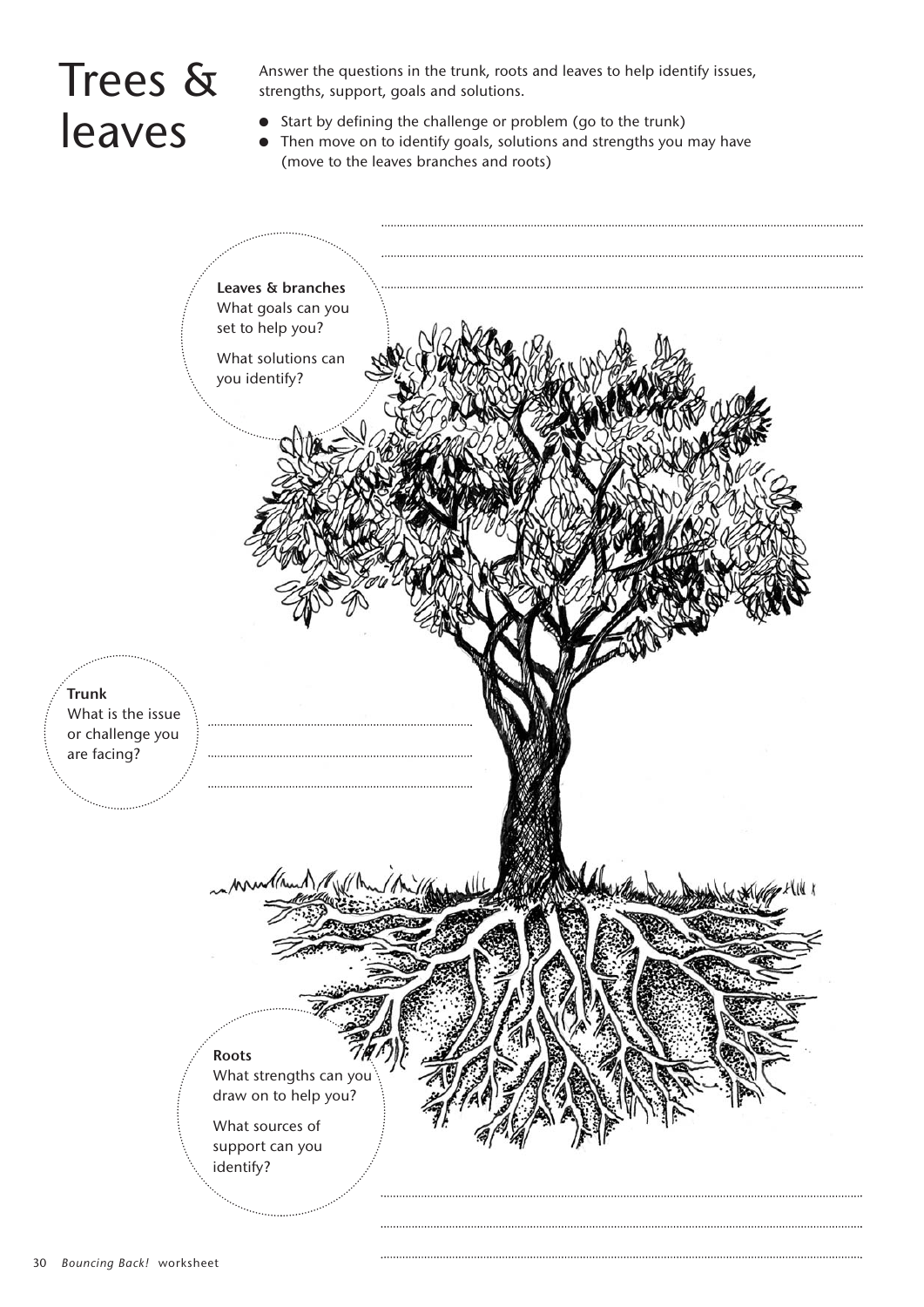## At what age?

1 Tablets 2 Alcohol

3 Heroin 4 Solvents 5 Cocaine 6 LSD

7 Cannabis 8 Cigarettes 9 Crack

1 and  $\lambda$  3 and  $\lambda$  3 and 3 and 3 and 3 and 3 and 3 and 3 and 3 and 3 and 3 and 3 and 3 and 3 and 3 and 3











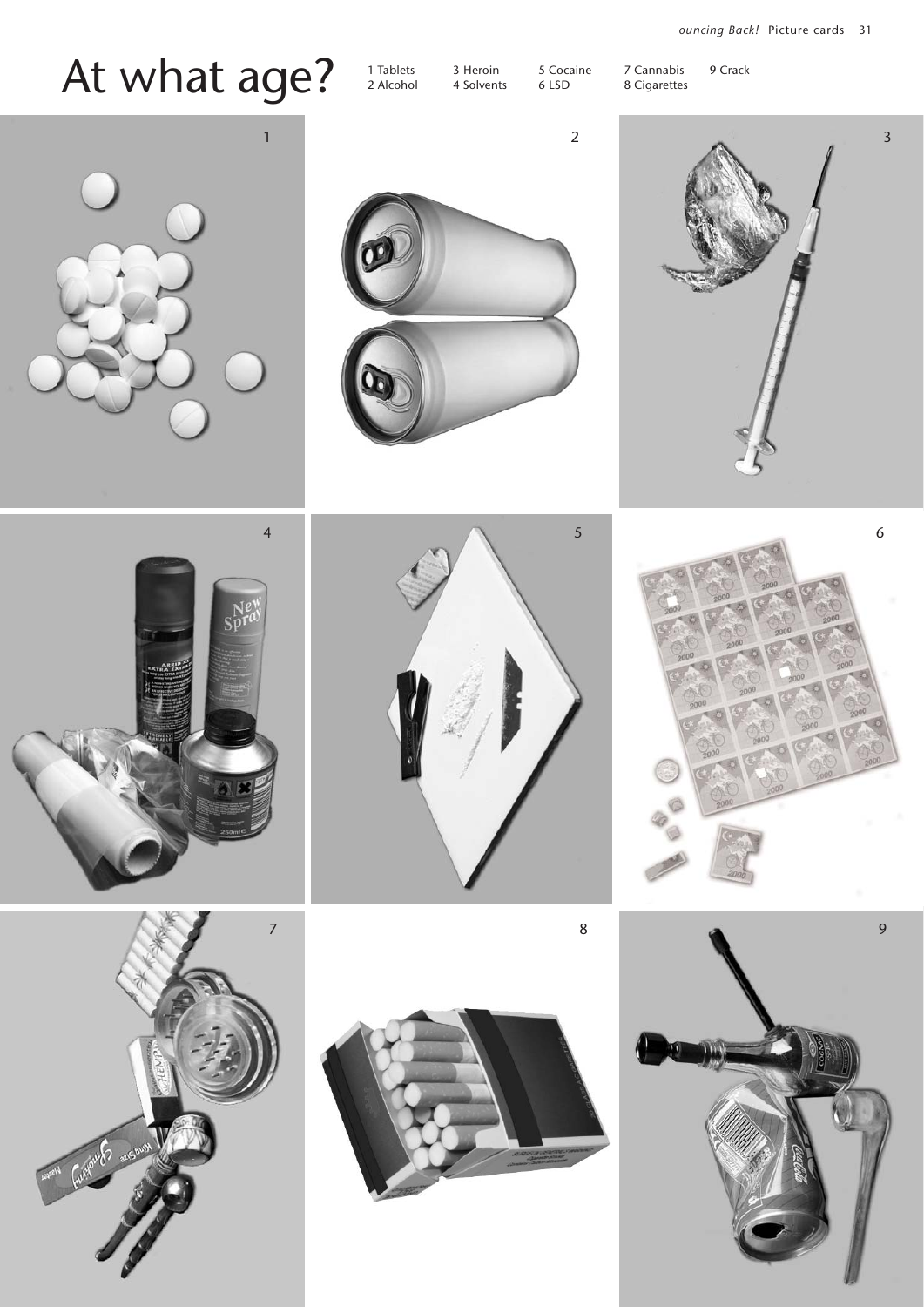## Turning it around

In your group, *discuss* some of these questions.

*Record* your answers on the flip chart sheet and feed them back to the group.

- 1 What kinds of messages and stories do you hear or see in the media (newspapers and magazines) about young people?
- 2 What kinds of things are said about young people and:
	- drugs and alcohol
	- crime and violence
	- lifestyle and health?
- 3 What types of messages do they put across about young people?
- 4 How do these messages and images make you feel?
- 5 How do you think the media should view young people in relation to this subject?
- 6 What kinds of messages would you like to see presented about young people in the media? What would you like to see written about?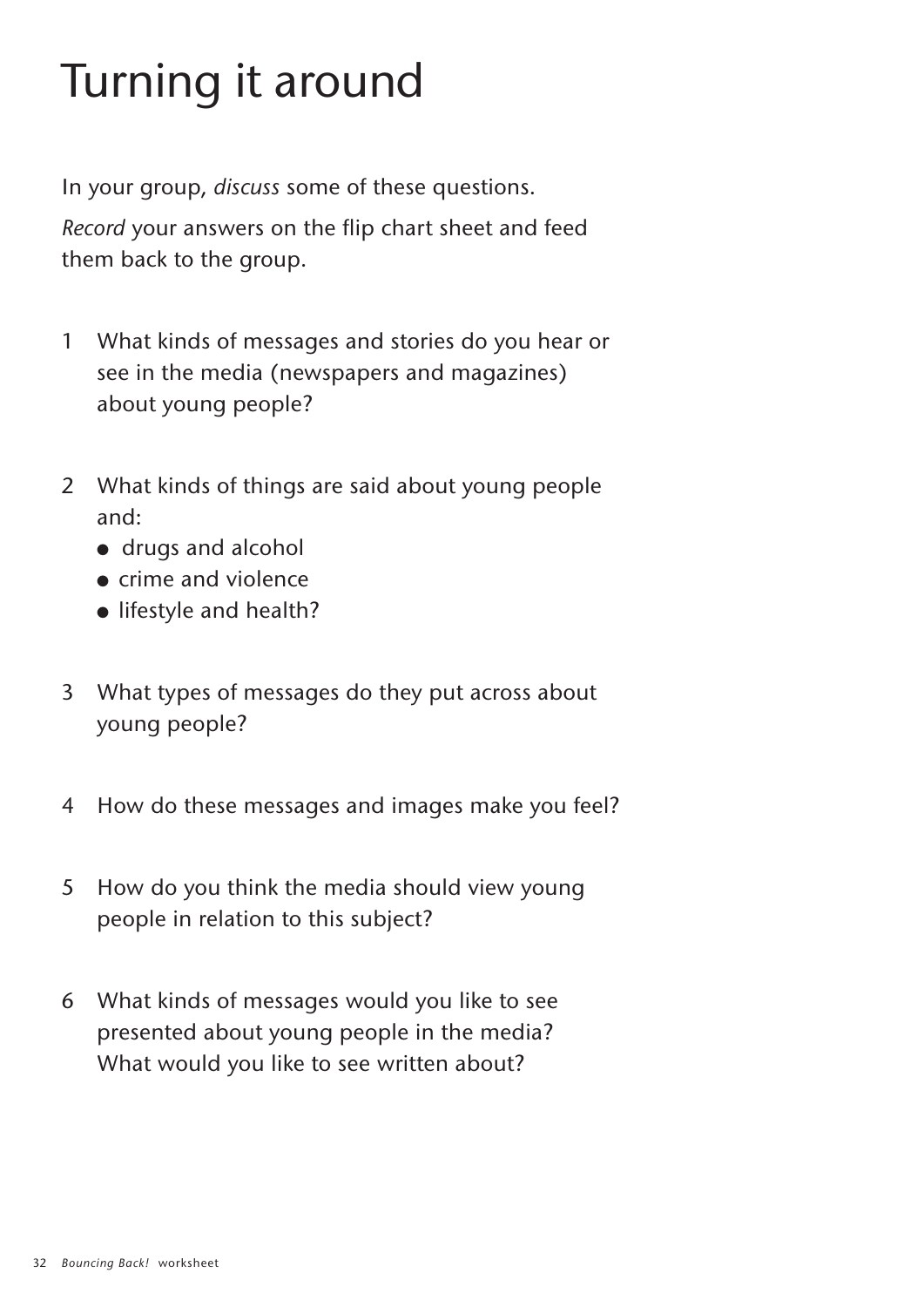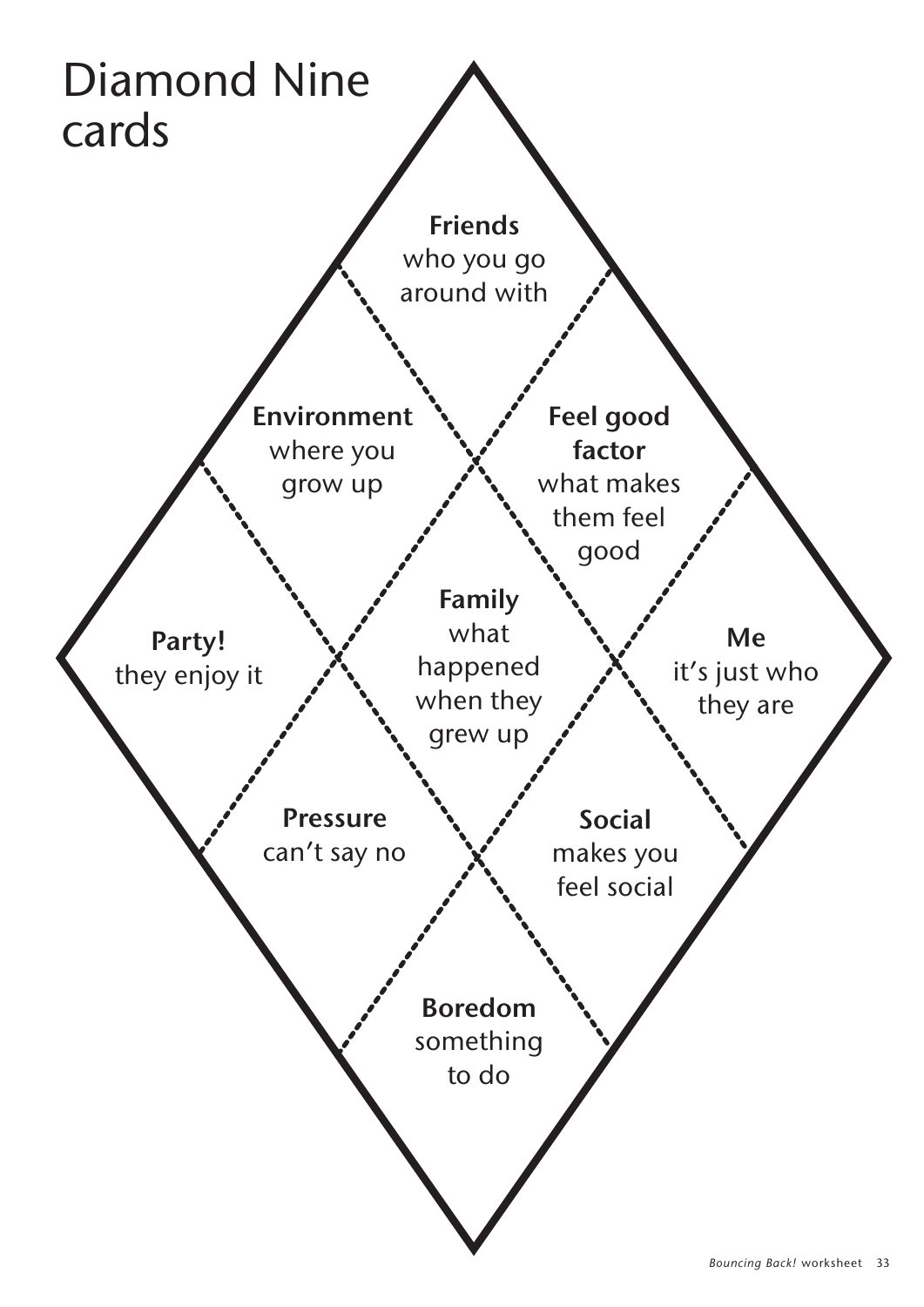## Family case studies 1–2

## **Case study 1**

Sam is 11 years old. She has been living with the Clark family for three months now. They are her foster family. She moved there when her mum and dad's problems got bad. She has her own room at the Clarks' and feels settled there. She likes living with the family. They have a daughter her age. She misses her friends and old life but it is calmer at the Clarks' house.

Next week, the whole family are going on holiday and she is really excited. She doesn't know how long she will be staying with the Clarks because they are her foster family, but she hopes it will be for some time.

**Who does Sam live with?** 

**What does she like about living where she lives?** 

**What is interesting about Sam's life and family?**

**What is different to how you live with your family?** 

**What is the same or similar to how you live with your family?** 

## **Case study 2**

Jamal lives with his dad. His mum and dad split up recently. He stayed with his dad. He likes living with him, though it can get lonely when his dad is busy or tired.

Jamal sees his mum every weekend. He misses her during the week but speaks to her every night on the phone. When he sees her, they spend the whole day together and talk a lot.

Jamal would like his mum and dad to get back together but he realises it might not happen. They hardly see each other or talk any more.

**Who does Jamal live with?**

**What does he like about the way he lives?** 

**What was interesting about Jamal's life and family?**

**What is different to how you live with your family?** 

**What is the same or similar to how you live with your family?**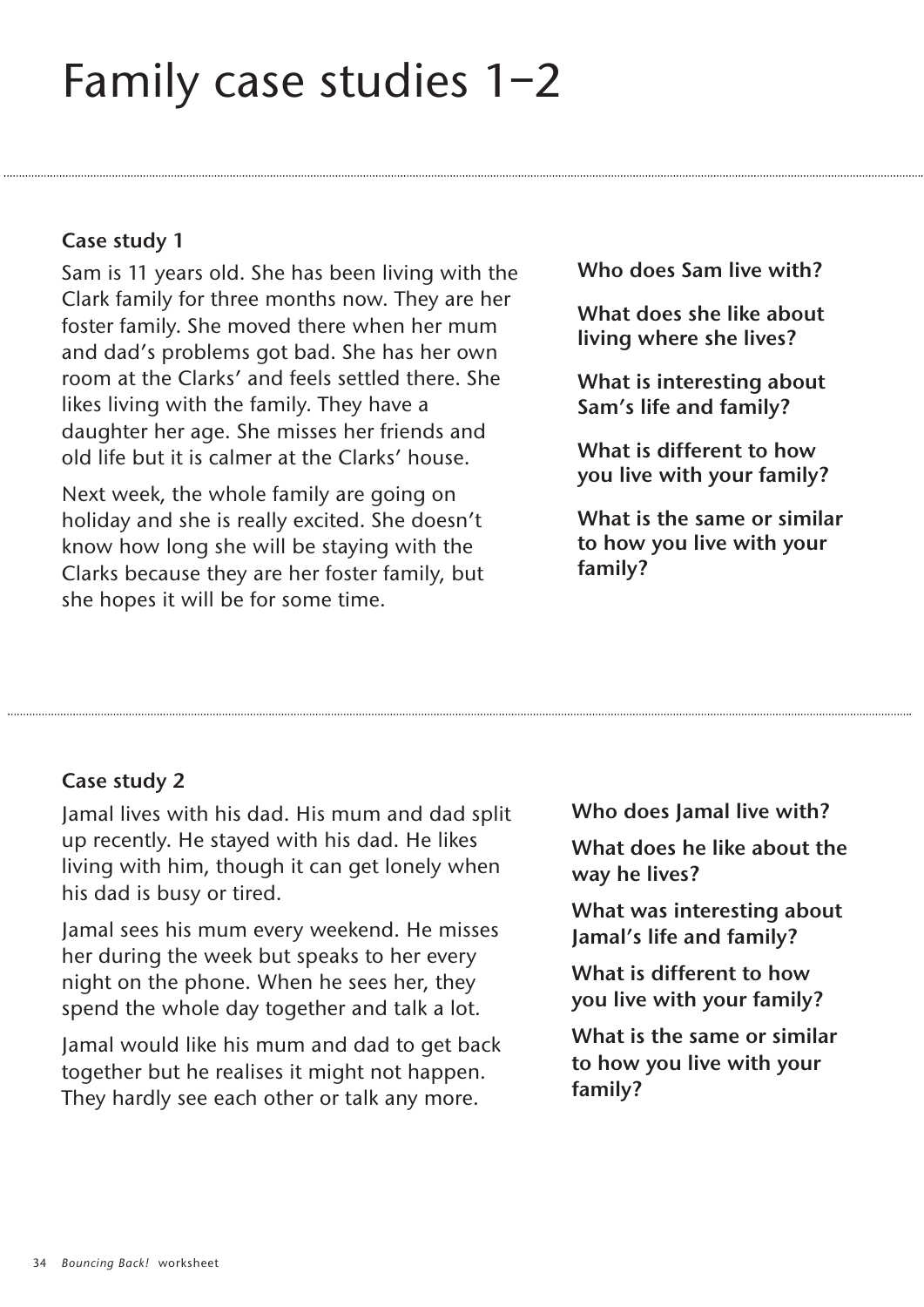## **Case study 3**

Anya lives with her mum, auntie and three brothers. She loves her family. They all get on well together. Her family has recently moved to England from Albania, where she had lived all of her life. Anya's dad is still working in Albania, but will join them soon.

When she first arrived, she was very homesick but it is getting better. Everything was so different and she missed her home and friends.

She has started a new school and is beginning to enjoy herself and make a few friends. She has bought new clothes, joined an after-school club and started going out with friends at weekends.

**Who does Anya live with?** 

**What does she enjoy about living with her family?**

**What is interesting about Anya's life and family?**

**What is different to how you live with your family?** 

**What is the same or similar to how you live with your family?** 

## **Case study 4**

Declan lives with his mum and two sisters. He is the oldest child in the family. His mum got ill about two years ago and since that time, she hasn't gone out much.

Declan does most of the shopping and cooking. He often has to put his two sisters to bed and help tidy up the house. His mum helps when she can but she often gets tired and has to rest.

Declan has a busy life. He loves going out to play football with his friends in the local park and he is doing well at school. He is top of his year for maths. He worries about his mum and hopes she will soon get help and support with her illness.

**Who does Declan live with?**

**What does he enjoy about his life?**

**What is interesting about Declan's life and family?**

**What is different to how you live with your family?** 

**What is the same or similar to how you live with your family?**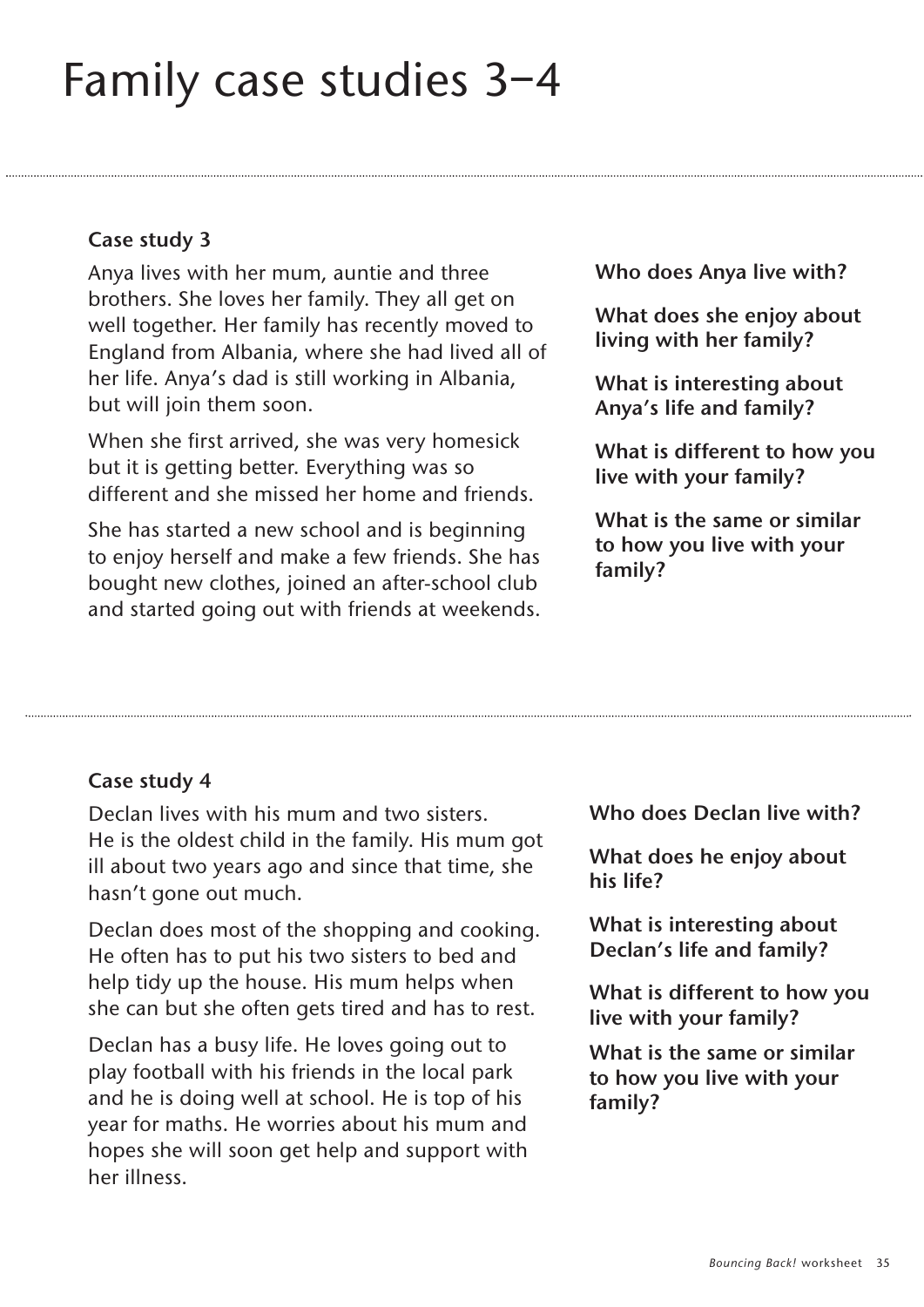## Talk cards

| About me                                                 | My family                                             |
|----------------------------------------------------------|-------------------------------------------------------|
| Strengths I have, as<br>a parent or carer                | What I like doing                                     |
| What I like or<br>enjoy about being<br>a parent or carer | What I find hard<br>about being a<br>parent and carer |
| What I want for<br>my future                             | What I want for<br>my children's<br>future            |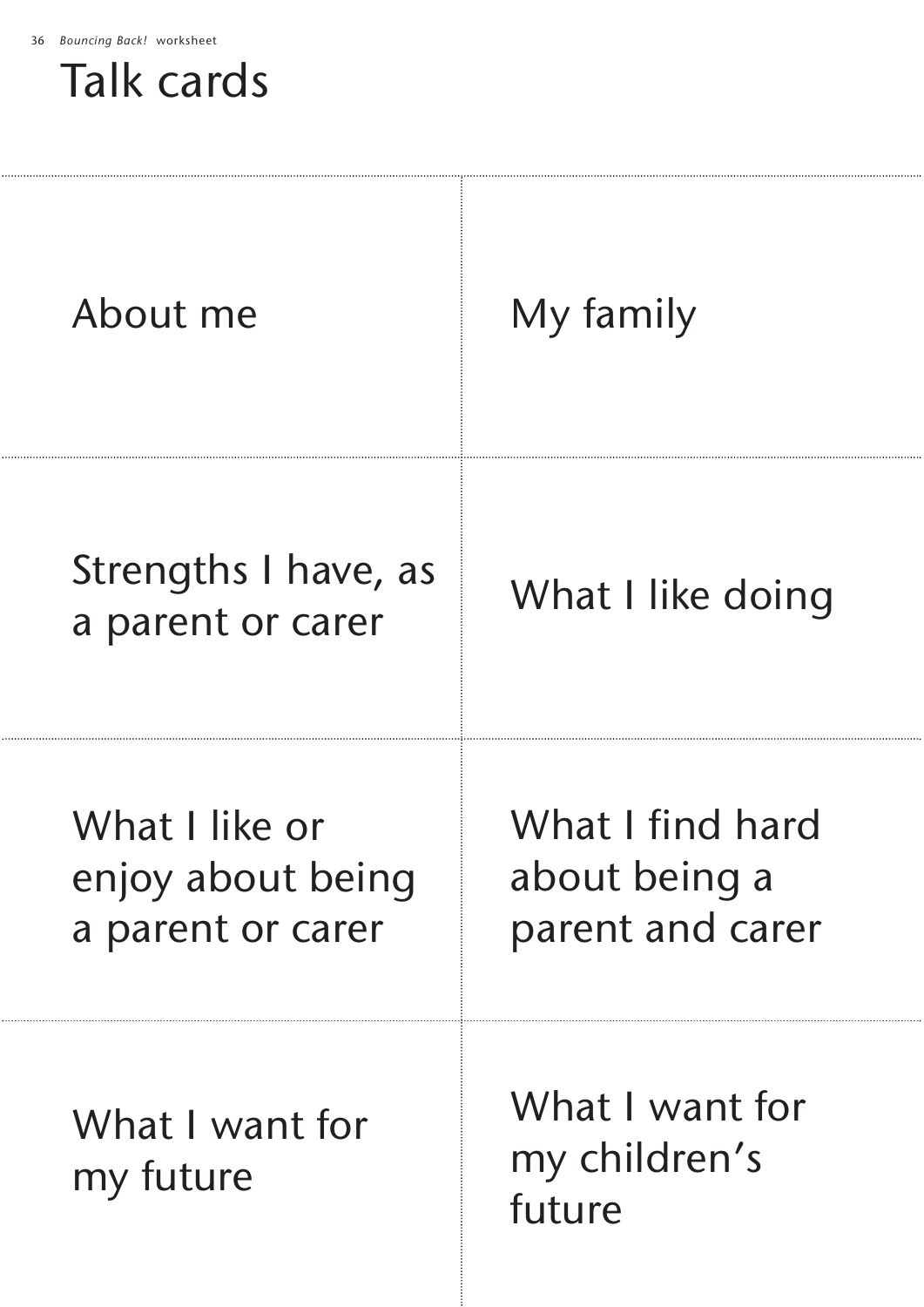## Talent cards

| Something I like<br>doing, when I am<br>not at school | Someone I respect                              |
|-------------------------------------------------------|------------------------------------------------|
| Something I am<br>good at                             | Something I'd like<br>to do when I am<br>older |
| A book I have read                                    | A movie or DVD<br>I like                       |
| A toy or game<br>I'd like to get                      | A song or band<br>I like                       |
| My favourite<br>TV programme                          | My favourite food                              |
| Something I like<br>about school                      | A sport I like<br>playing or watching          |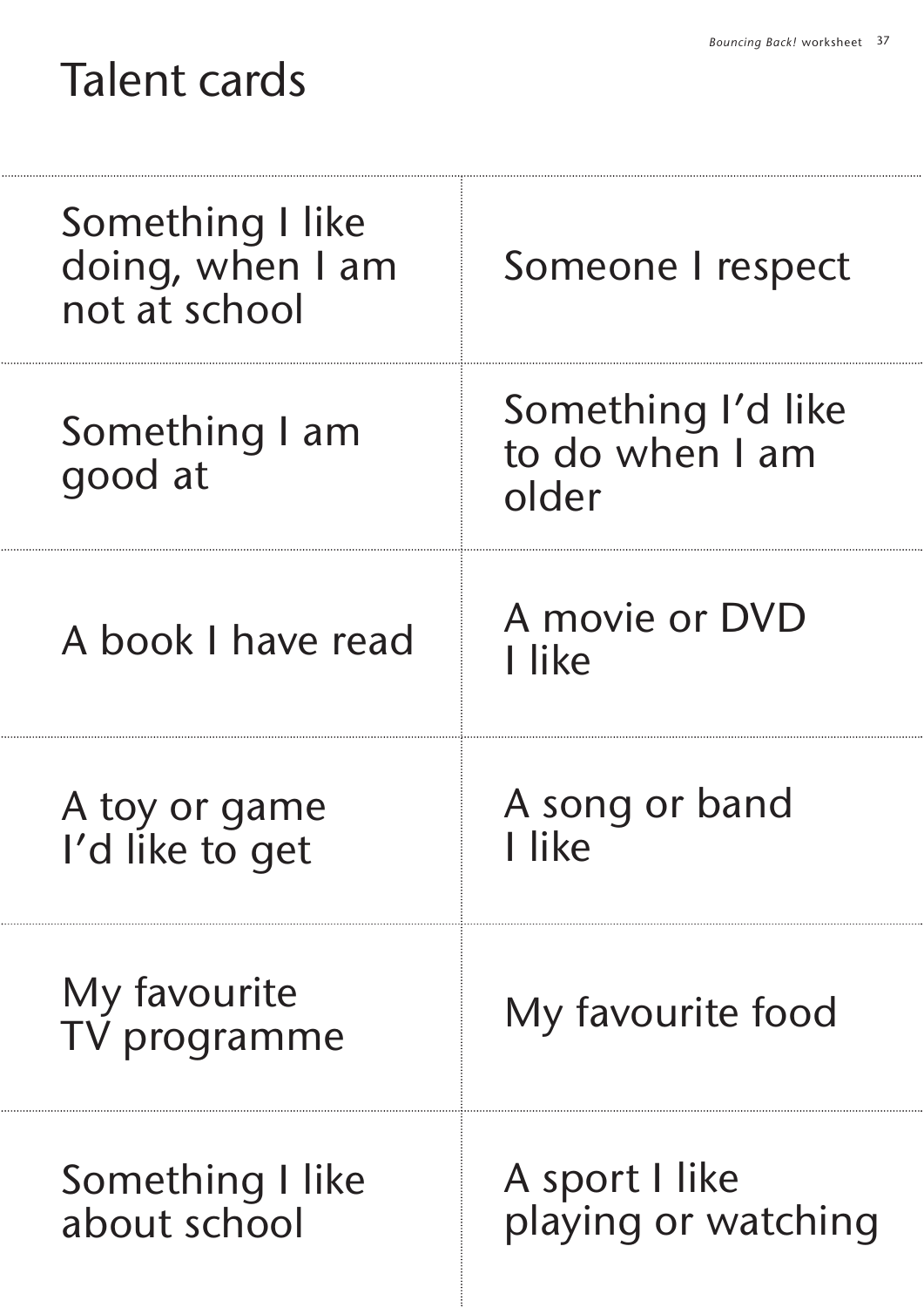## Together cards

| Shopping              | Homework                  | <b>Watching TV</b>     |
|-----------------------|---------------------------|------------------------|
| Cooking               | <b>Bedtime</b><br>stories | Sport                  |
| Having a meal         | Playing                   | Going to the<br>cinema |
| Listening to<br>music | Going to<br>the park      | Walking to<br>school   |
| Relaxing              | Having<br>friends over    | Playing<br>music       |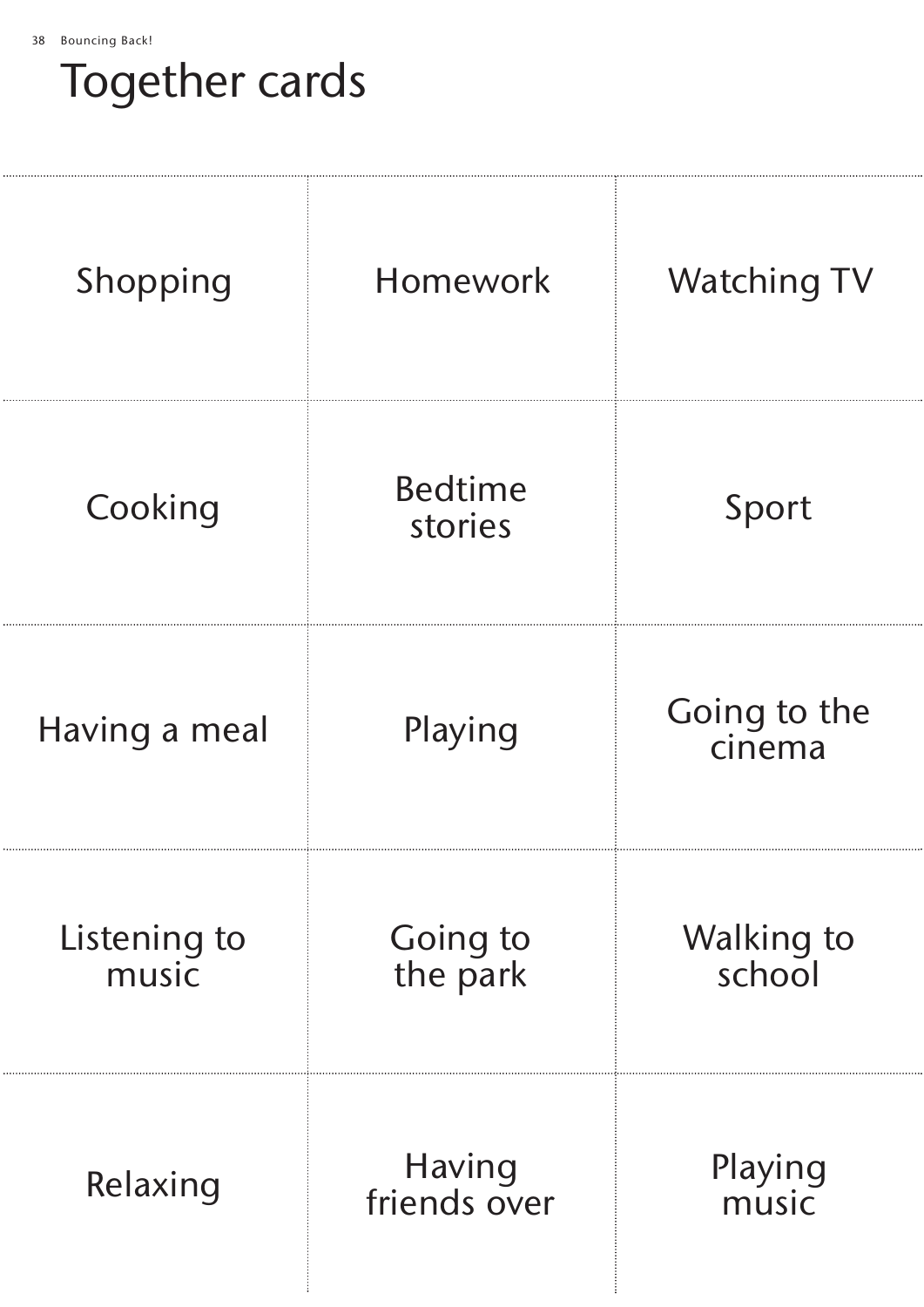## Communication cards

 $\ddotsc$ 

....

| What is your favourite<br>food?                      | If you could change<br>one thing about the<br>way you looked, what<br>would it be?                 | If you could be a<br>celebrity or famous<br>person for the day,<br>who would you<br>choose to be and why? |
|------------------------------------------------------|----------------------------------------------------------------------------------------------------|-----------------------------------------------------------------------------------------------------------|
| Who do you like or<br>respect and why?               | Would you rather be<br>David Beckham or<br>Posh Spice? Why?                                        | What is your<br>favourite colour?                                                                         |
| What celebrity might<br>you want to meet<br>and why? | What is your favourite<br>programme on TV?                                                         | What makes you laugh?                                                                                     |
| What is one thing<br>that makes you<br>happy?        | What is the scariest<br>thing you have ever<br>done?                                               | What makes you angry?                                                                                     |
| What is one thing<br>that makes you sad?             | If you could visit one<br>place anywhere in the<br>world, where would<br>you choose to go?<br>Why? | If you could spend one<br>day doing just what<br>you wanted, what<br>would you do? Why?                   |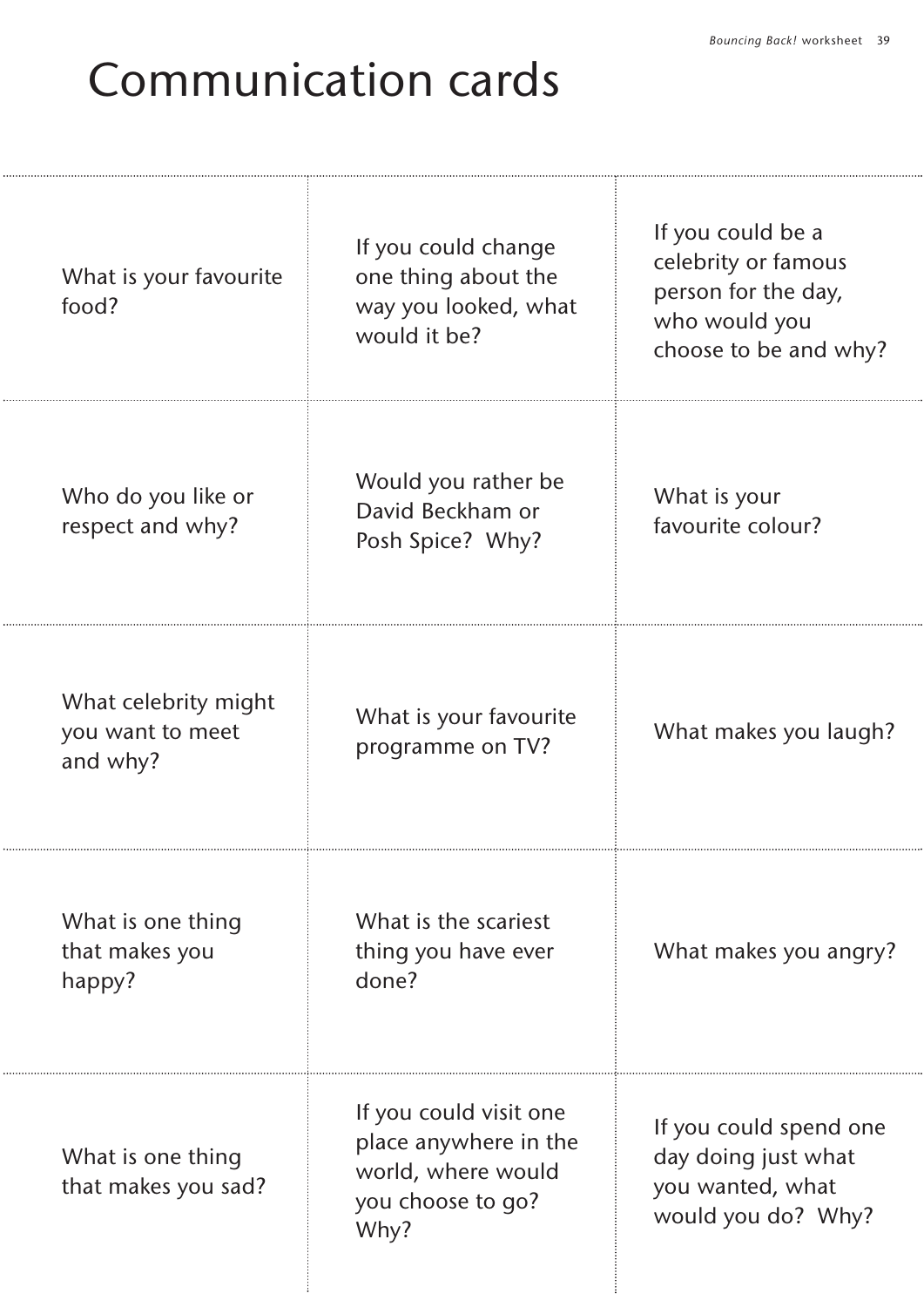## Openers case studies

## **Case study 1**

You are the parent or carer of a fifteen year old boy. Whilst putting his jacket away, you come across a packet of condoms, which fall out of the pocket. You want to talk to your son about what you found when he comes back from school. How do you approach it? What do you say?

## **Case study 2**

You are the parent or carer of a 10 year old girl. You have been meaning for some time to talk with your daughter about periods and puberty. You decide the time is right to start talking. How do you approach it? What do you say?

## **Case study 3**

You are the parent or carer of a 9 year old boy. You have not had much opportunity to talk with your son about what he knows about drugs and alcohol. You decide to start a conversation with him. How do you approach it? What do you say?

## **Case study 4**

You are the carer or parent of a 14 year old. Whilst clearing up their room one day, you come across a telephone number for a drug and alcohol help line, written on a piece of paper. You wonder why they have it in their room. You decide to talk to them about it. How do you approach it? What do you say?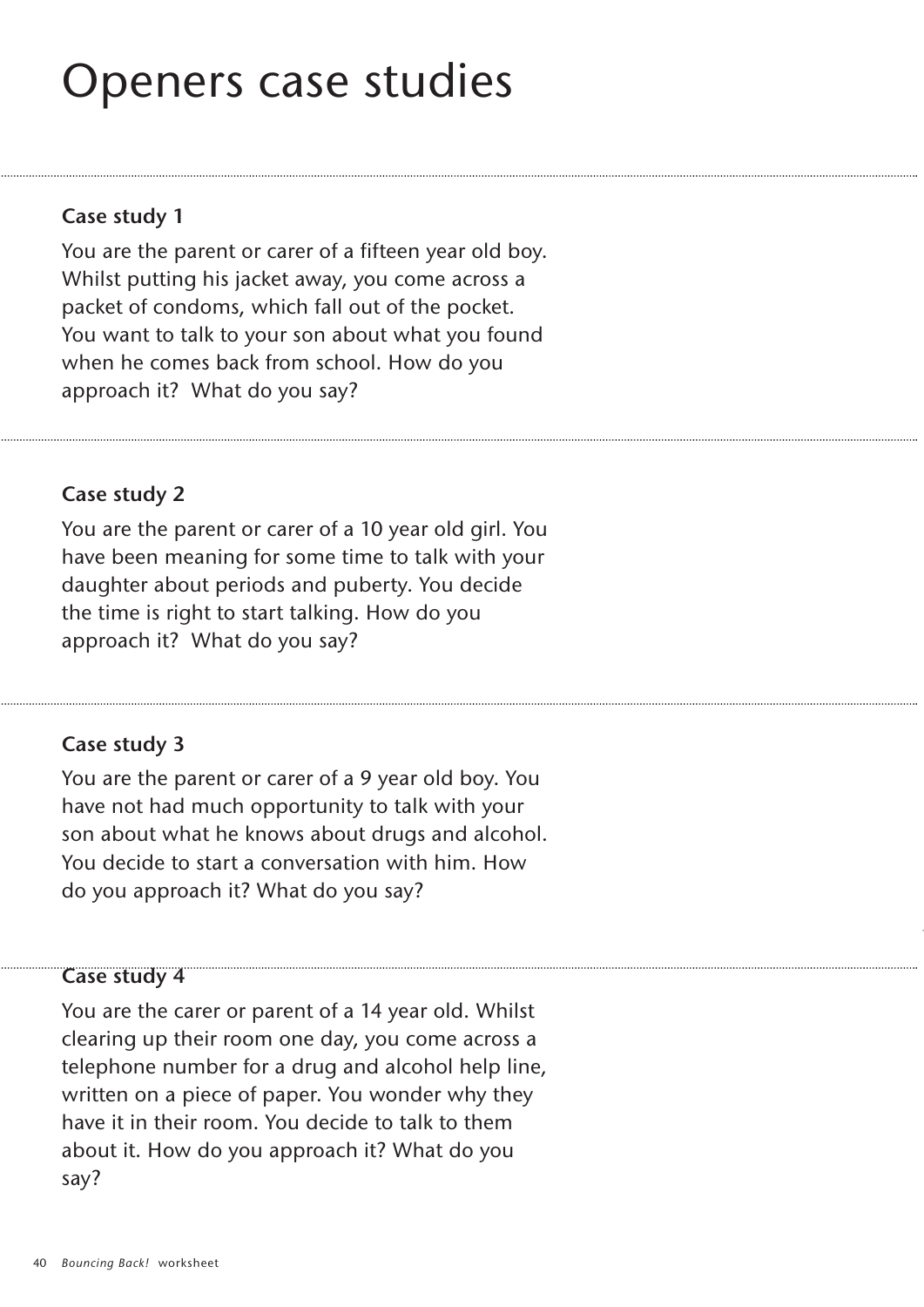## I said… No! case studies

## **Case study 1**

### **Person A:**

You are at your best friend's house. They got a new DVD for their birthday, which you have wanted for ages. You don't have time to watch it while you are there, so just as you are leaving you ask your friend if you can borrow it for the weekend. You don't think she/he will mind, as she/he got loads of things for her/his birthday.

### **Person B:**

You are the best friend. It has just been your birthday and you have got some really good presents, including a DVD you really wanted. You haven't had time to watch it. Your friend asks if she/he can borrow it. It's brand new and you don't really want to lend it, especially because it is a birthday present and you haven't watched it yet.

## **ROLEPLAY**

Take on the roles of either person A or person B for the roleplay. Roleplay or act out the scenario.

Person B should respond to person A's request in a PASSIVE COMMUNICATION STYLE. This means that although you don't want to lend your DVD, you do not communicate this clearly. Give excuses and make apologies and allow yourself to be persuaded into lending it.

See how this makes you feel and continue the roleplay for a few minutes in this style.

## **Case study 2**

### **Person A:**

You are with a group of friends. You have been in the park all afternoon having a good time but now you are bored. Someone in the group suggests going down to the shops to buy some alcohol and having a few drinks. You know the shop keeper knows you are under age and won't serve you. Someone else in the group (person B) looks older than the rest of you. Persuade him or her to go into the shop and buy alcohol for the group.

### **Person B:**

You are part of the group. They are good friends and you like being with them. You are not happy about the idea of buying alcohol for the whole group. You know you are under age and don't want to get in trouble with the shop keeper, who knows your mum. She shops there quite often.

## **ROLEPLAY**

Take on the role of either person A or person B, for the roleplay. Roleplay or act out the scenario.

Person B should respond to Person A's request using an ASSERTIVE COMMUNICATION STYLE. This means that you put across your own needs and wishes, without upsetting the other person or getting angry. State what you feel and need clearly. Speak calmly and honestly, thinking about your friend's feelings as well as your own. Feel confident about your own position and say what you do and don't want to do. Give your reasons but don't feel you have to give excuses. Practise saying 'No' to the request clearly, calmly and directly.

## **Case study 3**

### **Person A:**

You have had a good day. You got a good grade at school for a project you did and your football team has won a big game. You feel like going out to the park, but don't feel like going alone. You approach your brother/sister (Person B) to persuade them to take you out.

### **Person B:**

You haven't had such a good day. You've been at work all day and it has been really busy. You are tired and have a headache. You don't feel like going out. You just want to collapse on the sofa, watch TV and not be bothered.

## **ROLEPLAY**

Take on the role of either person A or person B, for the roleplay. Roleplay or act out the scenario.

Person B should respond to Person A's request in an AGGRESSIVE COMMUNICATION STYLE. This means expressing your self in an angry way, without thinking much about the other person's feelings and the effect you might have on them. Use your own bad mood as an excuse for how you communicate. Allow these feelings to dominate your behaviour. You just want to get your own way, despite the feelings of others.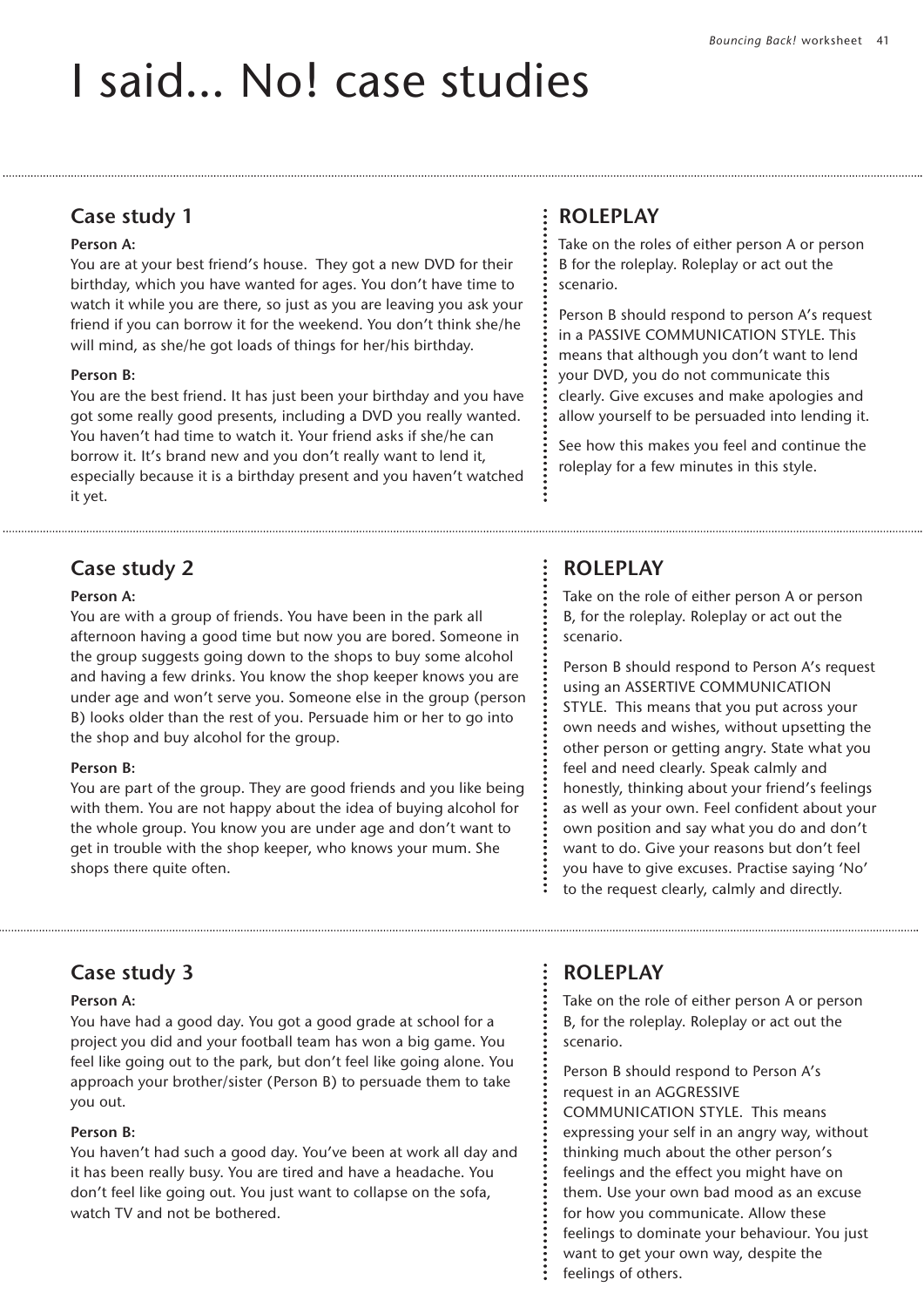## I said… No! worksheet

| Aggressive behaviour is Blaming others |                                                                |  |
|----------------------------------------|----------------------------------------------------------------|--|
|                                        | Expressing feelings or opinions in a way that<br>hurts others  |  |
|                                        | Getting your own way at the expense of others                  |  |
|                                        | Responding to a situation with anger                           |  |
| Passive behaviour is                   | Allowing other people to take advantage of you                 |  |
|                                        | Not saying what you really think or feel                       |  |
|                                        | <b>Making excuses</b>                                          |  |
|                                        | Being too afraid to ask for what you want                      |  |
|                                        | Thinking other people's needs are more<br>important that yours |  |
| Assertive behaviour is                 | Asking directly for what you want                              |  |
|                                        | Stating your needs clearly without hurting<br>others           |  |
|                                        | Saying 'No', honestly and calmly                               |  |
|                                        | Thinking of other people's feelings and<br>reactions           |  |
|                                        | Being in control                                               |  |
| <b>Tips to assertive</b>               | Be direct and respectful                                       |  |
| communication                          | State what you mean clearly and calmly                         |  |
|                                        | Give reasons, not excuses                                      |  |
|                                        | Take your time and think clearly before<br>responding          |  |
|                                        | Keep eye contact and speak with a calm voice                   |  |
| * Adapted from Up Close Pack,          | Be OK with saying no                                           |  |
| Health First, 2005                     | Repeat what you have to say (*broken record)                   |  |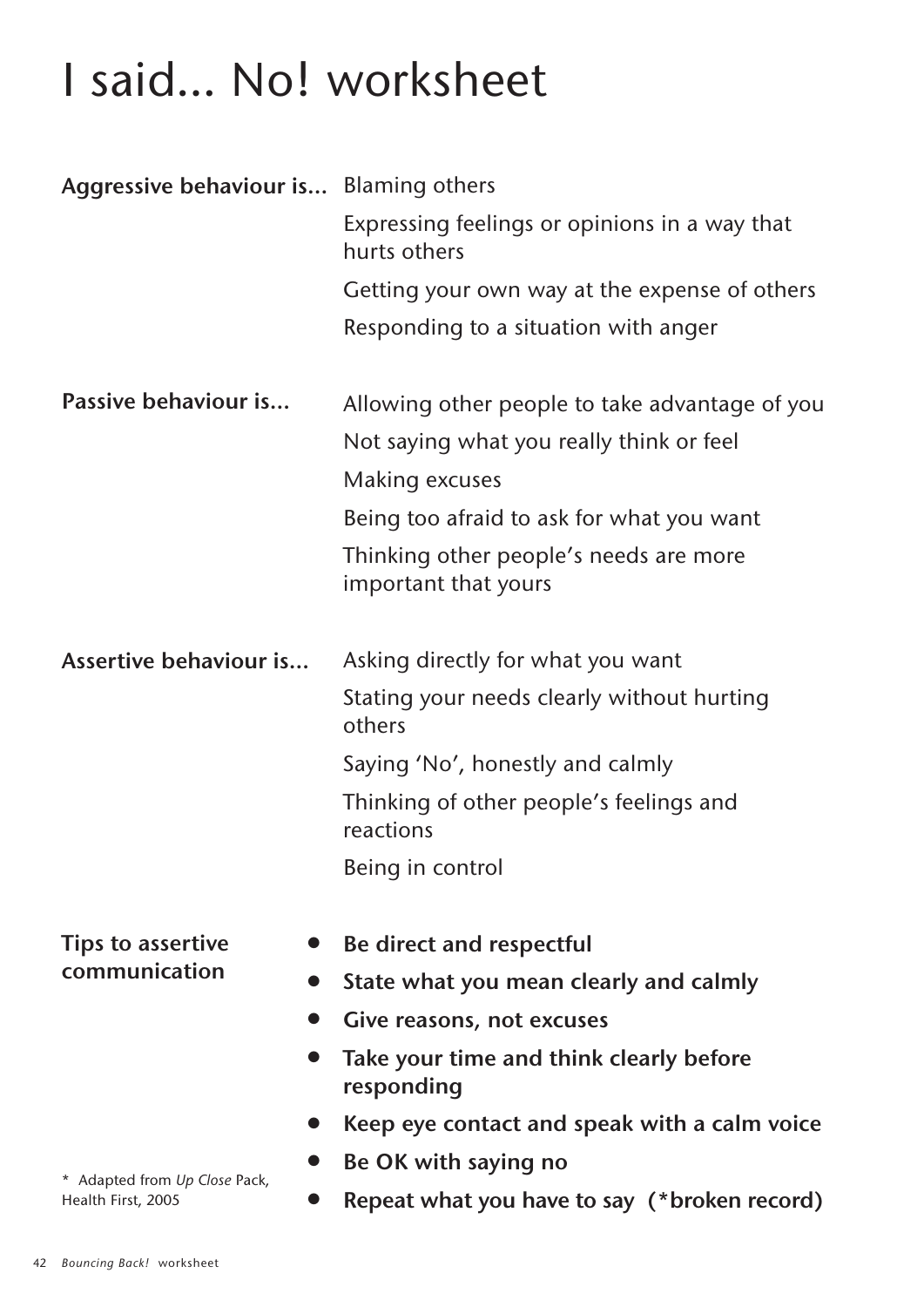## Say No! statements

Take it in turns with your partner to practise saying 'No' to the following requests. Think about the way you will respond to the request and how you will say 'No'. What communication style will you use to be effective?

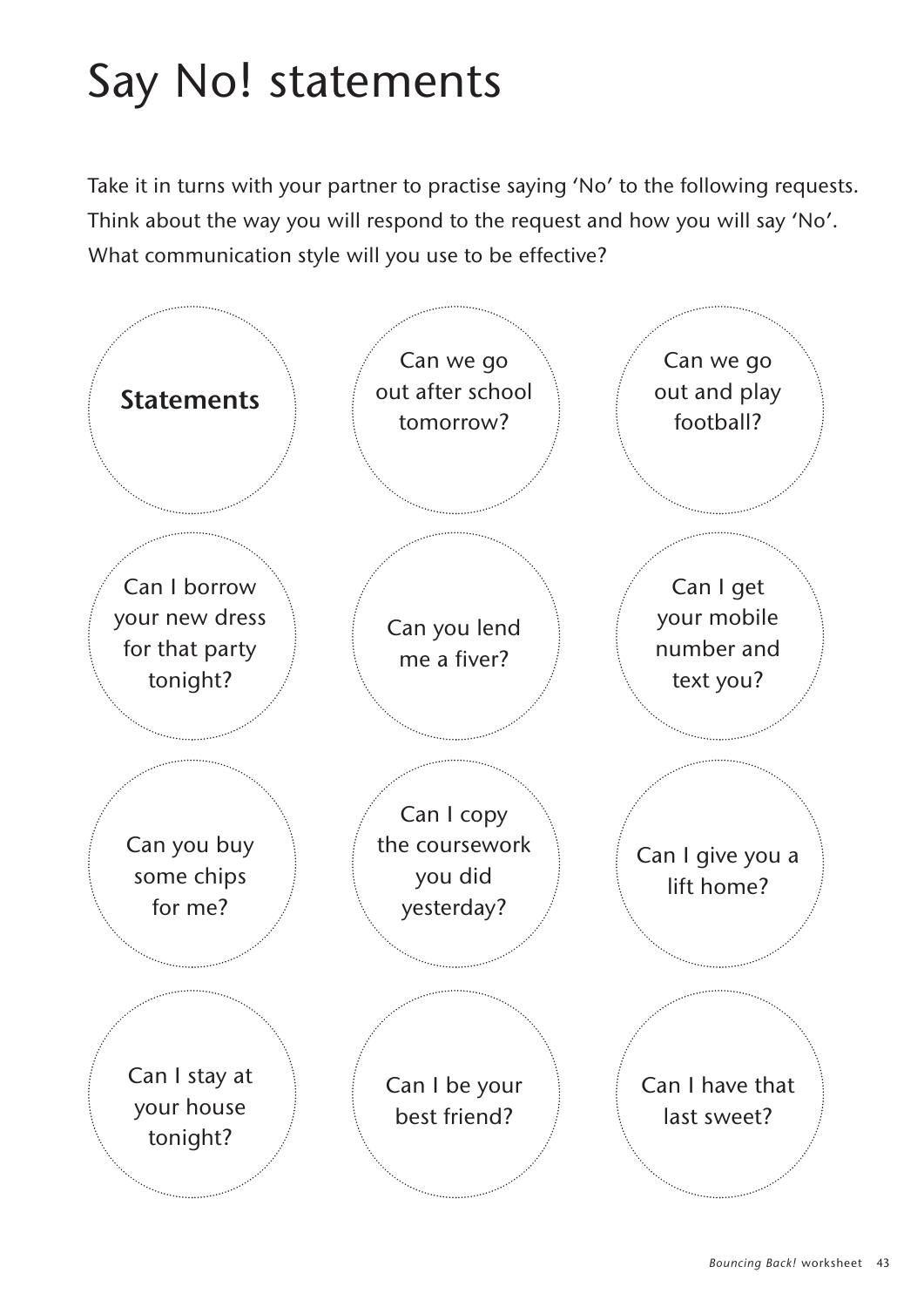## Positive strokes handout

Positive strokes har<br>
I really liked the<br>
way you played<br>
with you brother<br>
today. Well done,<br>
I'm proud of you. *I really liked the way you played with you brother today. Well done, I'm proud of you.*

> When praising someone, think about…

**Smiling**

**Making eye contact**

**Being specific and descriptive** – praising exactly what you see or hear

**Moving close to the person**  (if you are praising a child, place yourself at their level)

**Praising immediately**

**Being positive!**

*Adapted from Strengthening Families, Strengthening Communities Programme*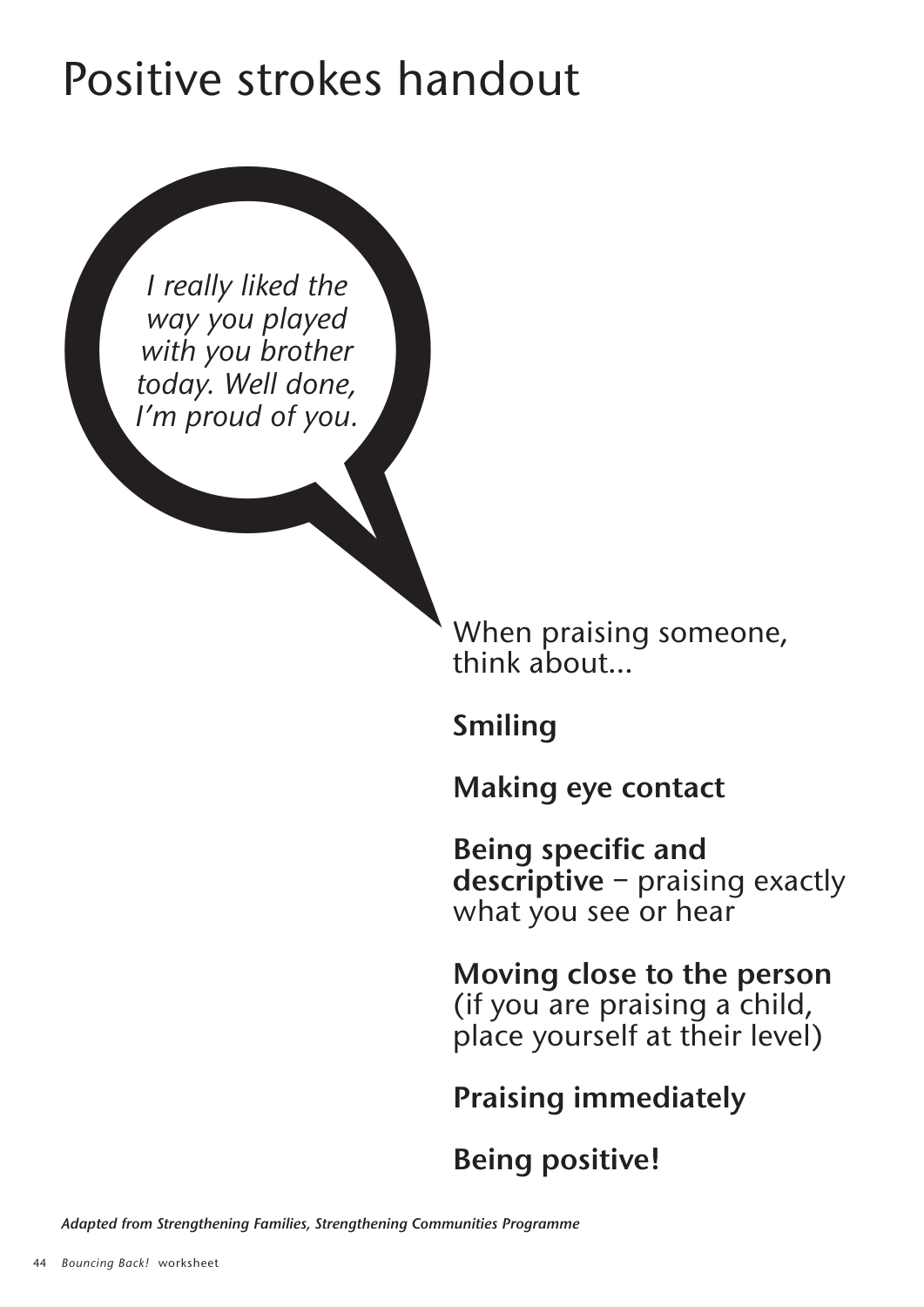## Problem solved!

## **Case study 1**

Carl is in year 8. He loves football. He plays every Saturday with his friends in a local league. Next week their team is in the final. It is a big game and everyone is talking about it. His Nan has been very ill recently and his mum wants him to go up to the hospital to see her. It will mean going away for the weekend and missing the match, as his Nan lives along way away. His mum is so upset about his Nan, Carl can't talk to her about it and what he should do.

### Together in your group:

### **Think about what might help Carl**

- Roleplay Carl taking to a friend about his problem (one in the group play Carl and one his friend)
- Think of as many **ideas** or **solutions** as you can, to help Carl out
- Write down all your **ideas**

## **As a group choose one idea that you think might help him best. (Make a decision as a group about what Carl should do).**

## **Now help Carl do something about what he has decided**

- What can he **do**?
- What **action** can he take?
- What **goals** can he set for himself?
- Who could he turn to for **support** or help?

Write down your ideas on a piece of paper to bring back to the group.

**In helping Carl think about...** 1 **Goals**   $\bigcirc$  Solutions

- $\bigcirc$  Support
- $\bigcirc$  Action

## **Case study 2**

Nisha is in year six. Next year she is starting a new school which her mum and dad want her to go to. It is a school she knows about, but none of her friends are going there. Nisha is worried about what it will be like and how she will fit in. She doesn't want to go. She hasn't told any one about how she is feeling, as her mum and dad are very excited she has got a place. She tries not to think about it.

### Together in your group:

## **Think about what might help Nisha with her problem**

- Roleplay Nisha taking to a friend about her problem (one in the group play Nisha and one her friend)
- Think of as many **ideas** or **solutions** as you can, to help Nisha out
- Write down all your **ideas**

### **As a group choose one idea that you think might help her best. (Make a decision as a group about which what Nisha should do).**

## **Now help Nisha do something about what she has decided**

- What can she **do**?
- What **action** can she take?
- What **goals** can she set herself?
- Who could she turn to for **support** or help?

Write down your ideas on a piece of paper to bring back to the group.

**In helping Nisha think about...**

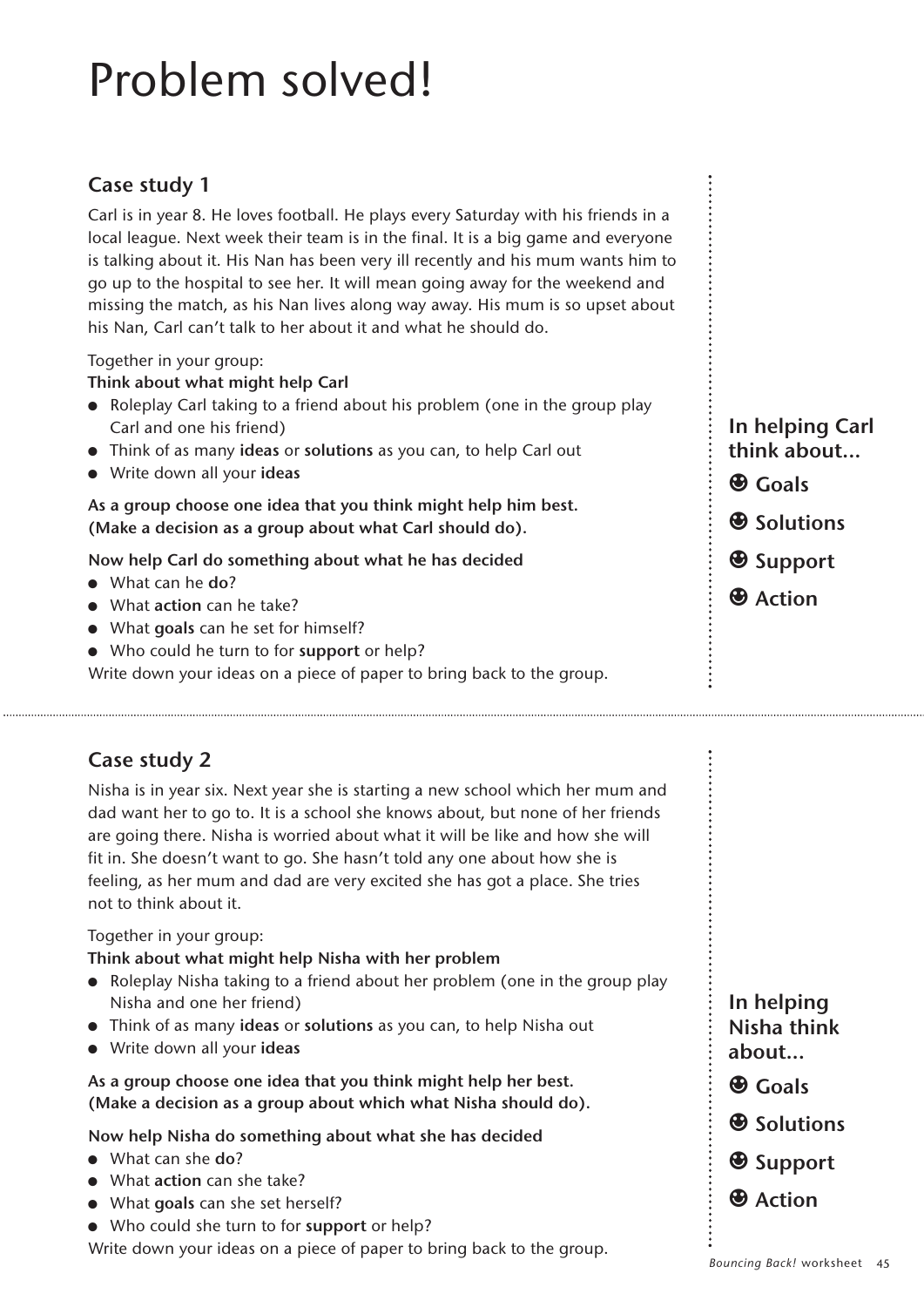## Problem solved!

## **Case study 3**

Jason is 12. He lives with his mum and dad. His birthday is coming up. He wants to get a PSP, more than anything else. He heard his mum and dad talking about how they have already got him a bike and how pleased they are to have found it. He doesn't want to upset them, but he doesn't want a bike. What should he do?

Together in your group:

## **Think about what might help Jason with his problem**

- Roleplay Jason taking to a friend about his problem (one in the group play Jason and one his friend)
- Think of as many **ideas** or **solutions** as you can to help Jason out
- Write down all your ideas

### **As a group choose one idea that you think might help him best. (Make a decision as a group about which what Jason should do).**

**Now help Jason do something about the decision he has made** 

- What can he **do**?
- What **action** can he take?
- What **goals** can he set for himself?
- Who could he turn to for **support** or help?

**Write down your ideas on a piece of paper to bring back to the group.**

## **Case study 4**

Ruby is 15. She has two sisters and lives with her mum. Her mum and dad split up about two years ago. At first her mum coped well. She had a job and friends who helped her out. Recently, her mum doesn't seem so good. She has been staying in bed in the mornings and been crying at night. Ruby has tried talking to her mum but she hasn't wanted to talk. Ruby loves her mum. She wants to help but doesn't know what to do.

## Together in your group:

## **Think about what might help Ruby with her problem**

- Roleplay Ruby talking to a friend about her problem (one in the group play Ruby and one her friend)
- Think of as many **ideas** or **solutions** as you can to help Ruby out
- Write down all your **ideas**

**As a group choose one idea that you think might help her best. (Make a decision as a group about which what Ruby should do).**

## **Now help Ruby do something based on what she has decided**

- What can she **do**?
- What **action** can she take?
- What **goals** can she set for himself?
- Who could she turn to for **support** or help?

**Write down your ideas on a piece of paper to bring back to the group.**



**In helping Ruby think about ...**

1 **Goals** 

 $\bigcirc$  Solutions

 $\bigcirc$  Support

 $\bigoplus$  Action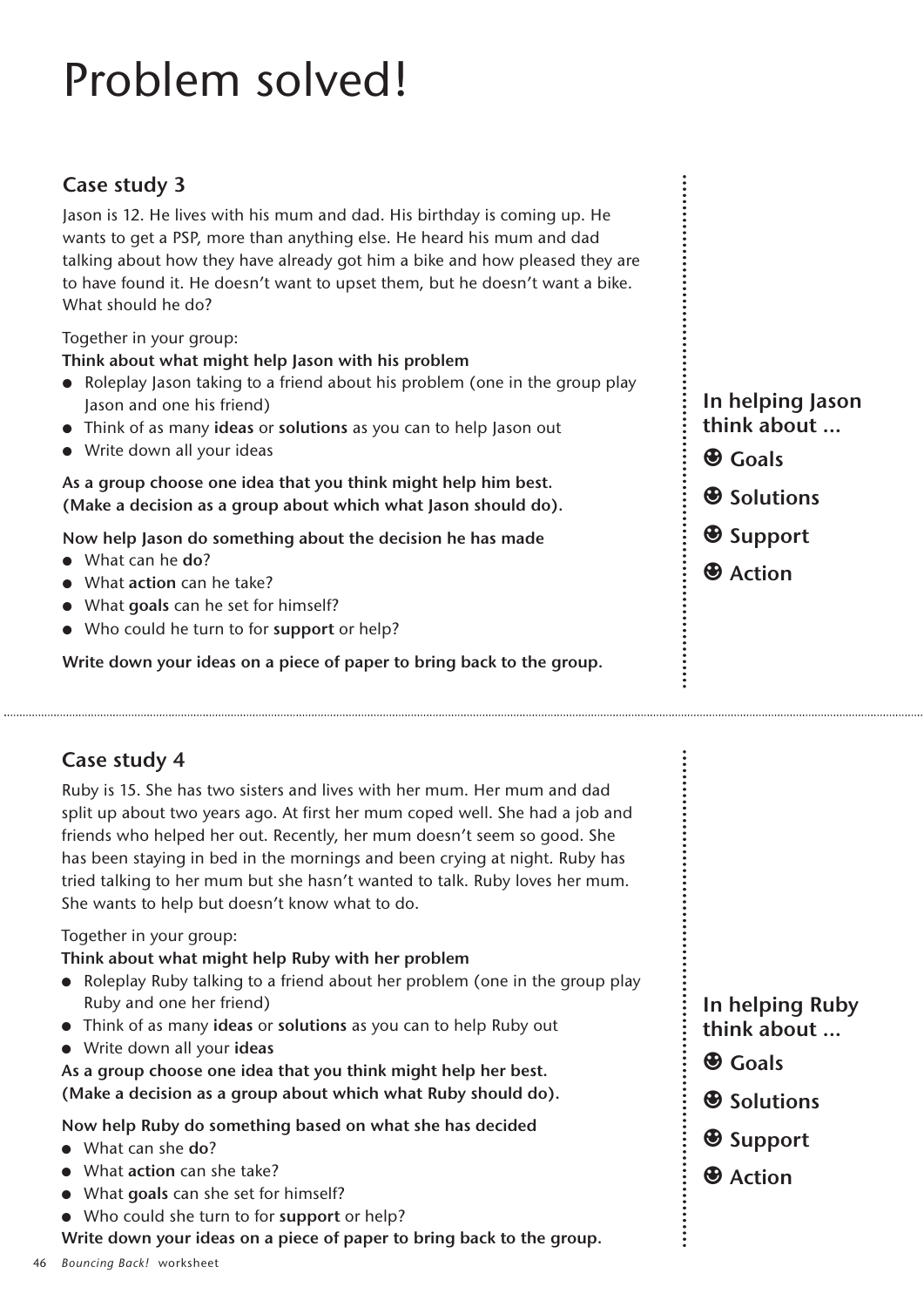## Life as… for parents and carers

To help plan your presentation, think about how you might present your experiences of being young people to the other group.

Think about including experiences of:



Think about how you might present these experiences to the group:

- How will you make your presentation interesting?
- What talents can you use in the group?
- What props could you use?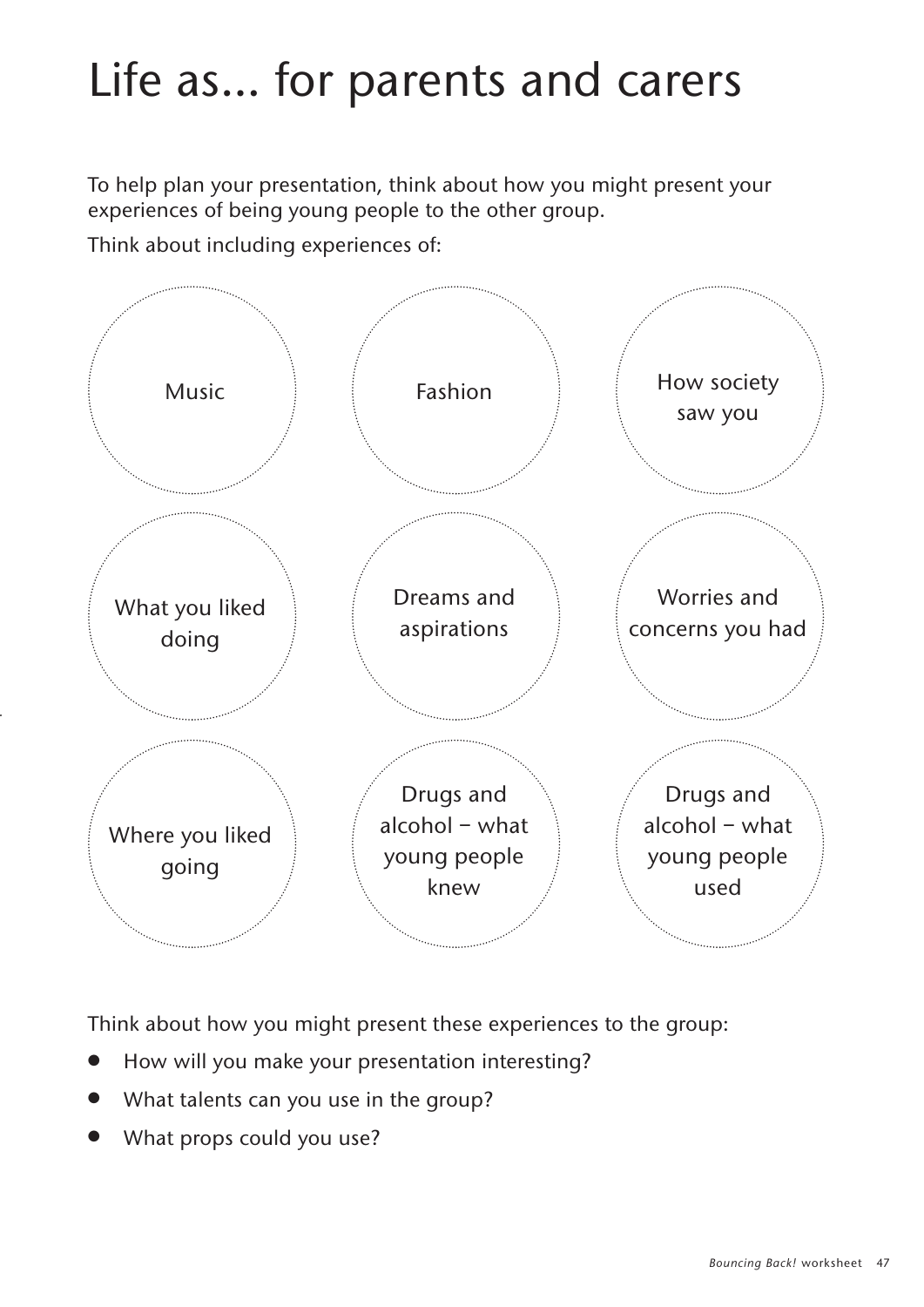## Life as… for young people

To help plan your presentation, think about how you might present your experience of being a young person to the other group.

What you could include:



Think about how you might present these experiences to the other group:

- How can you make it interesting?
- What talents can you use within the group?
- What props could you use?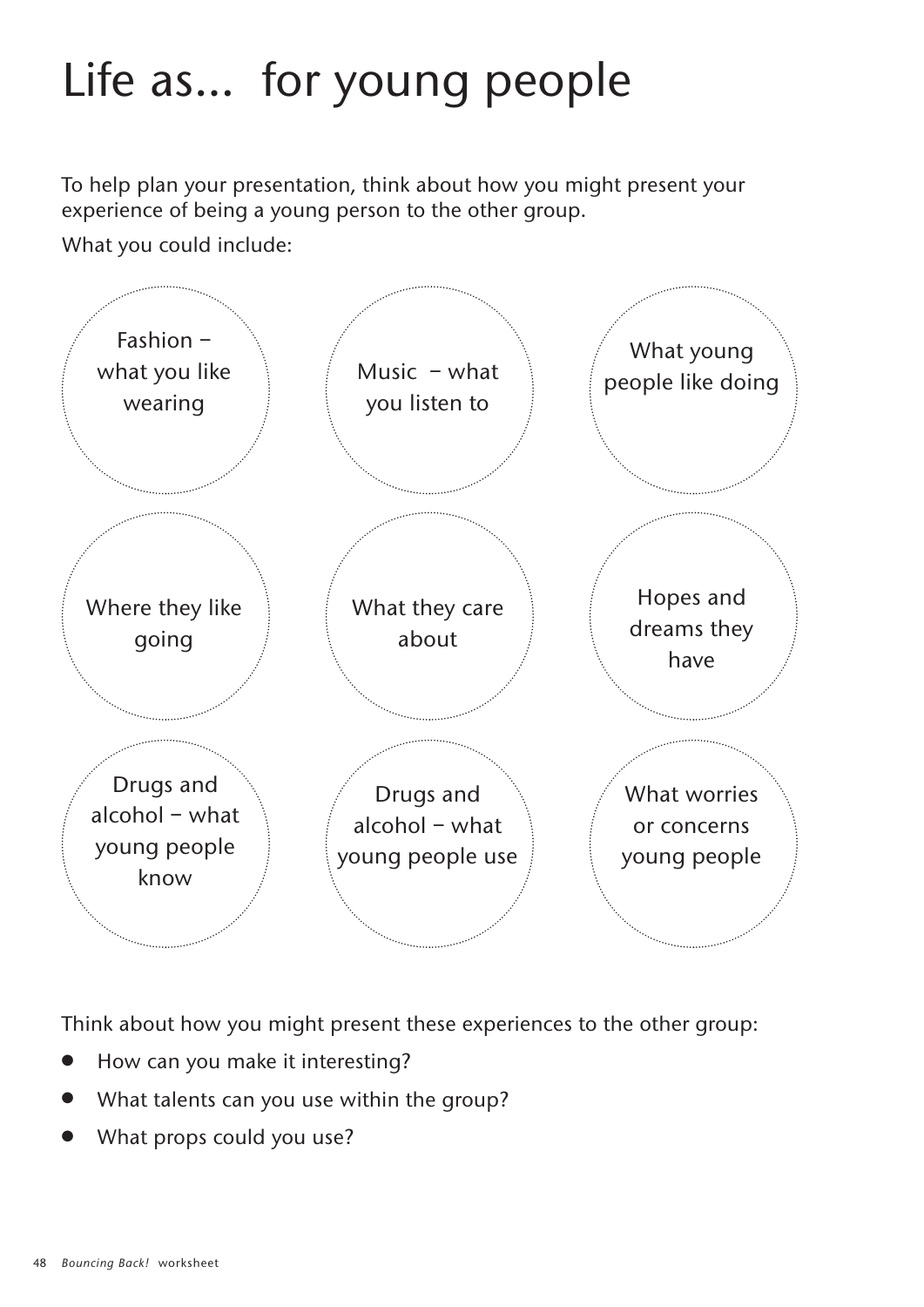# HIGH RISK

## LOW RISK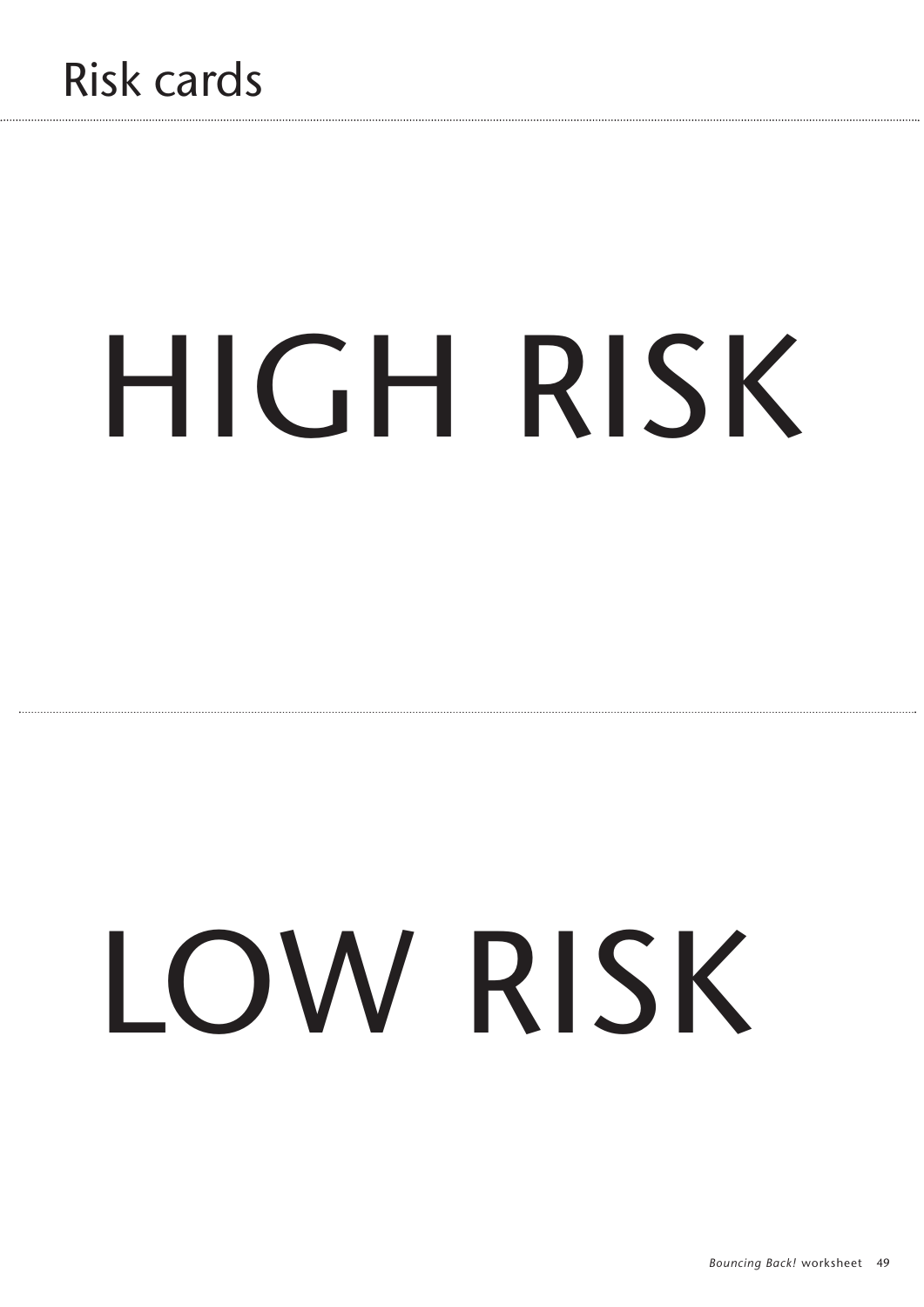## Risk activity cards

| <b>Binge drinking</b>             | Sunbathing                            | Smoking cannabis       |
|-----------------------------------|---------------------------------------|------------------------|
| Taking ecstasy at<br>the weekends | <b>Snorting cocaine</b>               | Rock climbing          |
| <b>Bungee jumping</b>             | Eating a slice<br>of cream cake       | Crossing the road      |
| Injecting heroin                  | <b>Smoking 25</b><br>cigarettes a day | Riding a<br>motor bike |
| Doing a paper<br>round            | <b>Baby sitting</b>                   | Going on a date        |
| Smoking<br>crack cocaine          | Sniffing aerosols                     | Taking<br>crystal meth |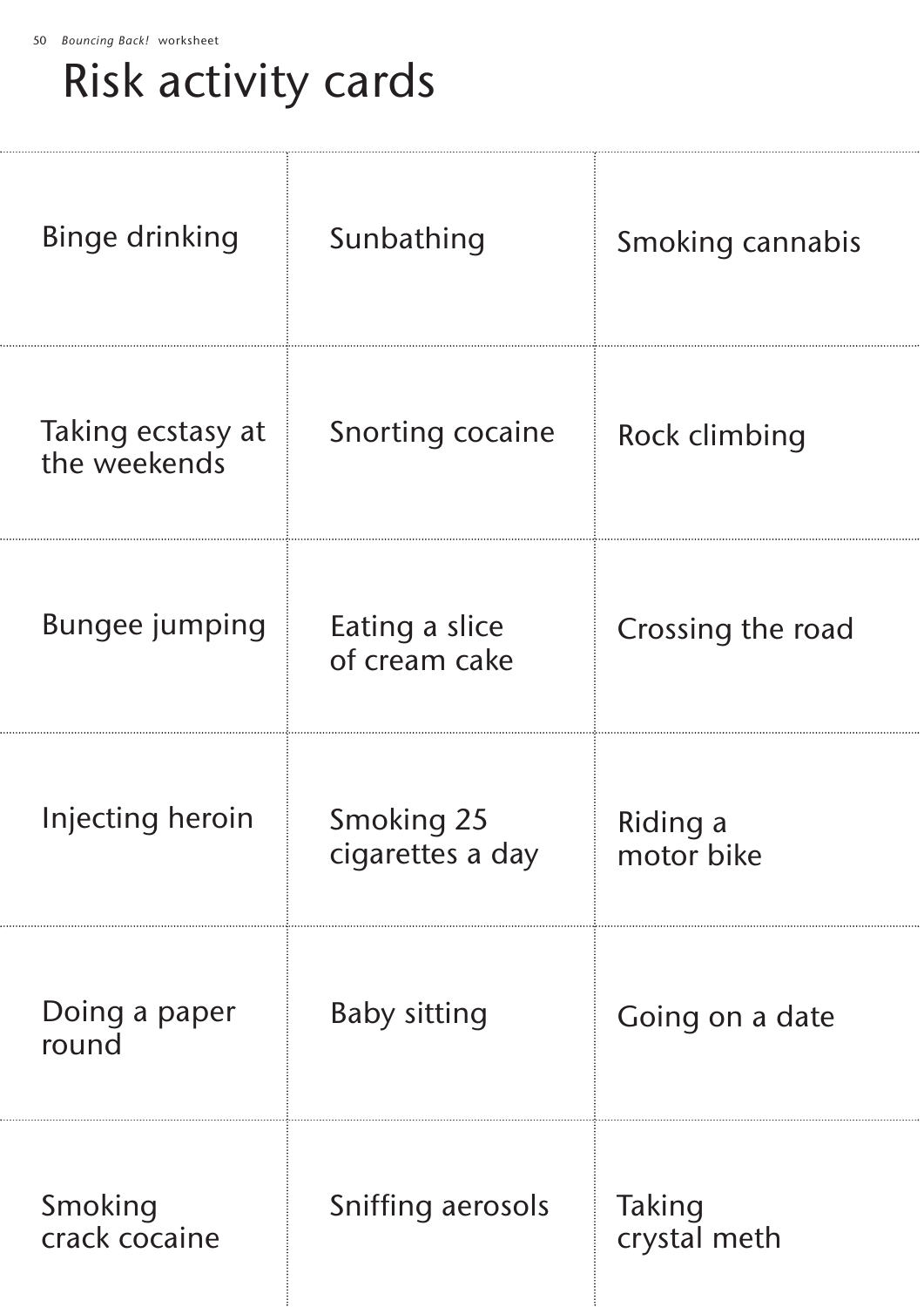## Resources for group work

## **Young people, parents and families**

Resources highlighted in the learning activities sections can be ordered from the following:

## **A**

### *All about Me game*

(activity sheets to develop self esteem 7–11 years) Incentive Plus www.incentiveplus.co.uk

*Alcoshots – young people in alcohol related situations* (activities for young people 14–19 years) Tacade www.tacade.com

*Assertiveness* (Pack) Incentive Plus www.incentiveplus.co.uk

## **B**

*Boys Own – supporting self esteem & emotional resourcefulness*

Trust for the Study of Adolescence www.tsa.uk.com

## **C**

*Chicken soup for the kid's soul – conversation starters to open the heart*  Incentive Plus www.incentiveplus.co.uk

*Communicate Game* (11–16)

Incentive Plus www.incentiveplus.co.uk

*Confidence, assertiveness, self esteem* (sessions for secondary school) Incentive Plus www.incentiveplus.co.uk

*Cultural competence in family support – toolkit*  NFPI www.nfpi.org

*Cyberace anti-racism* CD Rom Incentive Plus www.incentiveplus.co.uk

## **D**

*Dad Pack* Fathers Direct www.fathersdirect.com

*Dealing with feeling* Lucky Duck Publishing www.luckduck.co.uk

*Diversity game* Incentive Plus www.incentiveplus.co.uk

*D-Rom (*CD Rom – interactive drug education activities) Drugscope www.drugscope.org.uk

*Drug prevention bingo game* Incentive Plus www.incentiveplus.co.uk

*Drugs deal* Card game Tacade www.tacade.com

*Drunk – Adult's guide to young people and alcohol*  HIT www.hit.org.uk

## **E**

*Escape – a problem solving programme to help improve relationships between young people and their families*  Trust for the study of Adolescence www.tsa.uk.com

## **F**

*Families Just like us*  National Council for One Parent Families www.oneparentfamilies.org.uk

*Family life Is complicated* (leaflet) Parentline Plus www.parentlineplus.org.uk

*Fatherhood games and pack* Working with Men www.workingwithmen.org

*From strength to strength* (a manual to facilitate diverse parent groups) Australian Council For Educational Research www.acer.edu

*Fundamental – working with boys* UK Youth www.ukyouth.org

## **G**

*Go Girls!* (Supporting girl's emotional development and building self-esteem) Trust for the Study of Adolescence www.tsa.uk.com

## **H**

*How to talk so kids will listen and listen so kids will talk*  Trust for the Study of Adolescents www.tsa.uk.com

*How to talk so teens will listen and listen so teens will talk* Trust for the Study of Adolescents www.tsa.uk.com

## **J**

*Journeys booklet for children – When parents take drugs* Adfam www.adfam.org.uk

*Just listen …* videos Incentive Plus www.incentiveplus.co.uk

*Just the same on the inside – understanding diversity and supporting inclusion*  Lucky Duck Publishing www.luckyduck.co.uk

## **L**

*Listening to children* (a guide for parents and carers) NSPCC www.nspcc.org.uk

*Lets Talk* (discussion and prompt cards for use in groups) Incentive Plus www.incentiveplus.co.uk

*Living with a drug user – for the parents of drug users*  Adfam www.adfam.org.uk

## **M**

*Mind matters* (books for working with young people) UK Youth www.ukyouth.org

*My strengths* Game Incentive Plus www.incentiveplus.co.uk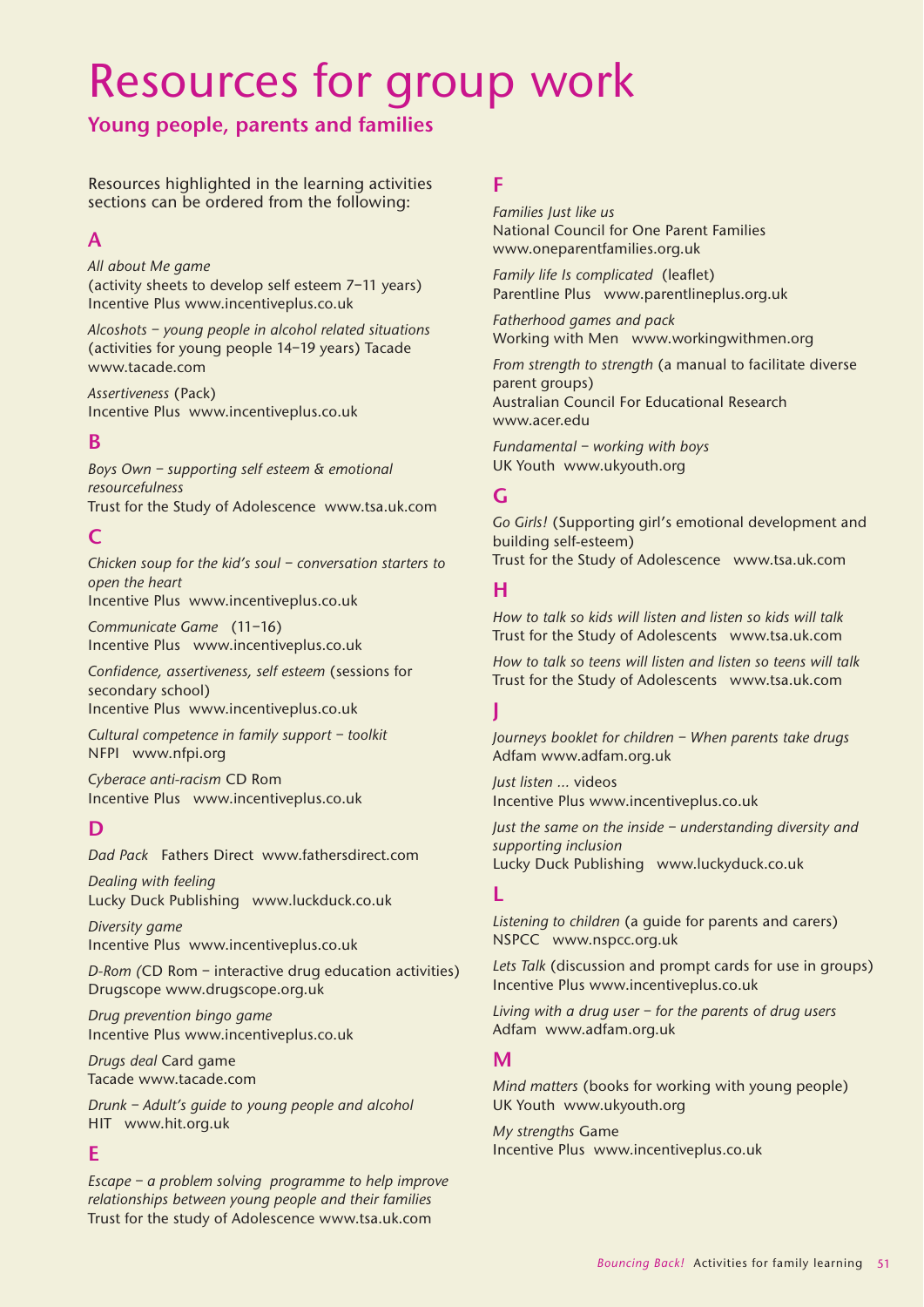## Resources for group work

## **Young people, parents and families**

## **N**

*New in our nation (*activities to promote self-esteem and resilience in Young Asylum Seekers) Lucky Duck Publishing www.luckyduck.co.uk

## **P**

*Parent talk guides* www.parentalk.co.uk

*Parent information point toolkit – resources for setting up workshops for parents*  Family & Parenting Institute www.familyandparenting.org

*Parent Power – bringing up responsible children and teenagers* Trust for the Study of Adolescence www.tsa.uk.com

*Parents together* – a guide to help parents get together for support and encouragement National Family and Parenting Institute (NFPI) www.familyandparenting.org

*Positive solutions* Posters Incentive Plus www.incentiveplus.co.uk

*Problem solving card game* Incentive Plus www.incentiveplus.co.uk

## **R**

*Resiliency bingo for teens* Incentive Plus www.incentiveplus.co.uk

## **S**

*Self esteem* (useful guides for age 10–12) Incentive Plus www.incentiveplus.co.uk

*Self esteem bingo for teens*  Incentive Plus www.incentiveplus.co.uk

## **T**

*Talking about difficult issues sexual health and substance misuse* 

Trust for the Study of Adolescence www.tsa.uk.com

*Teenagers in the family: skills for parents* Trust for the Study of Adolescence www.tsa.uk.com

*The A – Z of parenting – an essential guide to parenting* PMEC www.pmec.org.uk

*The feelings dictionary* (all ages) Incentive Plus www.incentiveplus.co.uk

*The stuff on – Drugs* (leaflets) HIT www.hit.org.uk

*Think positive parenting* leaflet NSPCC www.nspcc.org.uk

*Time to talk – parents and teenagers* leaflets Parentline Plus website www.parentlineplus.org.uk *Tips to talking to your children about drugs*  American Council For Drug Education www.acde.org/parents

## **U**

*Understanding drug Issues* workbook Trust for the Study of Adolescence www.tsa.uk.com

*Understanding street drugs* Trust for the Study of Adolescence www.tsa.uk.com

## **V**

*Voices in the park* story book Anthony Browne 1999 Random House Publishing

## **W**

*What do I do now?* (a kids book about making decisions, age 9–16) Incentive Plus www.incentiveplus.co.uk

*What drugs look like* – DVD and Poster Drugs Scope www.drugscope.org.uk

*What's the deal on grass? Cannabis facts for parents, carers and professionals* HIT www.hit.org.uk

*What works in building resilience?* Barnardos UK www.barnardos.org.uk

*World welcome* Poster Incentive Plus www.incentiveplus.co.uk

## **Y**

*You are welcome*  Lucky Duck Publishing ltd www.luckyduck.co.uk

*Young men talking about talking* UK Youth www.ukyouth.org

*Young people's drug use in England*  Briefing paper Drug Education Forum www.drugeducationforum.com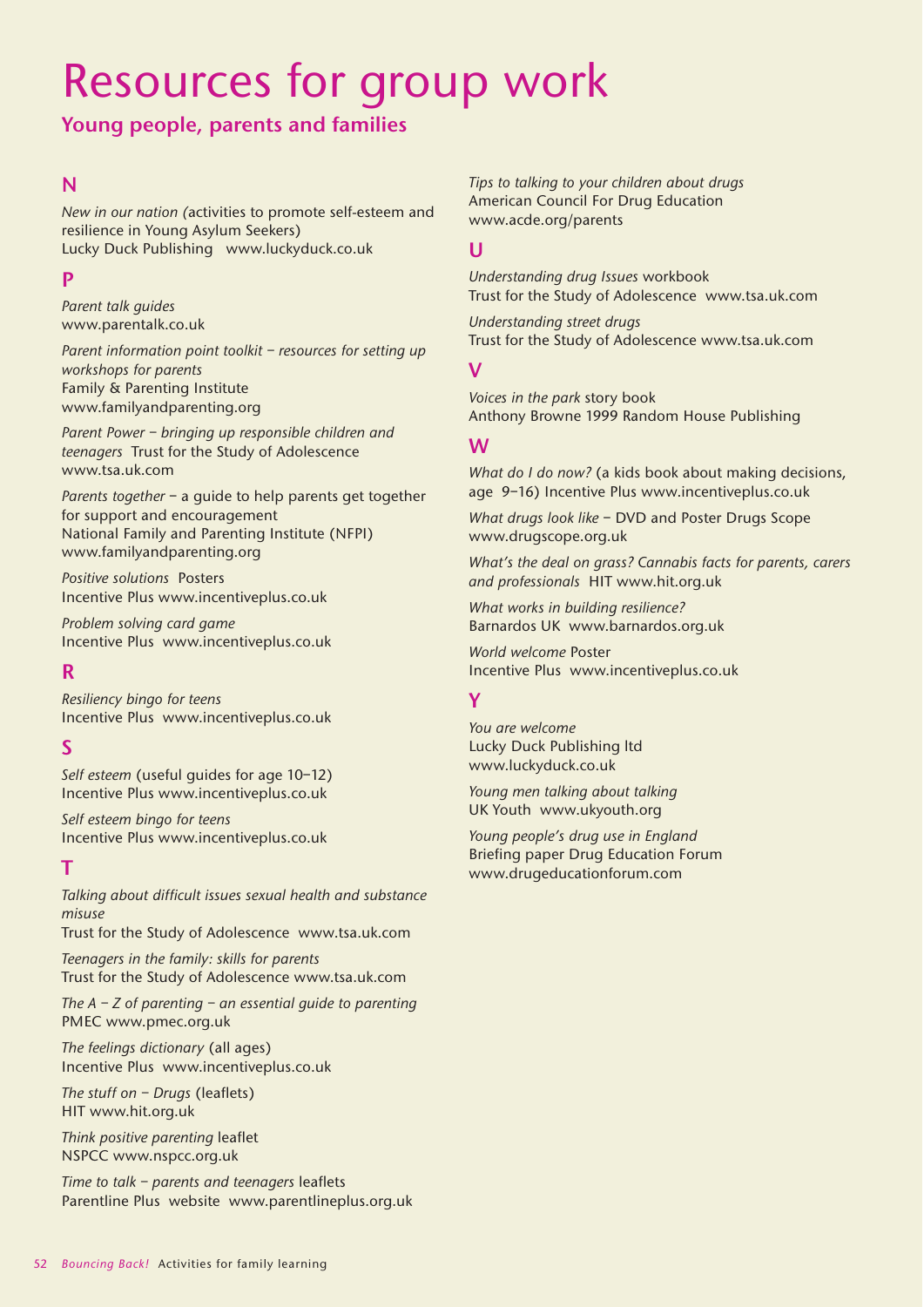## **Acknowledgements and thanks**

This work was funded by the Department of Health. Adfam would like to thank the following organisations for their help and support in developing this resource:

### **From the advisory group**

The National Collaborating Centre for Drug Prevention, Centre for Public Health Liverpool John Moore's University, Flipside, CASA Family Service, Care for the Family, Department of Health, Mentor UK, Parentline Plus, Young People's Substance Misuse Children's Services Wandworth, Base Project

### **For piloting activities**

Base Project Bognor Regis, CASA Family Service, Dudley Foster Care Association, Families Against Drugs, Kiran's Asian Women's Aid, Mentor UK Youth Involvement Project, Somali Employment and Training Project, Young People Substance Misuse Team, Foster Carers Wandsworth

Eva Geser, Project Co-ordinator Families & Prevention Programme Adfam 2008